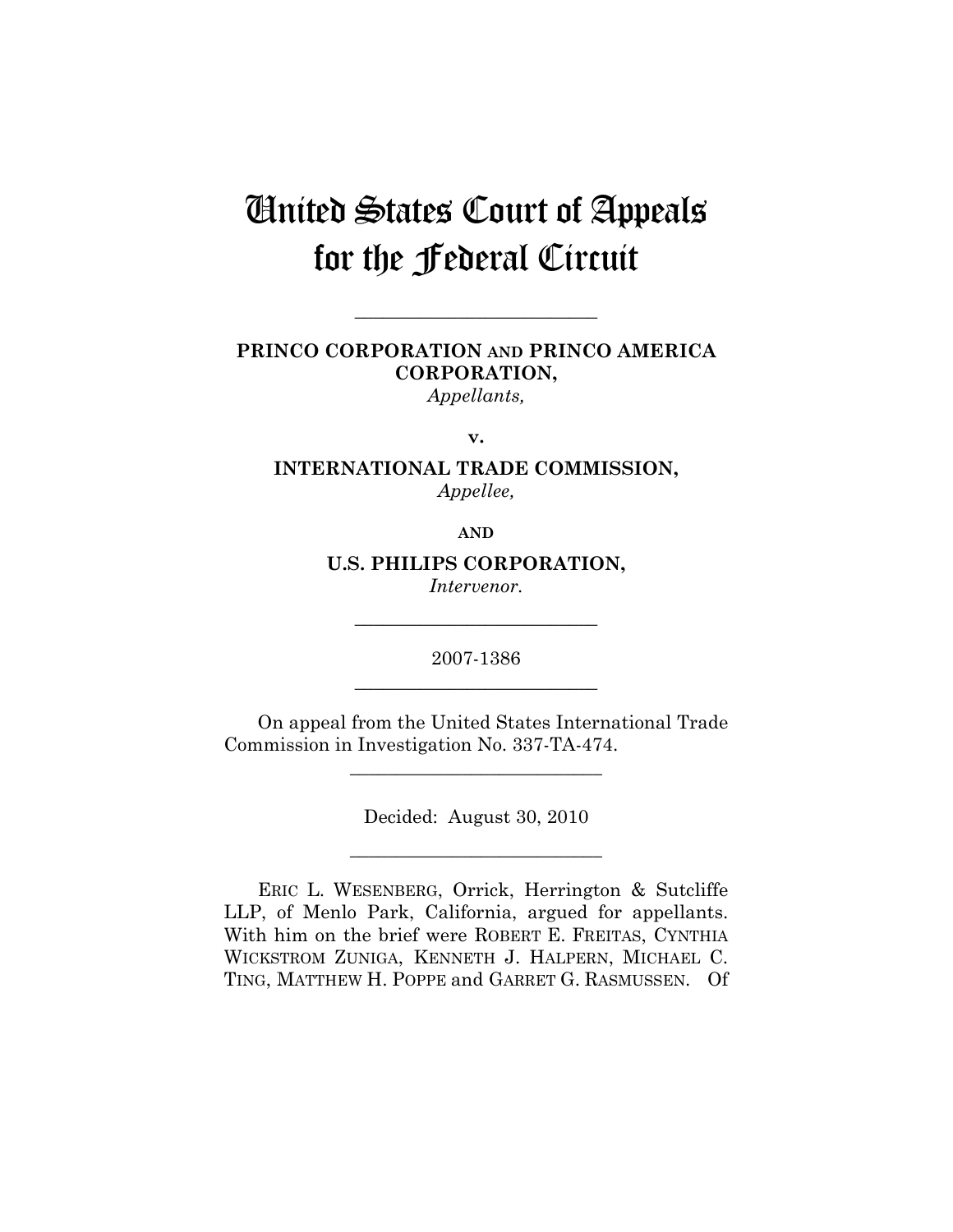counsel on the brief was JOHN D. VANDENBERG, Klarquist Sparkman, LLP, of Portland Oregon.

CLARA KUEHN, Attorney, Office of the General Counsel, United States International Trade Commission, of Washington, DC, argued for appellee. With her on the brief were JAMES M. LYONS, General Counsel, and WAYNE W. HERRINGTON, Assistant General Counsel.

EDWARD C. DUMONT, Wilmer Cutler Pickering Hale and Dorr LLP, of Washington, DC, argued for intervenor. With him on the brief were JONATHAN G. CEDARBAUM, PERRY A. LANGE, WILLIAM J. KOLASKY, JR. and SUE-YUN AHN.

RICHARD S. TAFFET, Bingham McCutchen LLP, of New York, New York, for amicus curiae The American Intellectual Property Law Association on rehearing en banc. With him on the brief were DAVID B. SALMONS and PATRICK STRAWBRIDGE, of Washington, DC. Of counsel on the brief was ALAN J. KASPER, Sughrue Mion, PLLC, of Washington, DC.

CHARLES A. WEISS, New York Intellectual Property Law Association, of New York, New York, for amicus curiae New York Intellectual Property Law Association on rehearing en banc. With him on the brief were MARK J. ABATE and DAVID F. RYAN.

HERBERT C. WAMSLEY, Intellectual Property Owners, of Washington, DC, for amicus curiae Intellectual Property Owners Association on en banc rehearing. On the brief were STEVEN W. MILLER and RICHARD F. PHILLIPS. Of counsel on the brief were ROBERT P. TAYLOR, Mintz, Levin, Cohen, Ferris, Glovsky and Pepo, P.C., of Palo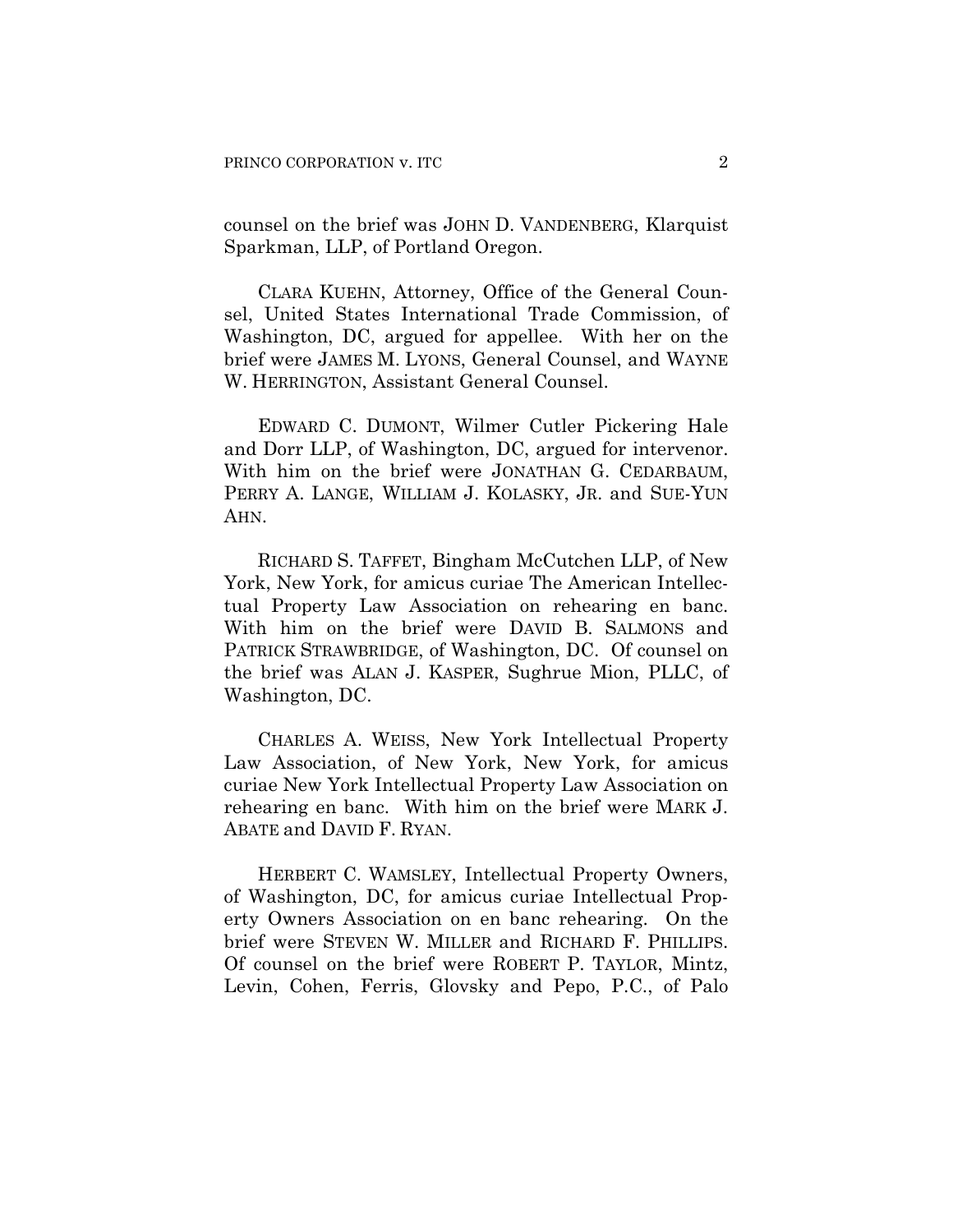Alto, California; and HENRY C. SU, Howrey LLP, of Palo Alto, California.

RICHARD M. BRUNELL, American Antitrust Institute, of Washington, DC, for amicus curiae American Antitrust Institute on rehearing en banc. With him on the brief was JONATHAN L. RUBIN.

DAVID L. SIERADZKI, Attorney, Office of General Counsel, Federal Trade Commission, of Washington, DC, for amicus curiae Federal Trade Commission on rehearing en banc. With him on the brief were WILLARD K. TOM, General Counsel, and JOHN F. DALY, Deputy General Counsel for Litigation.

Before RADER, *Chief Judge*,[\\*](#page-2-0) NEWMAN, MAYER, LOURIE, BRYSON, GAJARSA, LINN, DYK, PROST, and MOORE, *Circuit Judges*.

**\_\_\_\_\_\_\_\_\_\_\_\_\_\_\_\_\_\_\_\_\_\_\_\_\_\_** 

Opinion for the court filed by *Circuit Judge* BRYSON, in which *Chief Judge* RADER and *Circuit Judges* NEWMAN, LOURIE, LINN, and MOORE join.

Concurring opinion filed by *Circuit Judge* PROST, in which *Circuit Judge* MAYER joins.

Dissenting opinion filed by *Circuit Judge* DYK, in which *Circuit Judge* GAJARSA joins.

<span id="page-2-0"></span> $\overline{a}$ Randall R. Rader assumed the position of Chief Judge on June 1, 2010. Judge Mayer took senior status on June 30, 2010. Judge Michel, who retired on May 31, 2010, did not participate in this decision.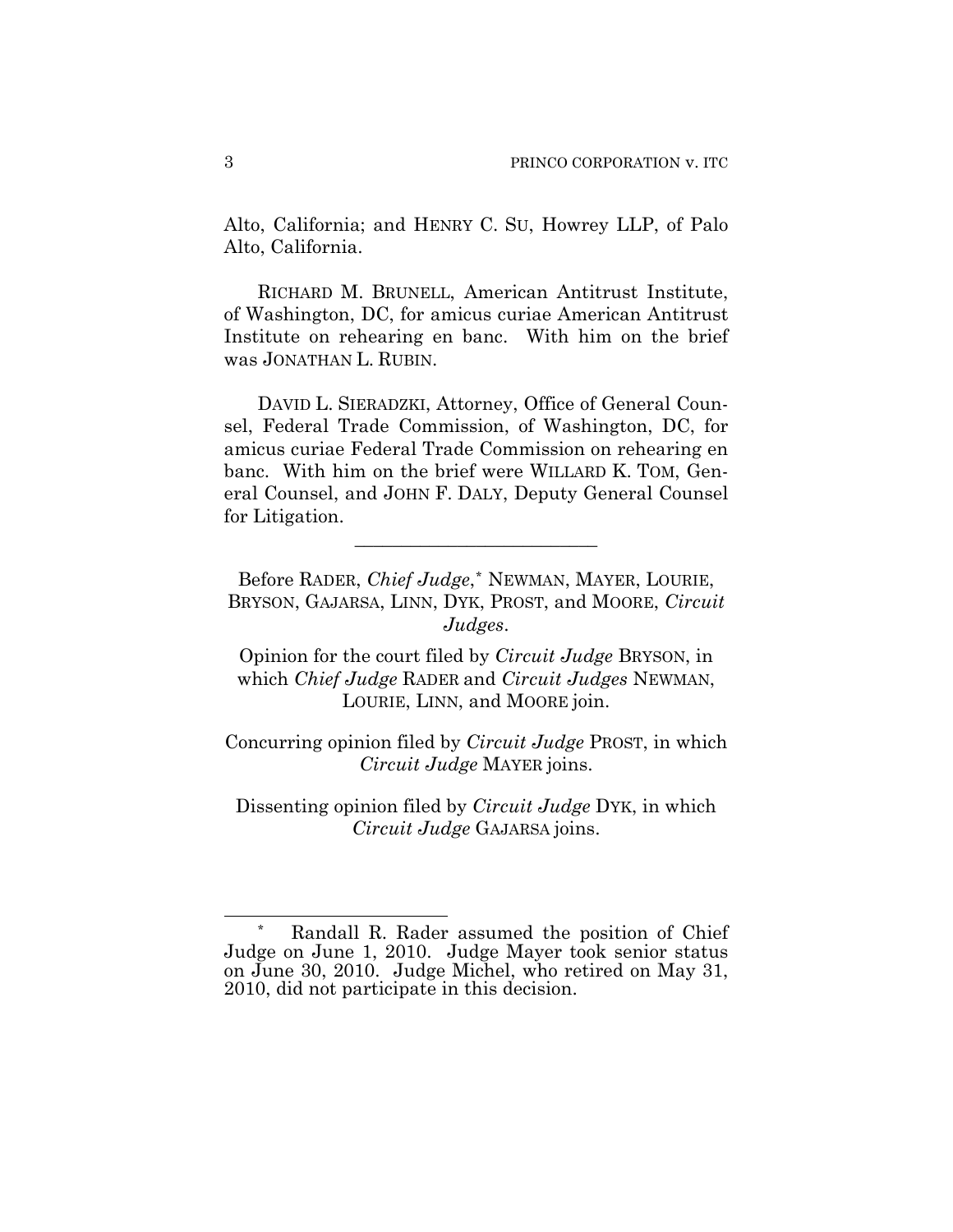## BRYSON, *Circuit Judge*.

This case requires us to consider the scope of the doctrine of patent misuse. Patent misuse developed as a nonstatutory defense to claims of patent infringement. In the licensing context, the doctrine limits a patentee's right to impose conditions on a licensee that exceed the scope of the patent right. Because patent misuse is a judge-made doctrine that is in derogation of statutory patent rights against infringement, this court has not applied the doctrine of patent misuse expansively. In this case, we adhere to that approach, and we sustain the decision of the International Trade Commission that the doctrine of patent misuse does not bar the intervenor, U.S. Philips Corporation, from enforcing its patent rights against the appellants Princo Corporation and Princo America Corporation (collectively, "Princo").

#### I

#### A

This case has a lengthy history, which we will recite only in pertinent part. The technology at issue concerns two types of digital storage devices—recordable compact discs ("CD-Rs") and rewritable compact discs ("CD-RWs"). Those devices were developed in the 1980s and 1990s. The companies that developed the CD-R/RW technology generated technical standards to ensure that discs made by different manufacturers would be compatible and playable on machines that were designed to read the earlier generation compact discs ("CDs") and "read-only" compact discs ("CD-ROMs"). The standards that were generated for CD-Rs and CD-RWs were collected in a publication entitled "Recordable CD Standard," informally known as the "Orange Book." The CD-R/RW technology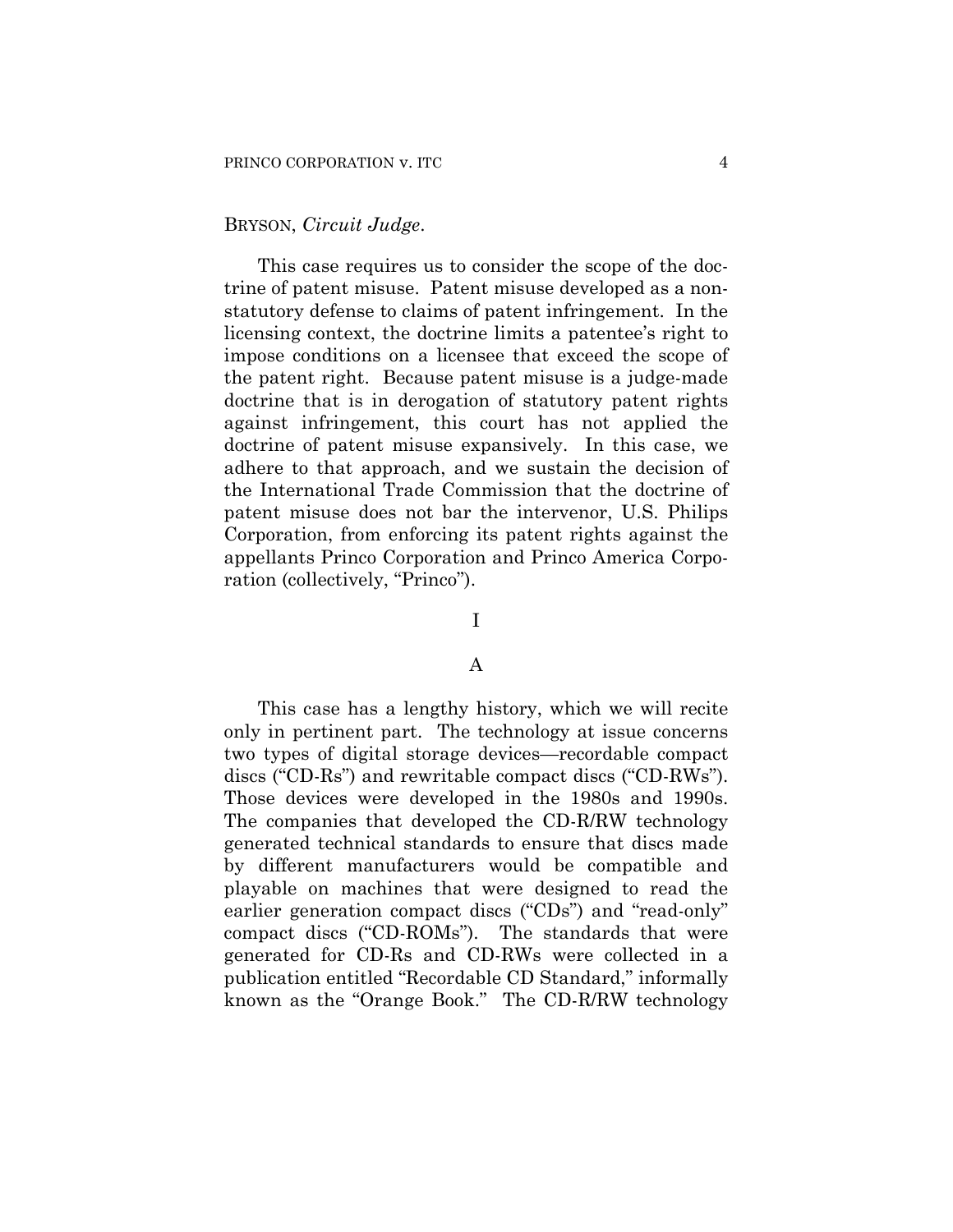was developed principally by Philips and Sony Corporation, working in collaboration. Philips and Sony also jointly developed the Orange Book standards.

One aspect of the CD-R/RW technology—and the corresponding Orange Book standards—is at issue in this case. In the course of their work, the Sony and Philips engineers had to address the problem of how to encode position information in the disc so that a consumer's CD reader/writer could maintain proper positioning while writing data to the disc. Philips and Sony proposed different solutions to that problem. Philips's solution was to use an analog method of modulating the frequency of the "groove" on the disc so as to add location codes to the disc. One of Sony's proposed solutions was to use a digital method to encode location codes into the disc groove. Philips's approach was later set forth in two of the patents at issue in this case, referred to as the "Raaymakers patents." Sony's approach was set forth in one of its own patents, referred to as the "Lagadec patent."

After reviewing the competing solutions, the Sony and Philips engineers agreed that they would use the Raaymakers approach to solving the problem, not the Lagadec approach. The engineers from both companies agreed that the Raaymakers approach "was simple and . . . worked very well." By contrast, as the Commission found in the course of this litigation, the Lagadec approach was "prone to error" and would have been "very difficult" to implement. Philips and Sony therefore incorporated the Raaymakers approach in the Orange Book as the standard for manufacturing CD-R/RW discs.

Philips and Sony sought to commercialize their technology by offering licenses to the patents that were required to manufacture CD-R/RW discs in accordance with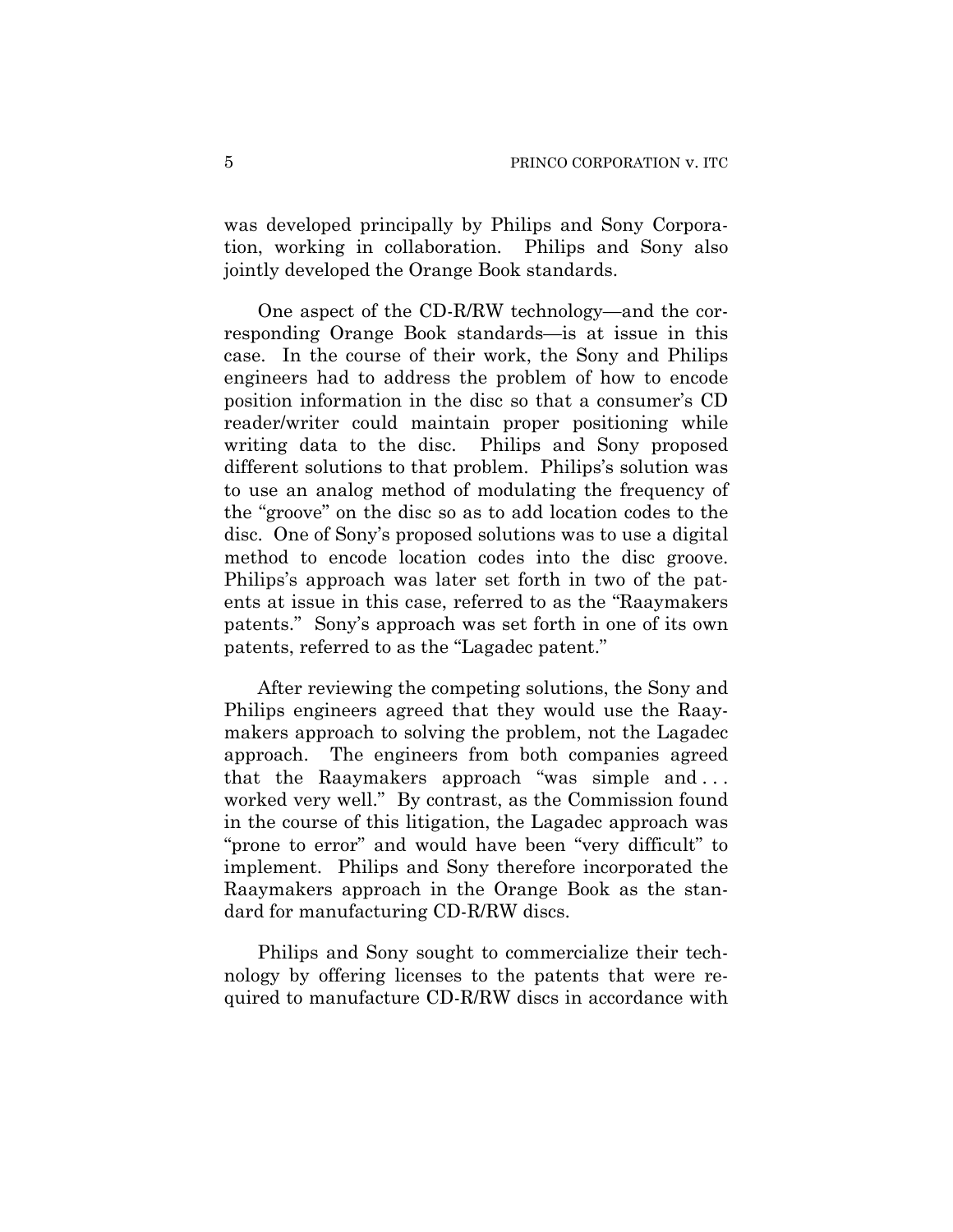the Orange Book standards. Administering the licensing program, Philips offered several different "package" licenses to the Philips and Sony patents (and those of several other patent holders). Philips included in the patent packages those patents that it regarded as potentially necessary to make Orange-Book-compliant CD-R or CD-RW discs, including the Raaymakers and Lagadec patents. The package licenses contained a "field of use" restriction, limiting the licensees to using the licensed patents to produce discs according to the Orange Book standards. After 2001, Philips offered additional package options, grouping the patents into two categories, denominated "essential" and "nonessential," for producing compact discs that complied with the technology standards set forth in the Orange Book.

In the late 1990s, Princo sought to manufacture discs and import them into this country, and it entered into a package license agreement with Philips. Soon after entering the agreement, however, Princo stopped paying the licensing fees required by the agreement. Philips then filed a complaint with the International Trade Commission, alleging that Princo (along with several other parties) was violating section  $337(a)(1)(B)$  of the Tariff Act of 1930, 19 U.S.C. § 1337(a)(1)(B), by importing CD-Rs and CD-RWs that infringed Philips's patents.

B

In the course of proceedings before an administrative law judge, Princo raised the affirmative defense of patent misuse. Among other arguments, Princo contended that Philips had improperly forced Princo and other licensees, as a condition of licensing patents that were necessary to manufacture CD-Rs or CD-RWs, to take licenses to other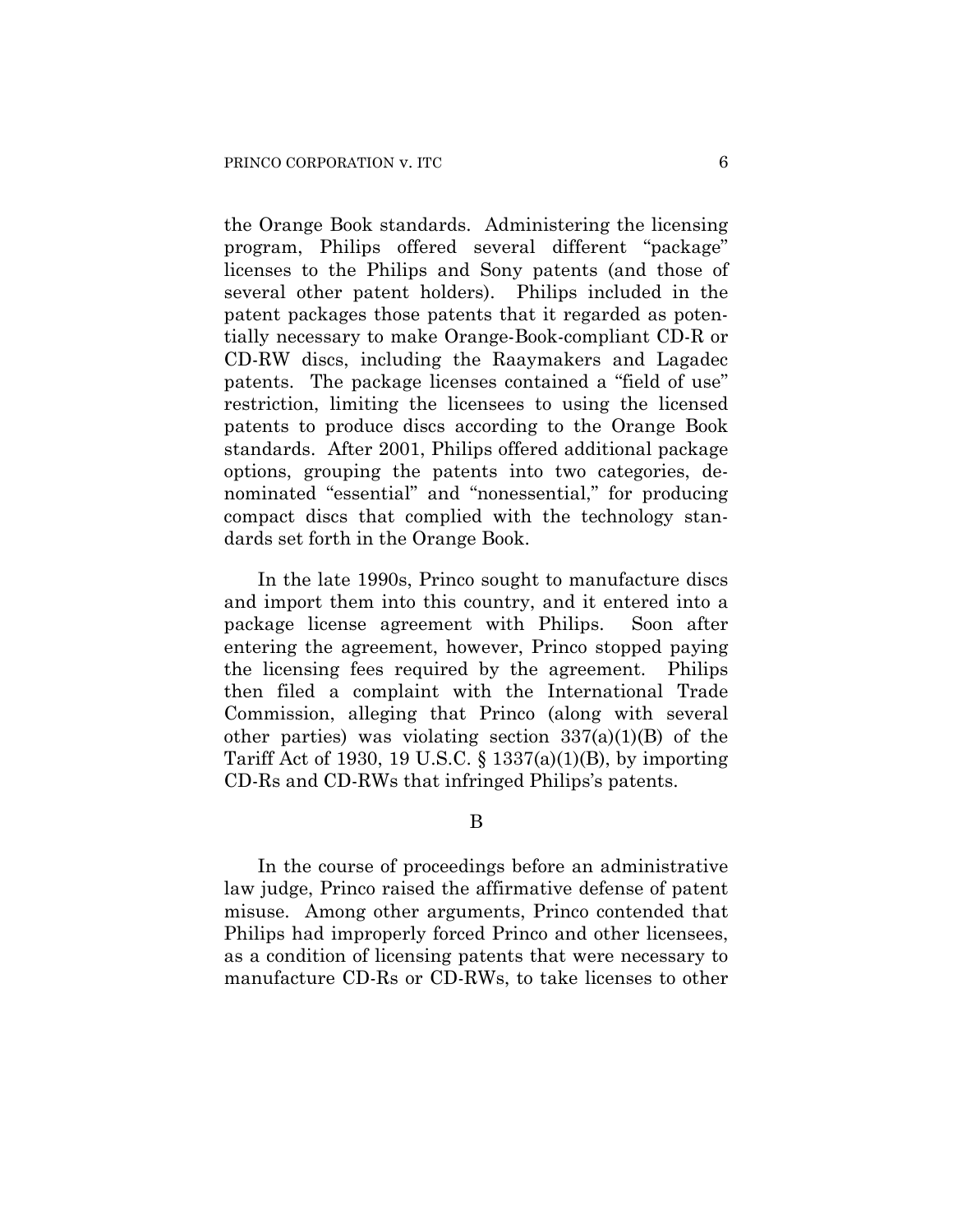patents that were not necessary to manufacture those products.

The administrative law judge agreed with Philips that Princo had infringed various claims of the six asserted Philips patents and that the patents were not invalid. However, the administrative law judge denied relief to Philips on the ground that the Philips patents were unenforceable because of patent misuse. The administrative law judge found, inter alia, that the package licensing agreements offered by Philips constituted impermissible tying arrangements because they forced manufacturers to license extraneous patents in addition to the patents that the manufacturers wanted to license. That tying arrangement, according to the administrative law judge, rendered all of Philips's patents in suit unenforceable. The administrative law judge also held Philips's patents unenforceable based on price fixing, price discrimination, and restraint of trade.

On Philips's petition for review, the Commission affirmed the administrative law judge's ruling that Philips's package licensing practice constituted patent misuse for unlawfully tying patents that were essential for the Orange Book standard to licenses for other patents that were not essential. That practice was improper, according to the Commission, because it forced licensees to purchase licenses to patents that they did not want or need, and it did not allow them the option of licensing individual patents. The Commission did not address the administrative judge's ruling that the patent pooling arrangements between Philips and its co-licensors, including Sony, constituted price fixing and price discrimination, or the administrative judge's ruling that the royalty structure of the patent pools resulted in an unreasonable restraint of trade.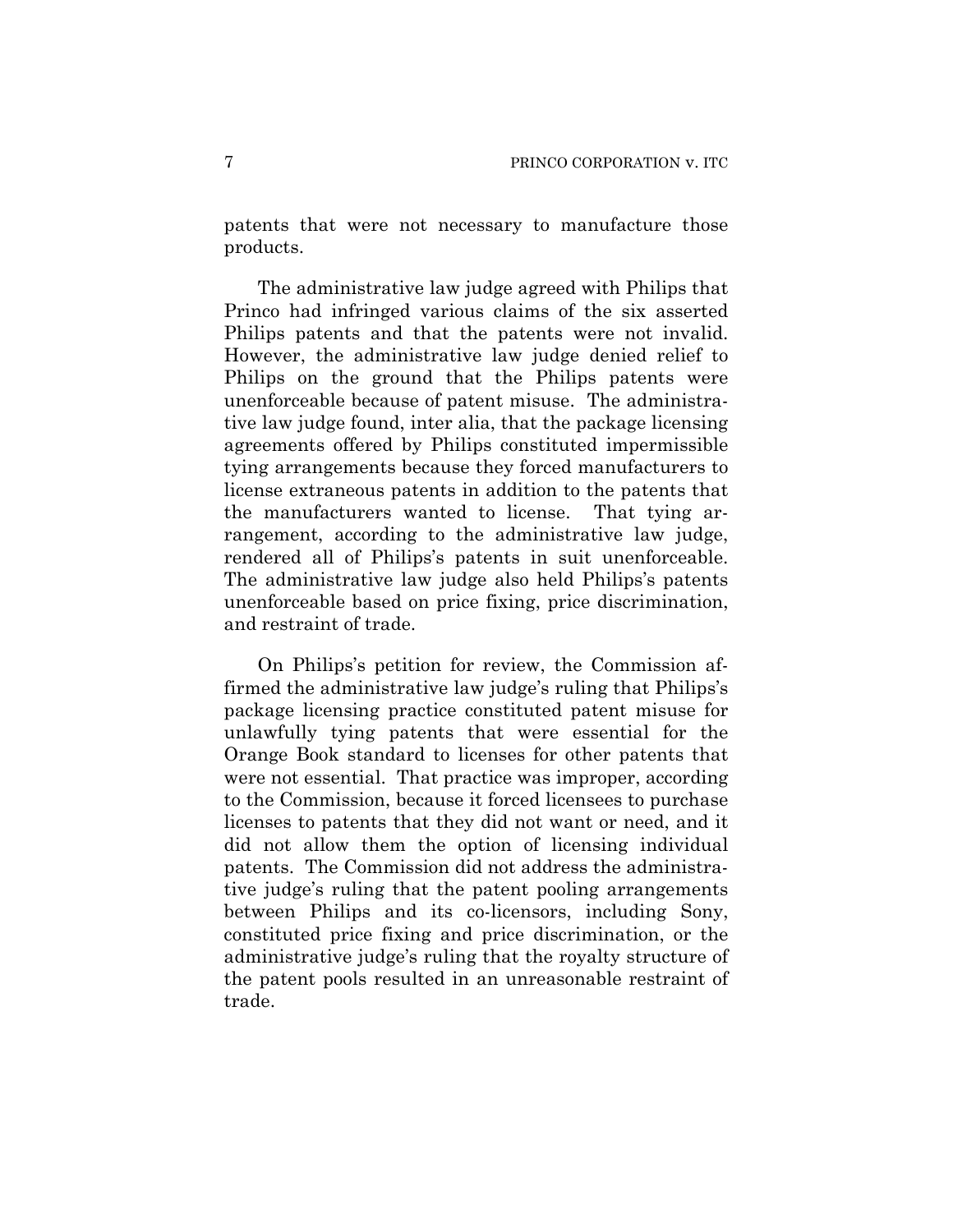Philips appealed to this court, and we reversed. *U.S. Philips Corp. v. Int'l Trade Comm'n* (*Philips I*), 424 F.3d 1179 (Fed. Cir. 2005). We rejected the Commission's theory that Philips's package licensing practice constituted patent misuse by improperly tying nonessential patents to essential ones. We explained that Philips gave its licensees the option of using any of the patents in the package at the licensee's option, and that Philips charged a uniform fee to permit the manufacture of discs covered by the patented technology regardless of which patents the licensee used in its manufacturing process. Philips did not require the licensee to use any particular technology in any of the patents, including the patents that Princo complained were "nonessential." In effect, we concluded, Philips was simply charging a fixed licensing fee for licensees to manufacture discs under the Orange Book standard. We noted that including additional patents in the package was the functional equivalent of promising not to sue licensees on any of the patents in the group, which had the advantages of minimizing transaction costs and ensuring against the risk of post-agreement disputes as to whether those additional patents were required to practice the patented technology.

We also reversed the Commission's ruling that Philips had engaged in patent misuse under the rule of reason. As to that issue, we held that the Commission's conclusion that Philips's patent package licensing program was anticompetitive was predicated on legal errors and on factual findings that were not supported by substantial evidence. We remanded the case to the Commission for further proceedings because the Commission had not addressed all the grounds on which the administrative law judge had based his ruling.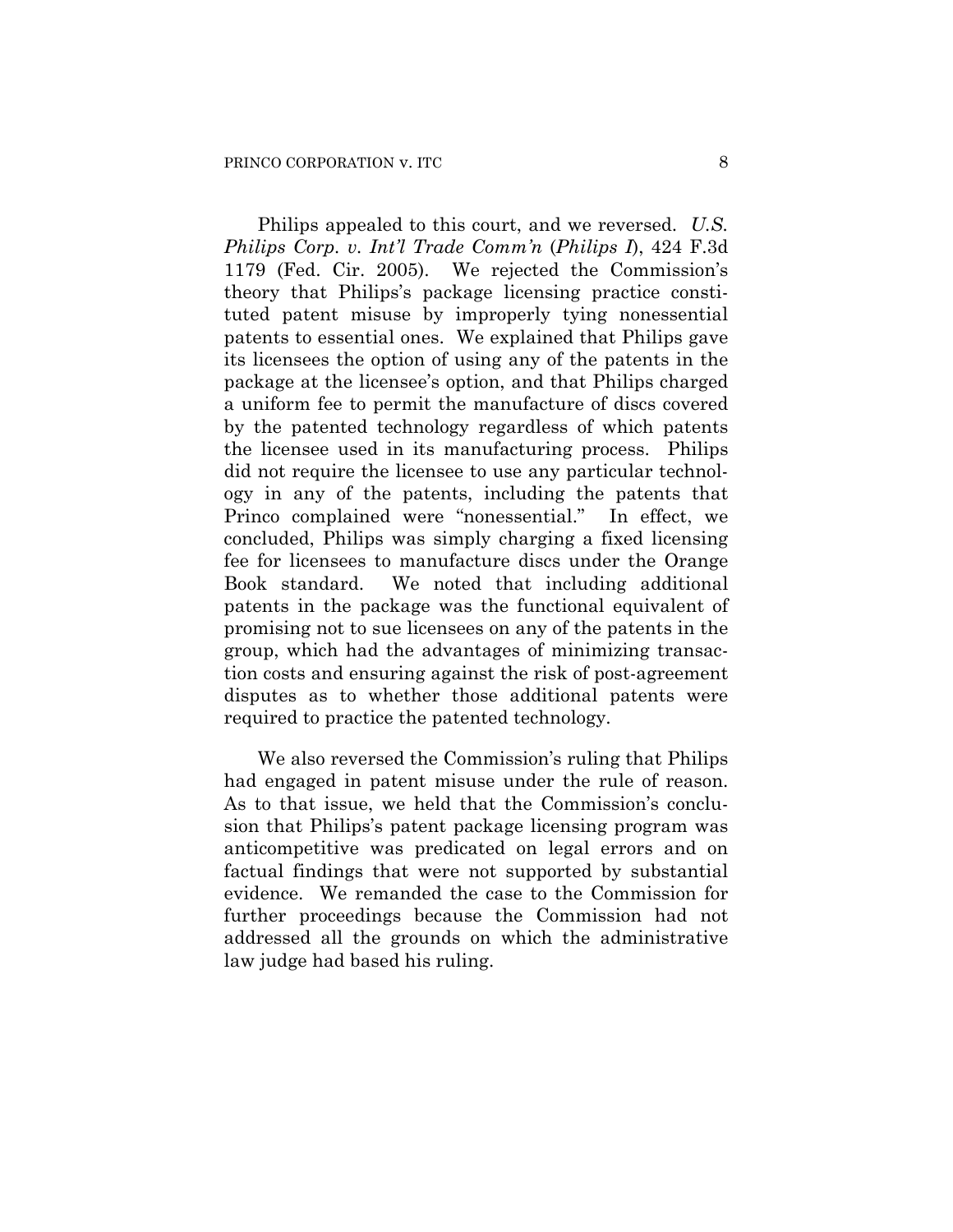On remand, the Commission rejected Princo's remaining theories of patent misuse. The Commission first rejected Princo's argument that Philips committed patent misuse by combining with its horizontal competitors to fix the price of patent licenses in the relevant market, i.e., the market for licensing CD-R/RW patents. The Commission found that there was no evidence in the record that the patents in the joint package licenses covered technologies that were close substitutes, or that the pool licensors would have competed in the technology licensing market absent the pooling arrangements. Consequently, the Commission found that the joint package licenses had not been shown to constitute horizontal price fixing.

In particular, the Commission rejected Princo's argument that Sony's Lagadec patent should not have been included in the patent packages. The Commission noted Philips's contention that claim 6 of the Lagadec patent covered a portion of the Orange Book standard and therefore was technically a "blocking patent." The Commission explained that if Philips was correct that Lagadec was a necessary part of the Orange Book patent package, then "no misuse flows from including the [Lagadec] patent in the joint licenses." Even if a license to the Lagadec patent was not necessary to manufacture Orange-Bookcompliant discs, the Commission stated, there was no merit to Princo's theories of patent misuse based on the Lagadec patent, because "there has been no showing that the Lagadec . . . patent competes with another patent in the pool, no showing that the pool licensors would have competed in the technology licensing market absent the pooling arrangement, and no showing of the anticompetitive effect required under a rule of reason analysis."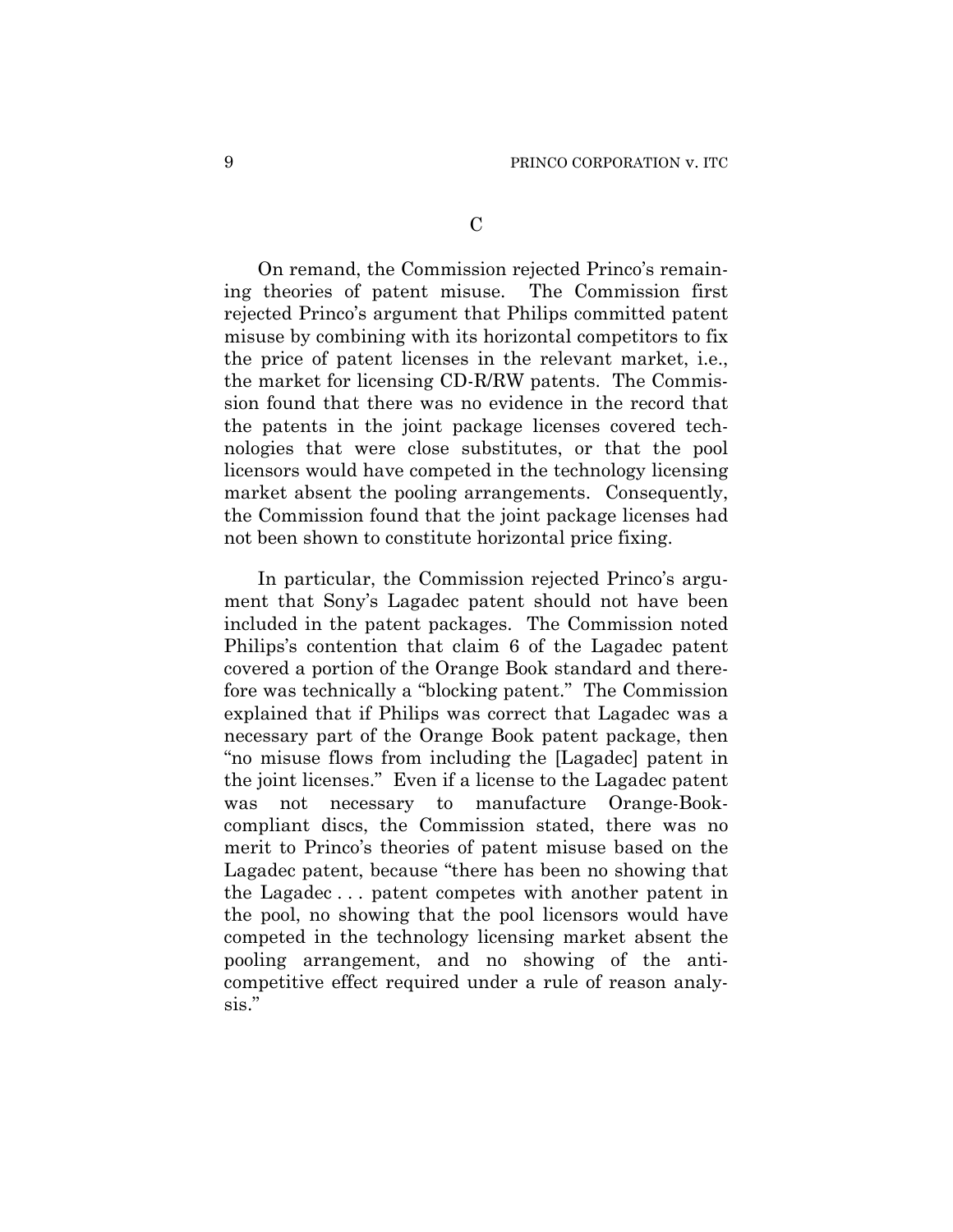After an extensive analysis of the evidence presented to the administrative law judge, the Commission concluded that the record "does not support a finding that the Lagadec '565 patent competes with the [Raaymakers] patents," and that Princo "failed to identify evidence demonstrating that, absent the pooling arrangements, the pool licensors would have competed in the technology licensing market." The Commission noted that the administrative law judge had found that testimony at the hearing indicated that the Lagadec patent "constitutes completely different technology that does not work well according to the Orange Book standards" and that Lagadec was therefore "extraneous to the Orange Book." In particular, the administrative law judge had found that Lagadec constituted "at best, a substitute technology" that could not be used to manufacture Orange-Bookcompliant discs, and "at worst, an extraneous, nonworking add-on to the patent pool." Under those circumstances, the Commission explained, licensees who wished to make Orange-Book-compliant discs were, at most, required to accept something they did not want and would not otherwise have sought to obtain from other sellers.

With respect to the contention that including the Lagadec patent in the license packages enabled Philips to secure Sony's adherence to the Orange Book standards and thereby foreclose competition, the Commission found that theory speculative and unsupported by the evidence in the record. Because there was no evidence that Sony would have entered the CD-R/RW market with a system based on the Lagadec technology and no evidence that such a system would have become a significant competitive force in that market, the Commission held that theory insufficient to support a finding of patent misuse.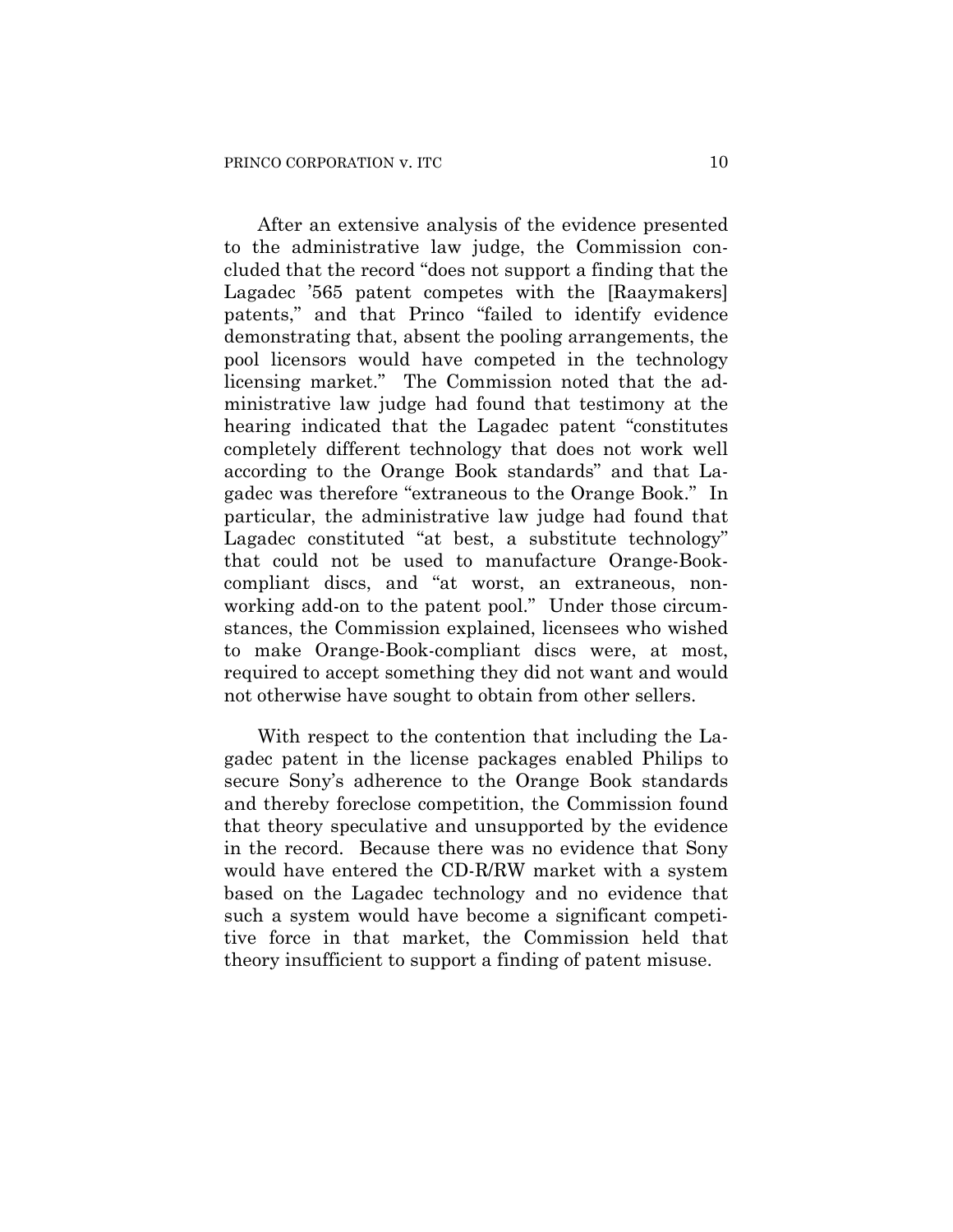D

On Princo's appeal, a divided panel of this court ruled against the Commission and Philips. *Princo Corp. v. Int'l Trade Comm'n*, 563 F.3d 1301 (Fed. Cir. 2009). Although the panel rejected several of Princo's arguments, it vacated the Commission's remedial orders and remanded the case for further proceedings on one issue.

At the outset, the panel unanimously rejected Princo's argument that Philips had engaged in patent misuse through improper "tying" by including the Lagadec patent in the Orange Book license packages. The court noted that while grouping patents together in package licenses has anticompetitive potential, it "also has potential to create substantial procompetitive efficiencies" such as clearing possible blocking patents, integrating complementary technology, and avoiding litigation. 563 F.3d at 1308. The court explained that the inclusion in a package license of the patents that are necessary to enable the practice of the particular technology "is not tying of the type that patent misuse doctrine seeks to prevent." *Id.* Because the court concluded that it would have been reasonable for a manufacturer to believe that a license under the Lagadec patent was necessary to practice the Orange Book technology, and because "one of the major potential efficiencies of package licensing in the context of innovative technology is the avoidance of 'uncertainty that could only be resolved through expensive litigation,'" the court ruled that the "inclusion of the Lagadec patent in the patent pool did not give rise to an illegal tying arrangement." *Id.* at 1310-11.

The panel also unanimously rejected Princo's argument that Philips had violated the principle of *Zenith Radio Corp. v. Hazeltine Research, Inc.*, 395 U.S. 100, 135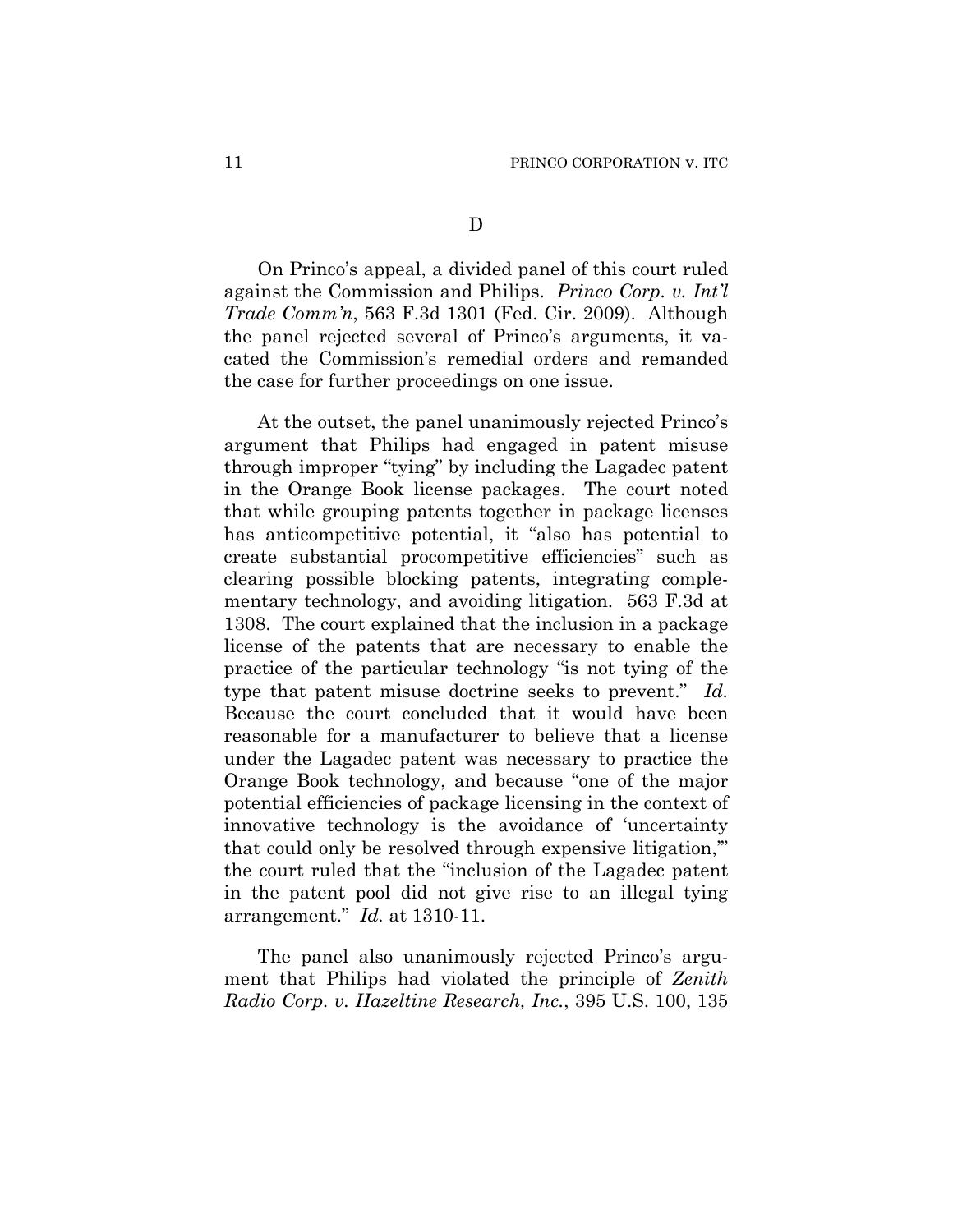(1969), that "conditioning the grant of a patent license upon payment of royalties on products which do not use the teaching of the patent [is] misuse." Because, at the time the package licenses were executed, "it appeared that Lagadec reasonably might be necessary to manufacture Orange Book compact discs," the panel concluded that "it cannot fairly be said on these facts that a royalty is paid on products which do not use the teaching of the Lagadec patent." *Princo*, 563 F.3d at 1312-13.

On one issue, however, the panel majority ruled against Philips. The panel noted that *Philips I* did not consider whether Philips and Sony agreed to suppress the Lagadec technology and "whether an agreement that would prevent the development of alternatives [to the licensed technology] would constitute misuse under a theory of elimination of competition or price fixing." 563 F.3d at 1314. The panel then stated that, in contrast to package licenses, "there are no benefits to be obtained from an agreement between patent holders to forego separate licensing of competing technologies," and that such agreements are "not within the rights granted to a patent holder" and can constitute an antitrust violation. *Id.* at 1315-16. The panel recognized that "the burden of proving misuse, and the corresponding risk of having made an insufficient record, lies with Princo." *Id.* at 1321. Nonetheless, the panel directed the Commission to reexamine the record to determine whether "Philips and Sony agreed not to license Lagadec in a way that would allow a competitor 'to develop, use or license the [Lagadec] technology to create a competing product,'" i.e., a product that would compete with the technology of the Raaymakers patents, *id.* at 1313, and whether, if there was such an agreement, the suppressed technology "could not have been viable," which would "negate a charge of misuse," *id.* at 1318-19.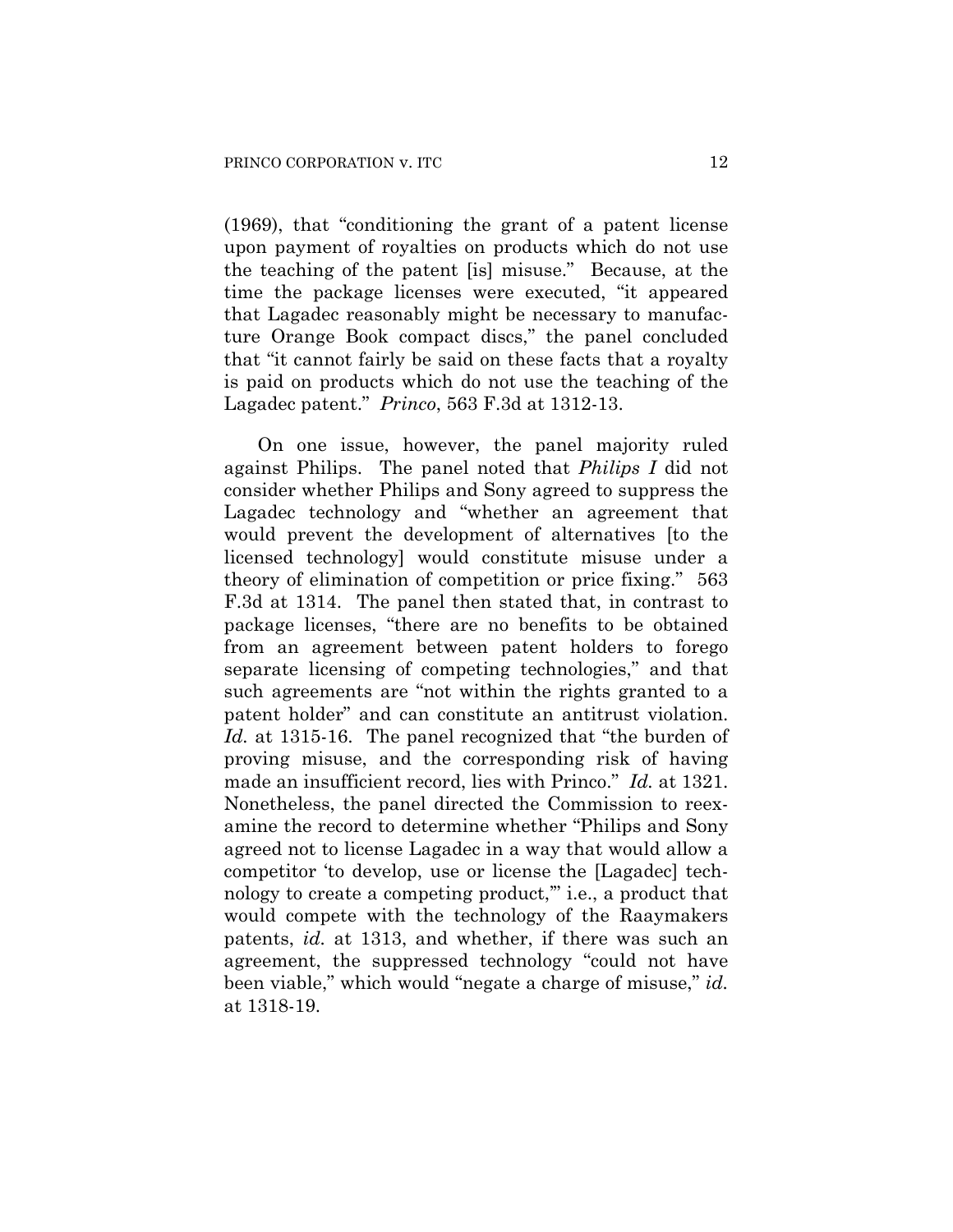The dissenting judge would have affirmed the Commission. With respect to the suggestion that Sony and Philips had suppressed Lagadec as a platform for manufacturing discs that would compete with Orange-Bookcompliant discs, the dissenting judge would have rejected that theory of patent misuse as a factual matter based on the Commission's findings that the Lagadec technology did not work well and would not have competed with the Orange Book technology.

Philips, Princo, and the Commission all filed petitions for rehearing en banc. The court granted the petitions filed by Philips and the Commission, but denied the petition filed by Princo. Although Philips and the Commission have raised a number of issues in their petitions and in their briefs on rehearing en banc, we address only one—Philips's argument that regardless of whether Philips and Sony agreed to suppress the technology embodied in Sony's Lagadec patent, such an agreement would not constitute patent misuse and would not be a defense to Philips's claim of infringement against Princo. For the reasons set forth below, we conclude that the conduct alleged in this case is not the type of conduct that could give rise to the defense of patent misuse and we therefore affirm the Commission's orders granting relief against Princo.[1](#page-12-0)

## II

#### A

The doctrine of patent misuse has its origins in a series of Supreme Court cases, beginning with the 1917

<span id="page-12-0"></span> $\overline{a}$ The en banc court has not addressed Princo's arguments that the panel rejected. Accordingly, those portions of the panel's opinion are reinstated.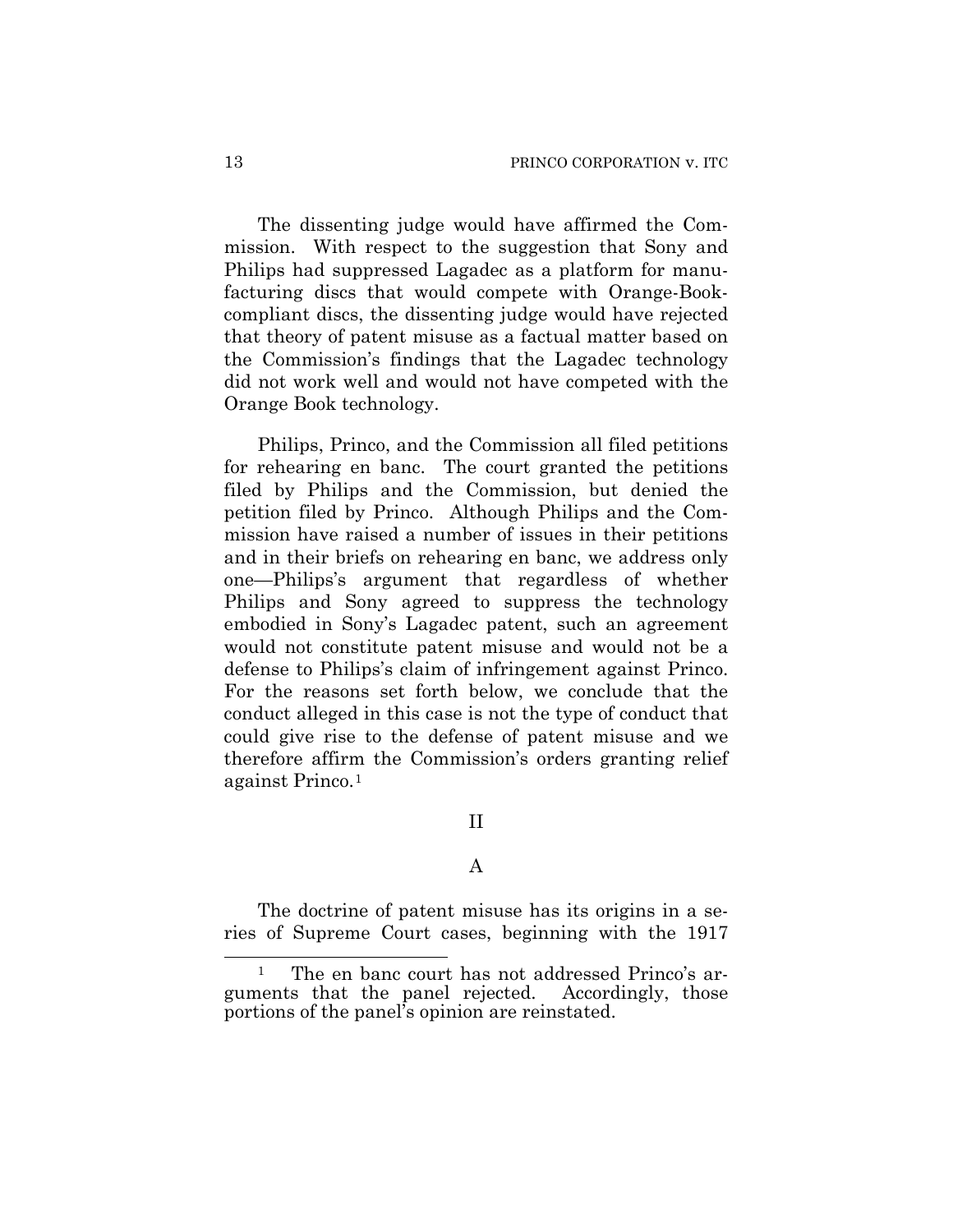decision in *Motion Picture Patents Co. v. Universal Film Manufacturing Corp.*, 243 U.S. 502 (1917). In that case, which involved a patent on a motion picture projector, the Court addressed whether a patentee could require that the projector be used only with certain films, by "prescrib[ing] by notice attached to a patented machine the conditions of its use and the supplies which must be used in the operation of it, under pain of infringement of the patent." *Id.* at 509. The Court concluded that such a restriction imposed on the purchasers of the patented projectors was invalid because

a film is obviously not any part of the invention of the patent in suit; because it is an attempt, without statutory warrant, to continue the patent monopoly in this particular character of film after it has expired, and because to enforce it would be to create a monopoly in the manufacture and use of moving picture films, wholly outside of the patent in suit and of the patent law as we have interpreted it.

*Id.* at 518. Since the Court regarded the requirement to use particular films as beyond the legitimate scope of the patent, it held that the patent could not be enforced against a purchaser who used the patented projector with unsanctioned films.

Fourteen years later, in *Carbice Corp. of America v. American Patents Development Corp.*, 283 U.S. 27 (1931), the Court held that it was improper for the owner of a patent on "refrigerating transportation packages" for transporting and storing dry ice to insist that licensees of that patent purchase their dry ice from the patent owner or its affiliates. The Court stated that the patentee "may not exact as the condition of a license that unpatented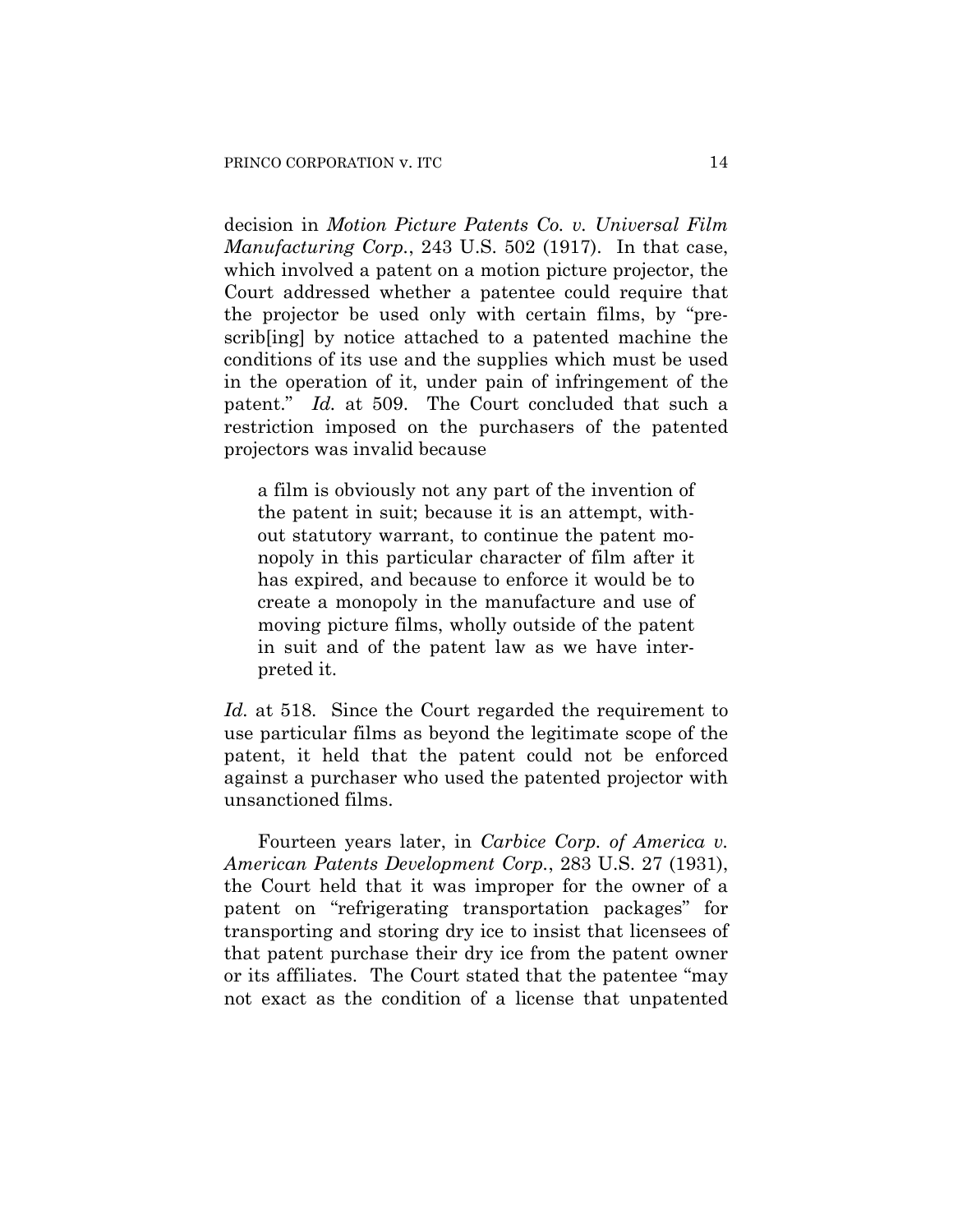materials used in connection with the invention shall be purchased only from the licensor." 283 U.S. at 31. The seller of dry ice, the Court stated, "has no right to be free from competition in the sale of solid carbon dioxide. Control over the supply of such unpatented material is beyond the scope of the patentee's monopoly." *Id.* at 33. Accordingly, the Court ruled that the party that had supplied dry ice to one of the patentee's licensees could not be held liable for contributory infringement of the patent.

In a third case, *Morton Salt Co. v. G.S. Suppiger Co.*, 314 U.S. 488 (1942), the patentee owned a patent on a machine used to add salt to canned foods. The patented machines were leased to canners on the condition that the canners would use salt tablets purchased from the patentee. When one of the patentee's lessees used the machine with its own salt tablets, the patentee sued for infringement. The Supreme Court held that the patent was unenforceable on the ground that the patentee had unlawfully used the patent "to secure an exclusive right or limited monopoly not granted by the Patent Office and which it is contrary to public policy to grant." *Id.* at 492.

In those cases, and several others in the same line of authority, the Supreme Court established the basic rule of patent misuse: that the patentee may exploit his patent but may not "use it to acquire a monopoly not embraced in the patent." *Transparent-Wrap Mach. Corp. v. Stokes & Smith Co.*, 329 U.S. 637, 643 (1947). As for the most common form of patent misuse—requiring the purchase of an unpatented product as a condition for obtaining a license to the patent, the Court observed, "He who uses his patent to obtain protection from competition in the sale of unpatented materials extends by contract his patent monopoly to articles as respects which the law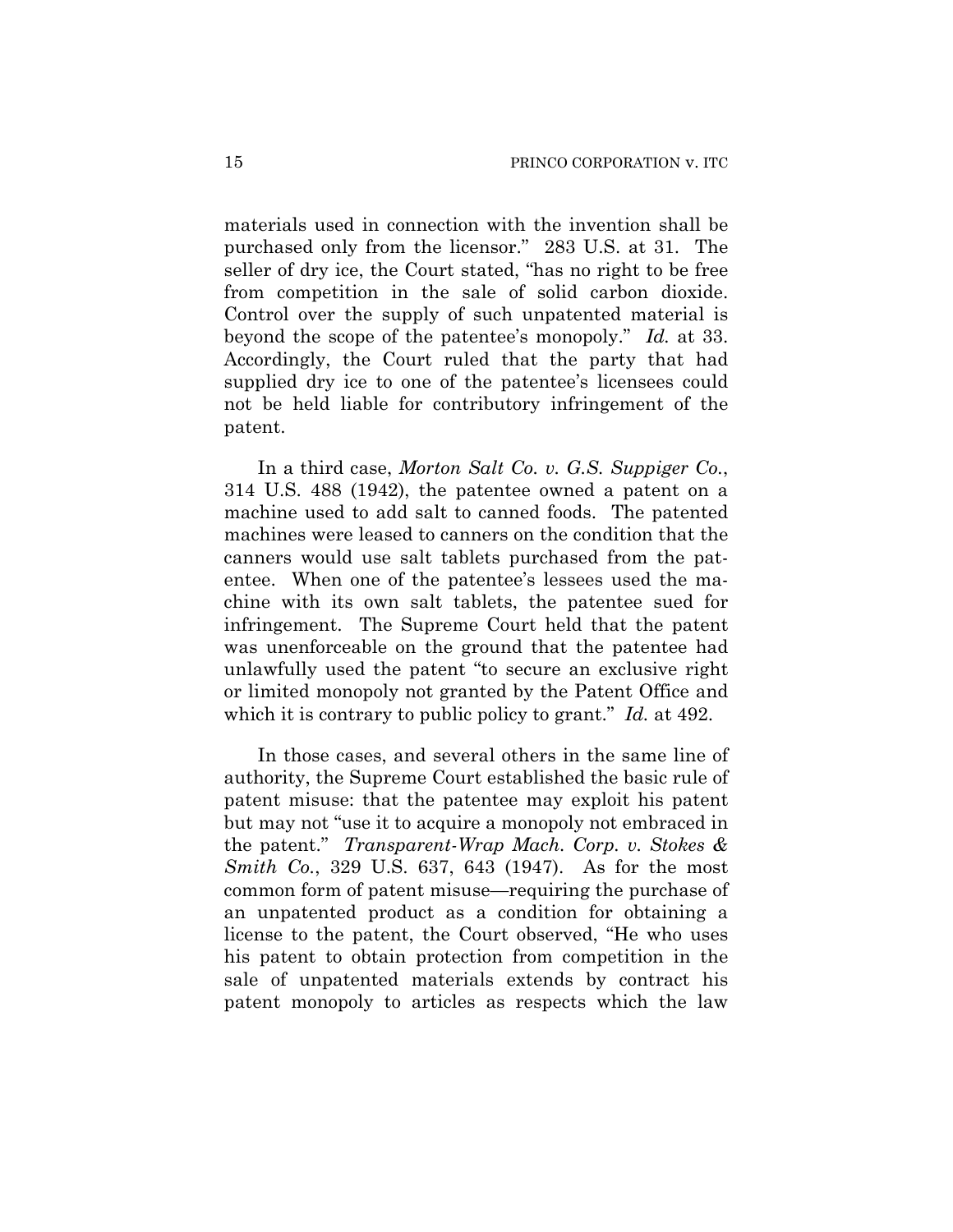sanctions neither monopolies nor restraints of trade." *Id.* at 644.

The Court applied the same reasoning to licenses requiring the payment of licensing fees after the expiration of the licensed patent and thus having the effect of extending the life of the patent beyond the statutory period. In *Brulotte v. Thys Co.*, 379 U.S. 29 (1964), the Court explained that a patent "empowers the owner to exact royalties as high as he can negotiate with the leverage of that monopoly. But to use that leverage to project those royalty payments beyond the life of the patent is analogous to an effort to enlarge the monopoly of the patent by tieing the sale or use of the patented article to the purchase or use of unpatented ones." *Id.* at 33.

As applied to patent licensing agreements, the Supreme Court put the matter succinctly in *Zenith*, 395 U.S. at 136:

[T]here are established limits which the patentee must not exceed in employing the leverage of his patent to control or limit the operations of the licensee. Among other restrictions upon him, he may not condition the right to use his patent on the licensee's agreement to purchase, use, or sell, or not to purchase, use, or sell, another article of commerce not within the scope of his patent monopoly.

In our cases applying the Supreme Court's patent misuse decisions, we have characterized patent misuse as the patentee's act of "impermissibly broaden[ing] the 'physical or temporal scope' of the patent grant with anticompetitive effect." *Windsurfing Int'l, Inc. v. AMF, Inc.*, 782 F.2d 995, 1001 (Fed. Cir. 1986). When the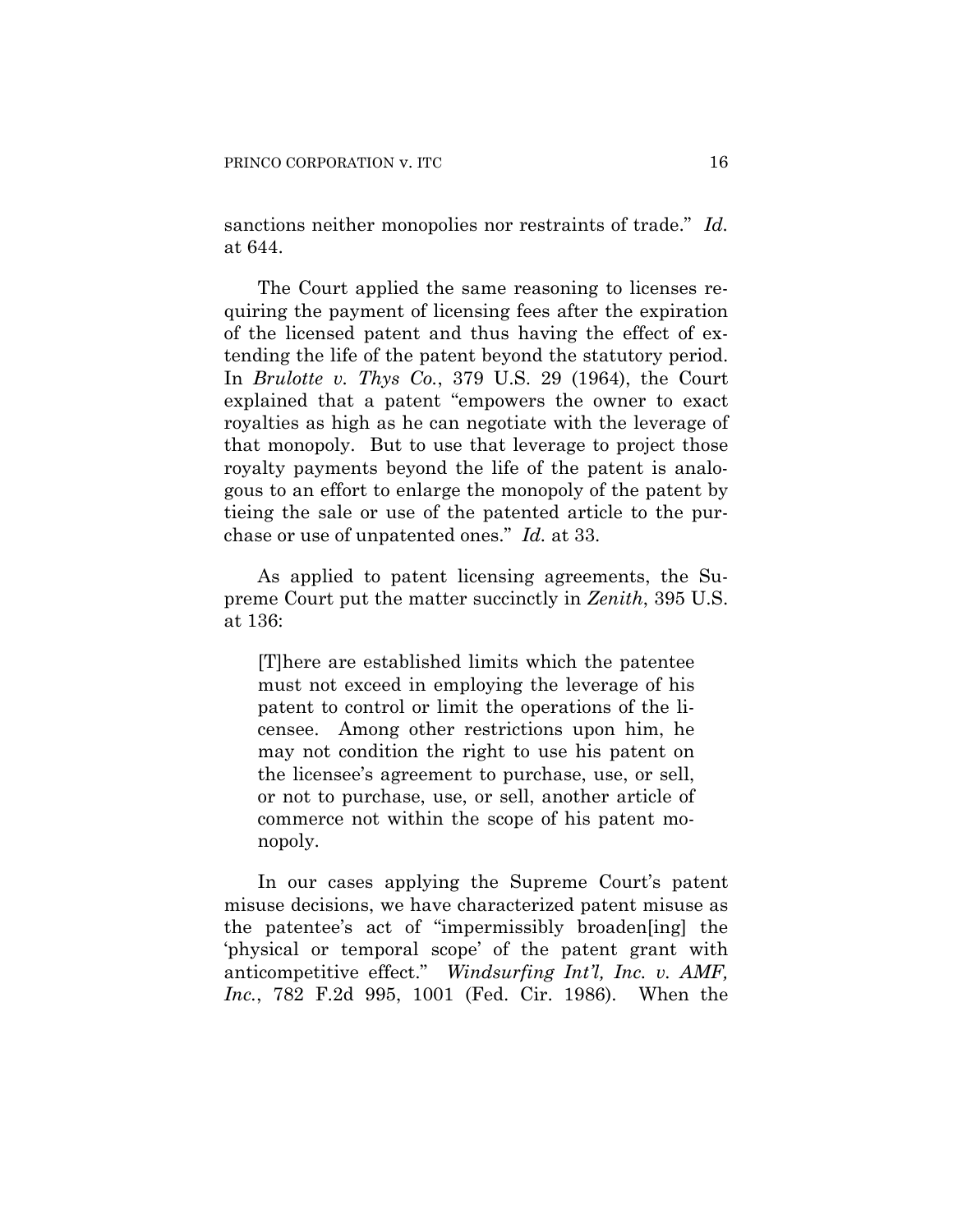patentee has used restrictive conditions on licenses or sales to broaden the scope of the patent grant, we have held that an accused infringer may invoke the doctrine of patent misuse to defeat the patentee's claim. *See Monsanto Co. v. McFarling*, 363 F.3d 1336, 1341 (Fed. Cir. 2004); *Va. Panel Corp. v. MAC Panel Co.*, 133 F.3d 860, 870 (Fed. Cir. 1997); *Senza-Gel Corp. v. Seiffhart*, 803 F.2d 661 (Fed. Cir. 1986).

In *B. Braun Medical, Inc. v. Abbott Laboratories*, 124 F.3d 1419 (Fed. Cir. 1997), and *Mallinckrodt, Inc. v. Medipart, Inc.*, 976 F.2d 700 (Fed. Cir. 1992), we explained the rationale underlying the doctrine. As a general matter, the unconditional sale of a patented device exhausts the patentee's right to control the purchaser's use of the device thereafter, on the theory that the patentee has bargained for, and received, the full value of the goods. That "exhaustion" doctrine does not apply, however, to a conditional sale or license, where it is more reasonable to infer that a negotiated price reflects only the value of the "use" rights conferred by the patentee. Thus, express conditions accompanying the sale or license of a patented product, such as field of use limitations, are generally upheld. *See Gen. Talking Pictures Corp. v. W. Elec. Co.*, 304 U.S. 175, 181 (1938) ("Patent owners may grant licenses extending to all uses or limited to use in a defined field."). When those contractual conditions violate public policy, however, as in the case of price-fixing conditions and tying restraints, the underlying patents become unenforceable, and the patentee loses its right to sue for infringement or breach of contract. *B. Braun*, 124 F.3d at 1426; *Mallinckrodt*, 976 F.2d at 706.

The doctrine of patent misuse is thus grounded in the policy-based desire to "prevent a patentee from using the patent to obtain market benefit beyond that which in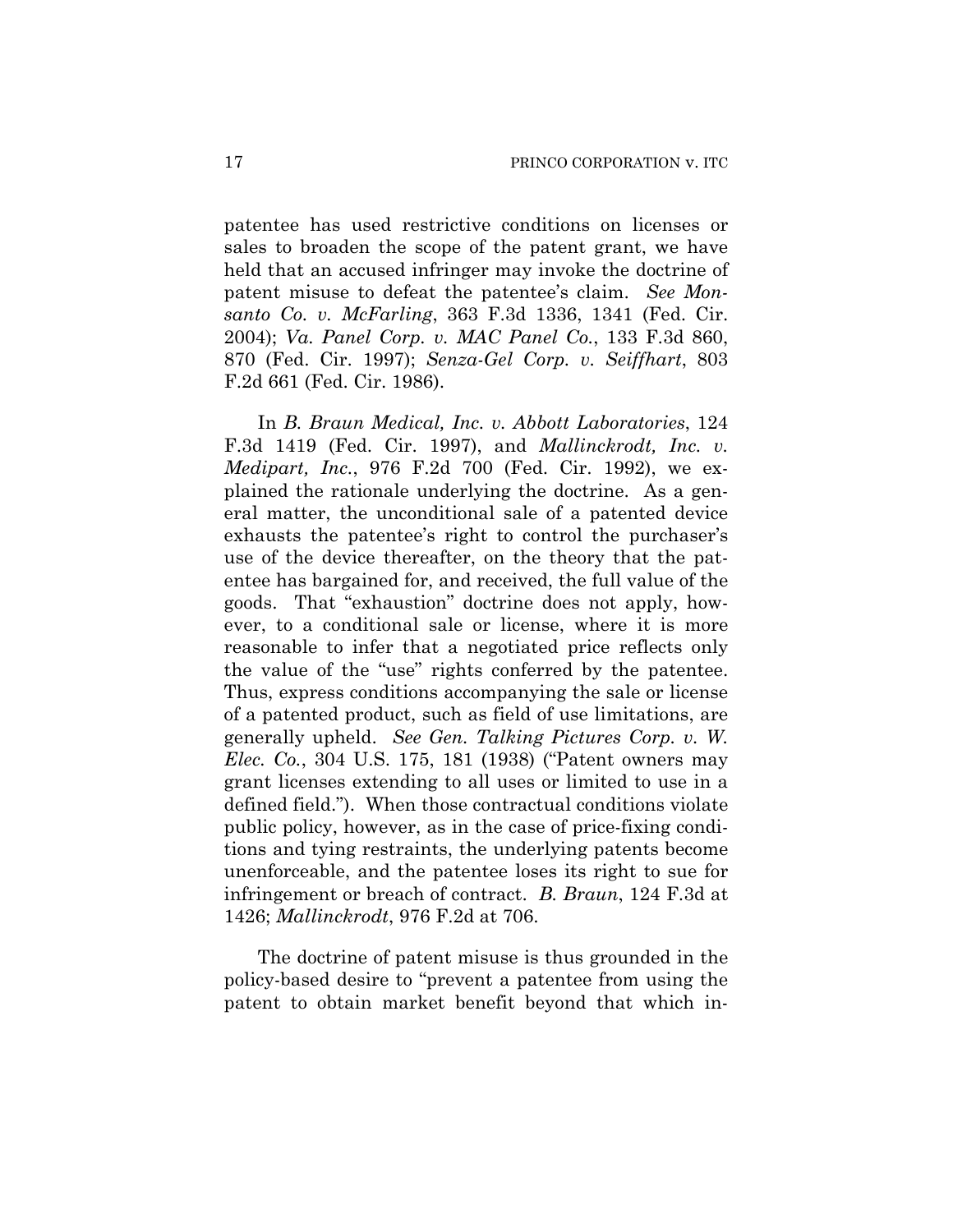heres in the statutory patent right." *Mallinckrodt*, 976 F.2d at 704. It follows that the key inquiry under the patent misuse doctrine is whether, by imposing the condition in question, the patentee has impermissibly broadened the physical or temporal scope of the patent grant and has done so in a manner that has anticompetitive effects. *B. Braun*, 124 F.3d at 1426. Where the patentee has not leveraged its patent beyond the scope of rights granted by the Patent Act, misuse has not been found. *See Monsanto*, 363 F.3d at 1341 ("In the cases in which the restriction is reasonably within the patent grant, the patent misuse defense can never succeed."); *Virginia Panel*, 133 F.3d at 869 (particular practices by the patentee "did not constitute patent misuse because they did not broaden the scope of its patent, either in terms of covered subject matter or temporally").

In determining whether a particular licensing condition has the effect of impermissibly broadening the patent grant, courts have noted that the patentee begins with substantial rights under the patent grant—"includ[ing] the right to suppress the invention while continuing to prevent all others from using it, to license others, or to refuse to license, . . . to charge such royalty as the leverage of the patent monopoly permits," and to limit the scope of the license to a particular "field of use." *United States v. Studiengesellschaft Kohle, m.b.H.*, 670 F.2d 1122, 1127, 1133 (D.C. Cir. 1981). Given that the patent grant entitles the patentee to impose a broad range of conditions in licensing the right to practice the patent, the doctrine of patent misuse "has largely been confined to a handful of specific practices by which the patentee seemed to be trying to 'extend' his patent grant beyond its statutory limits." *USM Corp. v. SPS Techs., Inc.*, 694 F.2d 505, 510 (7th Cir. 1982).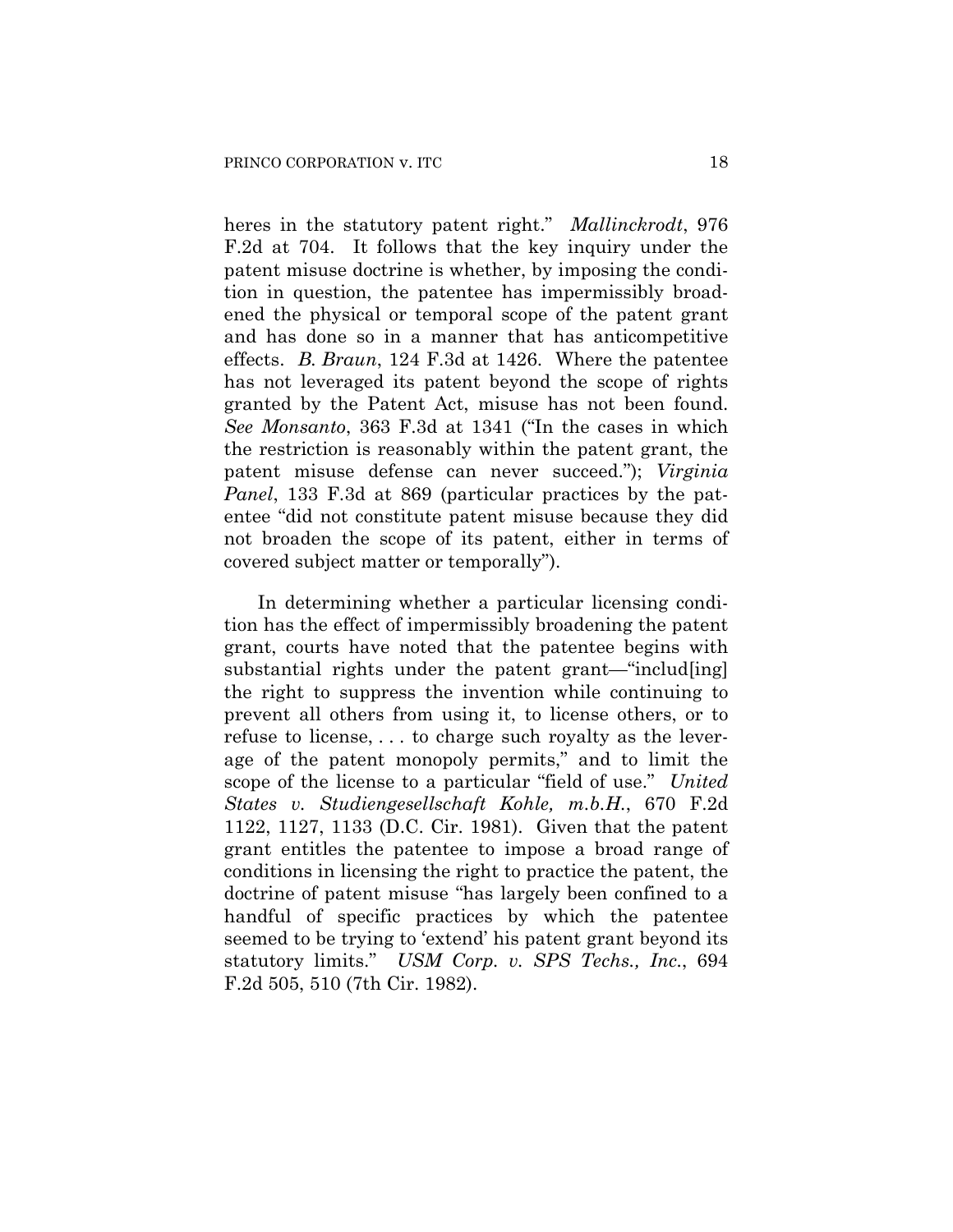Recognizing the narrow scope of the doctrine, we have emphasized that the defense of patent misuse is not available to a presumptive infringer simply because a patentee engages in some kind of wrongful commercial conduct, even conduct that may have anticompetitive effects. *See C.R. Bard, Inc. v. M3 Sys., Inc.*, 157 F.3d 1340, 1373 (Fed. Cir. 1998) ("Although the defense of patent misuse . . . evolved to protect against 'wrongful' use of patents, the catalog of practices labelled 'patent misuse' does not include a general notion of 'wrongful' use."). Other courts have expressed the same view. *See Kolene Corp. v. Motor City Metal Treating, Inc.*, 440 F.2d 77, 84-85 (6th Cir. 1971) (There is no such thing as "misuse in the air. The misuse must be of the patent in suit. An antitrust offense does not necessarily amount to misuse merely because it involves patented products or products which are the subject of a patented process." (citations omitted)); *McCullough Tool Co. v. Well Surveys, Inc.*, 395 F.2d 230, 238-39 (10th Cir. 1968) (the defense of patent misuse has been allowed "only where there had been a misuse of the patent in suit"). While proof of an antitrust violation shows that the patentee has committed wrongful conduct having anticompetitive effects, that does not establish misuse of the patent in suit unless the conduct in question restricts the use of that patent and does so in one of the specific ways that have been held to be outside the otherwise broad scope of the patent grant.<sup>[2](#page-18-0)</sup>

 $\overline{a}$ 

<span id="page-18-0"></span><sup>2</sup> Some courts and commentators have questioned the continuing need for the doctrine of patent misuse, which had its origins before the development of modern antitrust doctrine. *See USM Corp.*, 694 F.2d at 511 ("Since the antitrust laws as currently interpreted reach every practice that could impair competition substantially, it is not easy to define a separate role for a doctrine also designed to prevent an anticompetitive practice—the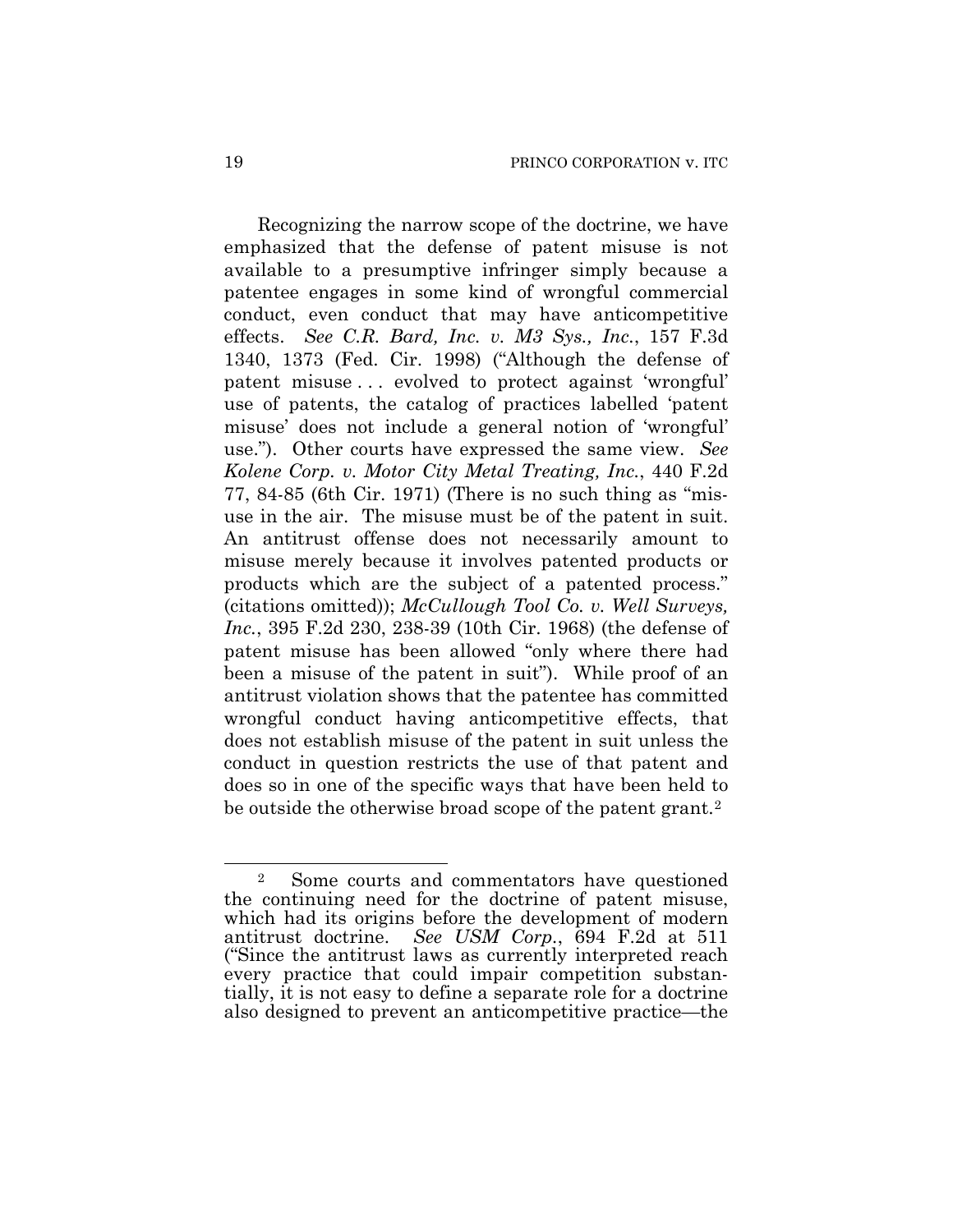Although patent misuse has been mainly a judicially created defense, Congress has not been entirely silent about the doctrine. However, instead of saying what patent misuse is, Congress has said what it is not. Thus, section 271(d) of the Patent Act sets forth five types of conduct that may not provide the basis for finding "misuse or illegal extension of the patent right." The last two of the five, which were added in 1988, are

(4) refus[ing] to license or use any rights to the patent; or (5) condition[ing] the license of any rights to the patent or the sale of the patented product on the acquisition of a license to rights in another patent or purchase of a separate product, unless, in view of the circumstances, the patent owner has market power in the relevant market for the patent or patented product on which the license or sale is conditioned.

35 U.S.C. § 271(d).

Importantly, Congress enacted section 271(d) not to broaden the doctrine of patent misuse, but to cabin it. *See Dawson Chem. Co. v. Rohm & Haas Co.*, 448 U.S. 176, 201 (1980) (addressing the role of section 271(d) in narrowing the scope of patent misuse). The 1988 amendment in particular was designed to confine patent misuse, with respect to certain licensing practices, to conduct having anticompetitive effects. *See Ill. Tool Works Inc. v. Indep.* 

 $\overline{a}$ abuse of a patent monopoly."); Mark A. Lemley, *The Economic Irrationality of the Patent Misuse Doctrine*, 78 Cal. L. Rev. 1599, 1614-20 (1990). The Supreme Court's patent misuse cases have not been overruled, however, and we therefore apply the principles of patent misuse as that Court's decisions and our own prior precedents direct. *Senza-Gel*, 803 F.2d at 665 n.5.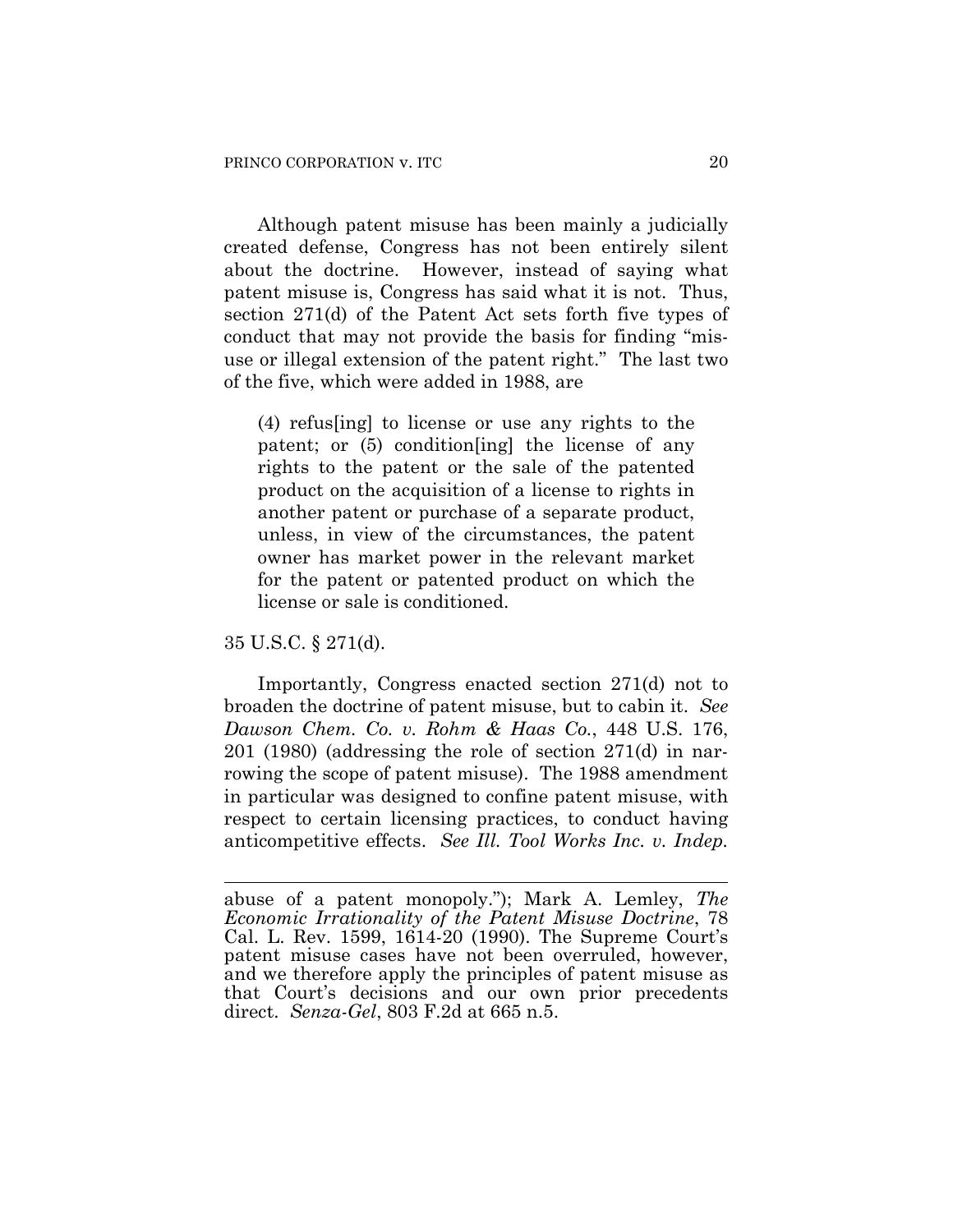*Ink, Inc.*, 547 U.S. 28, 41 (2006); S. Rep. No. 100-492, at 9 (1988) (explaining that purpose of the amendment was to narrow the patent misuse doctrine, which "punish[es] innovators engaged in procompetitive distribution and licensing practices"); *id*. at 14 ("The lack of clarity and predictability in application of the patent misuse doctrine and that doctrine's potential for impeding procompetitive arrangements are major causes for concern."); 134 Cong. Rec. 32,471 (1988) (statement of Sen. Patrick Leahy) ("Reform of patent misuse will ensure that the harsh misuse sanction of unenforceability is imposed only against those engaging in truly anticompetitive conduct."); *id.* at 32,295 (statement of Rep. Robert Kastenmeier) ("[T]he proposed modifications should have a procompetitive effect, insofar as they require some linkage between patent licensing practice and anti-competitive conduct.").[3](#page-20-0)

The dissent argues that the 1988 amendment to section 271(d) makes it "quite clear that Congress intended that the patent misuse doctrine could extend to a refusal to license patented technologies by parties acting in concert." That, however, is not how we interpret the statute or its legislative history. The statute itself con-

 $\overline{a}$ 

<span id="page-20-0"></span><sup>3</sup> The dissent refers on several occasions to the Supreme Court's statement in *Independent Ink* that it "would be absurd to assume that Congress intended to provide that the use of a patent that merited punishment as a felony would not constitute 'misuse.'" 547 U.S. at 42. In that statement, however, the Court was simply making the point that Congress's decision to require proof of market power to establish patent misuse was powerful evidence that Congress intended proof of market power to be similarly required to establish a criminal antitrust violation for the same conduct. The Court was not suggesting that every antitrust violation committed by a patentee constitutes patent misuse.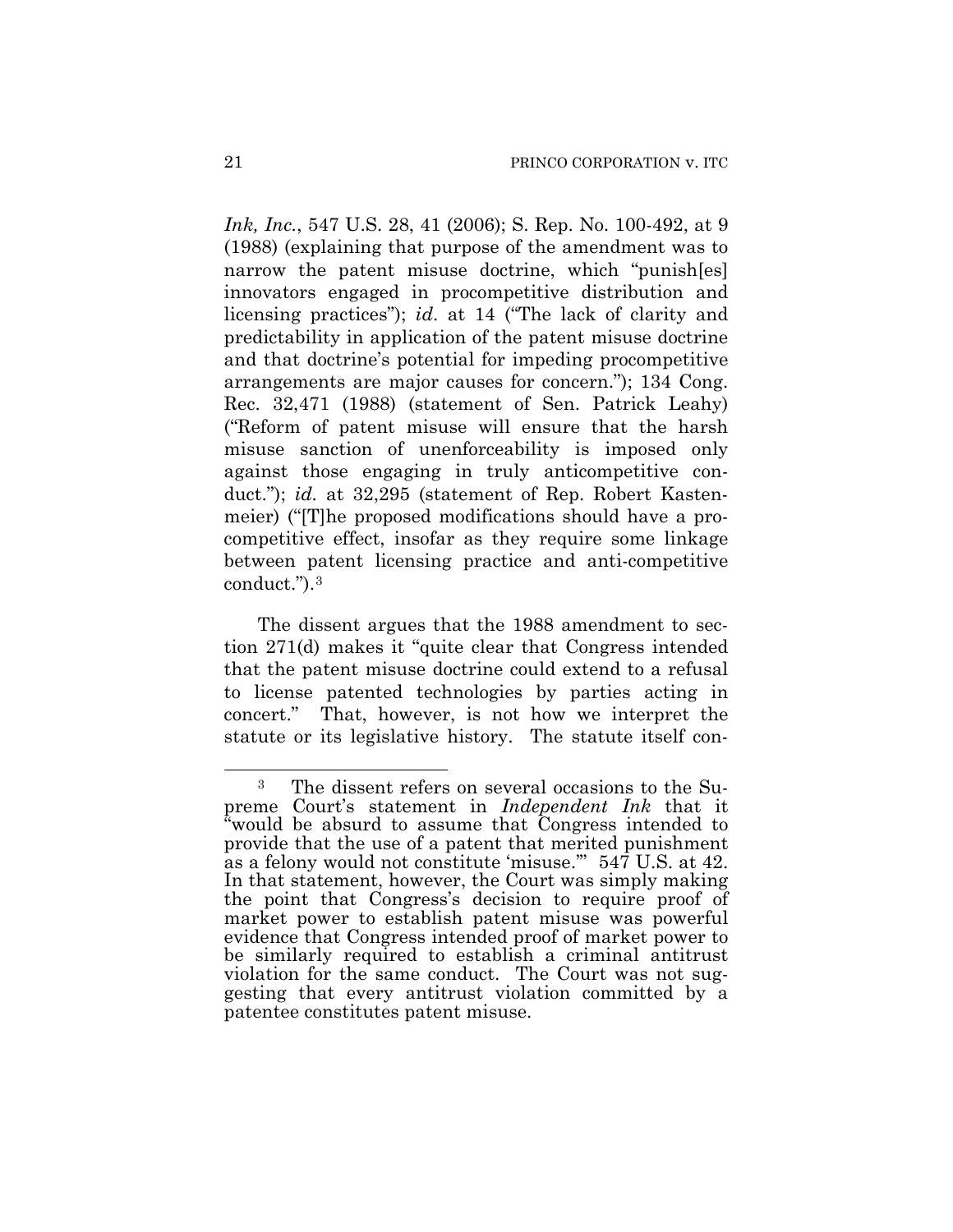tains no mention of concerted action. In the legislative history, Representative Kastenmeier described various licensing provisions that had been held to constitute patent misuse, including price fixing, covenants not to compete, resale price maintenance, and grantback licenses. 134 Cong. Rec. 32,295 (1988). The dissent points to the inclusion of "covenants not to compete" in Representative Kastenmeier's list, and interprets that statement as an endorsement of the proposition that a concerted refusal to license a patent constitutes patent misuse. But Representative Kastenmeier described the listed practices as "patent licensing arrangements." *Id.* Moreover, his catalog of unlawful practices corresponded to the list of proscribed practices set forth in the House bill, the "Patent Licensing Reform Act of 1988," to which he alluded in his remarks. *Id.* at 32,294. Each of the prohibited practices listed in that bill was a condition on granting licenses, including the imposition of "covenants not to compete." 134 Cong. Rec. 3261 (1988) (statement of Rep. Robert Kastenmeier); H.R. 4086, 100th Cong. (1988) ("unreasonably imposing as a condition of granting a license for a patent that the licensee may not produce or sell competing goods."). From the context, it is clear that Representative Kastenmeier's reference to "covenants not to compete" on which the dissent relies was an allusion to non-compete clauses in patent licenses, not to concerted refusals to license among horizontal competitors. Nor is there anything else in the legislative history that supports the dissent's interpretation of Congress's intent.

Section 271(d) is not directly implicated in this case because the conduct here at issue does not fall within any of the five statutorily defined categories. Nonetheless, the statute is pertinent because, as both the text and the legislative history of the 1988 amendment to section 271(d) make clear, Congress was concerned about the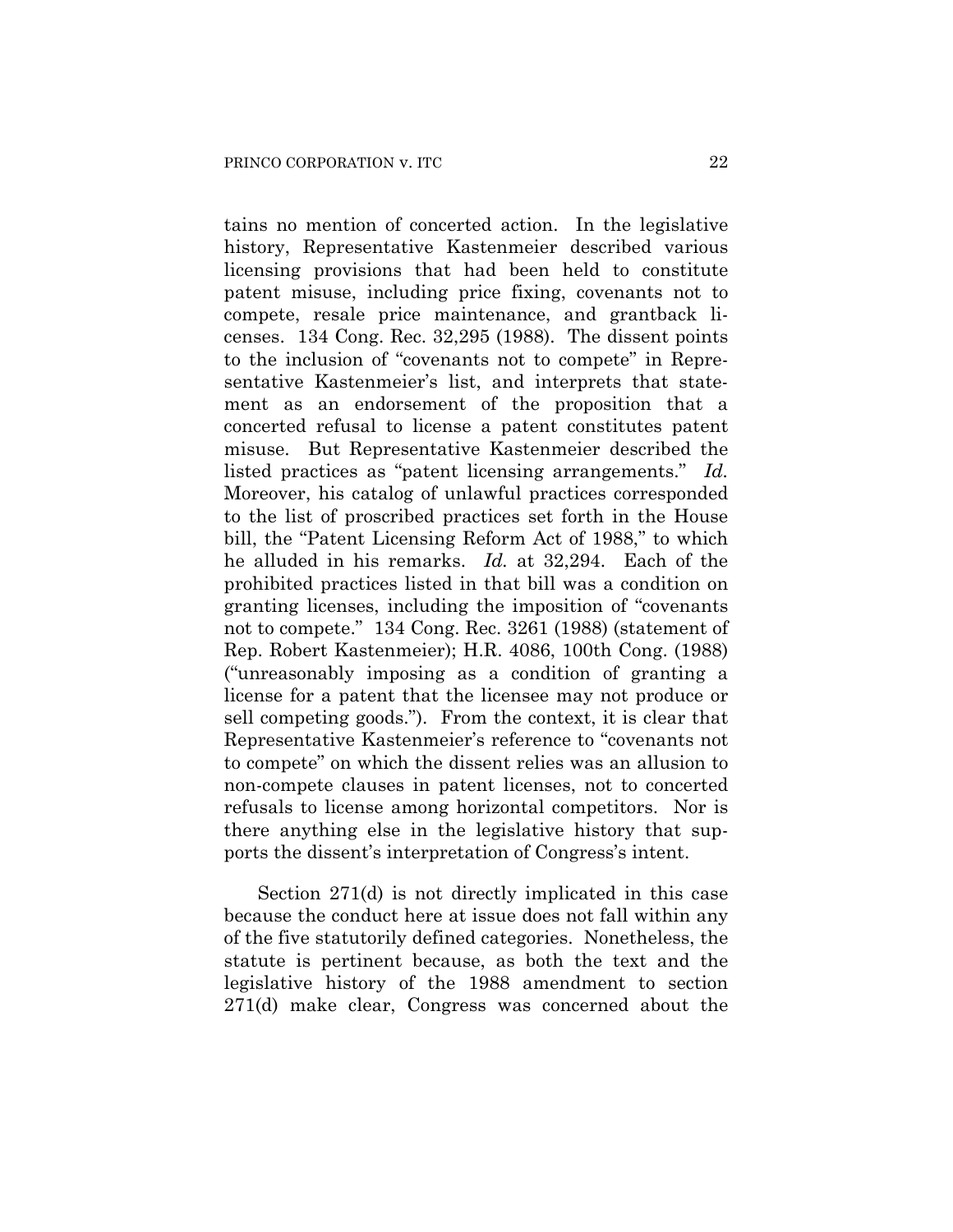open-ended scope of the doctrine and sought to confine it to anticompetitive conduct by patentees who leverage their patents to obtain economic advantages outside the legitimate scope of the patent grant.

B

This case presents a completely different scenario from the cases previously identified by the Supreme Court and by this court as implicating the doctrine of patent misuse. Philips is not imposing restrictive conditions on the use of the Raaymakers patents to enlarge the physical or temporal scope of those patents. Instead, the alleged act of patent misuse that the panel focused on was the claimed horizontal agreement between Philips and Sony to restrict the availability of the Lagadec patent—an entirely different patent that was never asserted in the infringement action against Princo. Even if such an agreement were shown to exist, and even if it were shown to have anticompetitive effects, a horizontal agreement restricting the availability of Sony's Lagadec patent would not constitute misuse of Philips's Raaymakers patents or any of Philips's other patents in suit.

Reduced to its simplest elements, the question in this case comes down to this: When a patentee offers to license a patent, does the patentee misuse that patent by inducing a third party not to license its separate, competitive technology? Princo has not pointed to any authority suggesting that such a scenario constitutes patent misuse, and nothing in the policy underlying the judge-made doctrine of patent misuse would support such a result.[4](#page-22-0)

 $\overline{a}$ 

<span id="page-22-0"></span><sup>4</sup> Princo relies on a single case with unusual facts, *Compton v. Metal Products, Inc.*, 453 F.2d 38 (4th Cir. 1971), as support for its expansive patent misuse theory. In that case, the patentee agreed, as part of a patent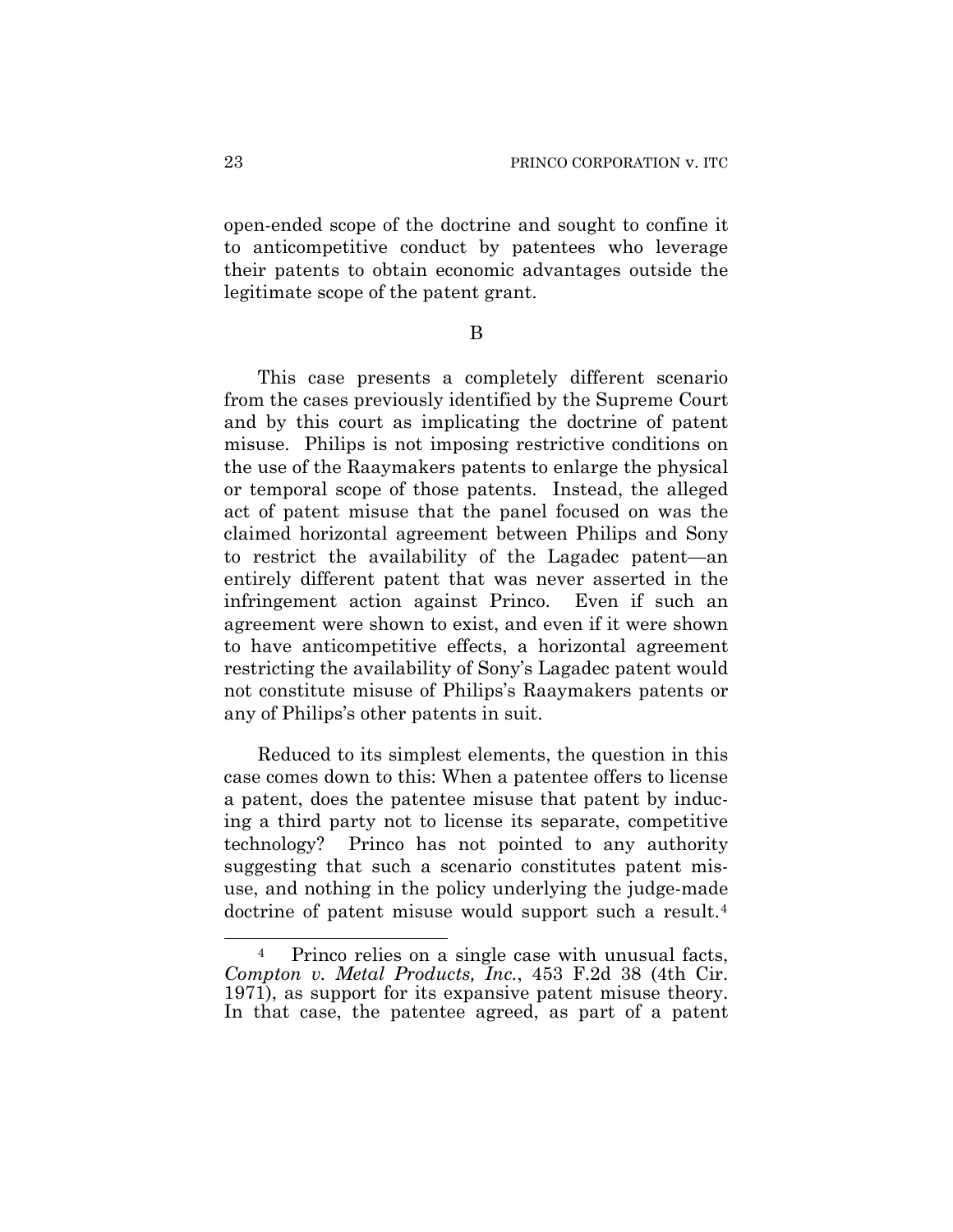$\overline{a}$ 

Such an agreement would not have the effect of increasing the physical or temporal scope of the patent in suit, and it therefore would not fall within the rationale of the patent misuse doctrine as explicated by the Supreme Court and this court.

What patent misuse is about, in short, is "patent leverage," i.e., the use of the patent power to impose overbroad conditions on the use of the patent in suit that are "not within the reach of the monopoly granted by the Government." *Zenith*, 395 U.S. at 136-38. What that requires, at minimum, is that the patent in suit must "itself significantly contribute[] to the practice under attack." *Kolene Corp.*, 440 F.2d at 85. Patent misuse will not be found when there is "no connection" between the patent right and the misconduct in question, *see Republic Molding Corp. v. B.W. Photo Utils.*, 319 F.2d 347, 351 (9th Cir. 1963), or no "use" of the patent, *see Virginia Panel*, 133 F.3d at 870. In this case, there is no such link between the putative misconduct and the Raaymakers patents.

Princo makes several arguments in its effort to bring this case within the scope of the traditional patent misuse

licensing agreement, not to compete with the licensee for a period of 20 years. The court held that the non-compete agreement violated "the common law prohibition against agreements in restraint of trade as well as Section 1 of the Sherman Act," and it further held that the agreement constituted patent misuse that rendered the underlying patents unenforceable against any third-party infringers. *Id.* at 44. That case is distinguishable on its facts, but to the extent the court in that case held the patents unenforceable based on the patentee's agreement to limit his own freedom of action, we find the court's conclusion that there was patent misuse to be unsupported by precedent or reasoning.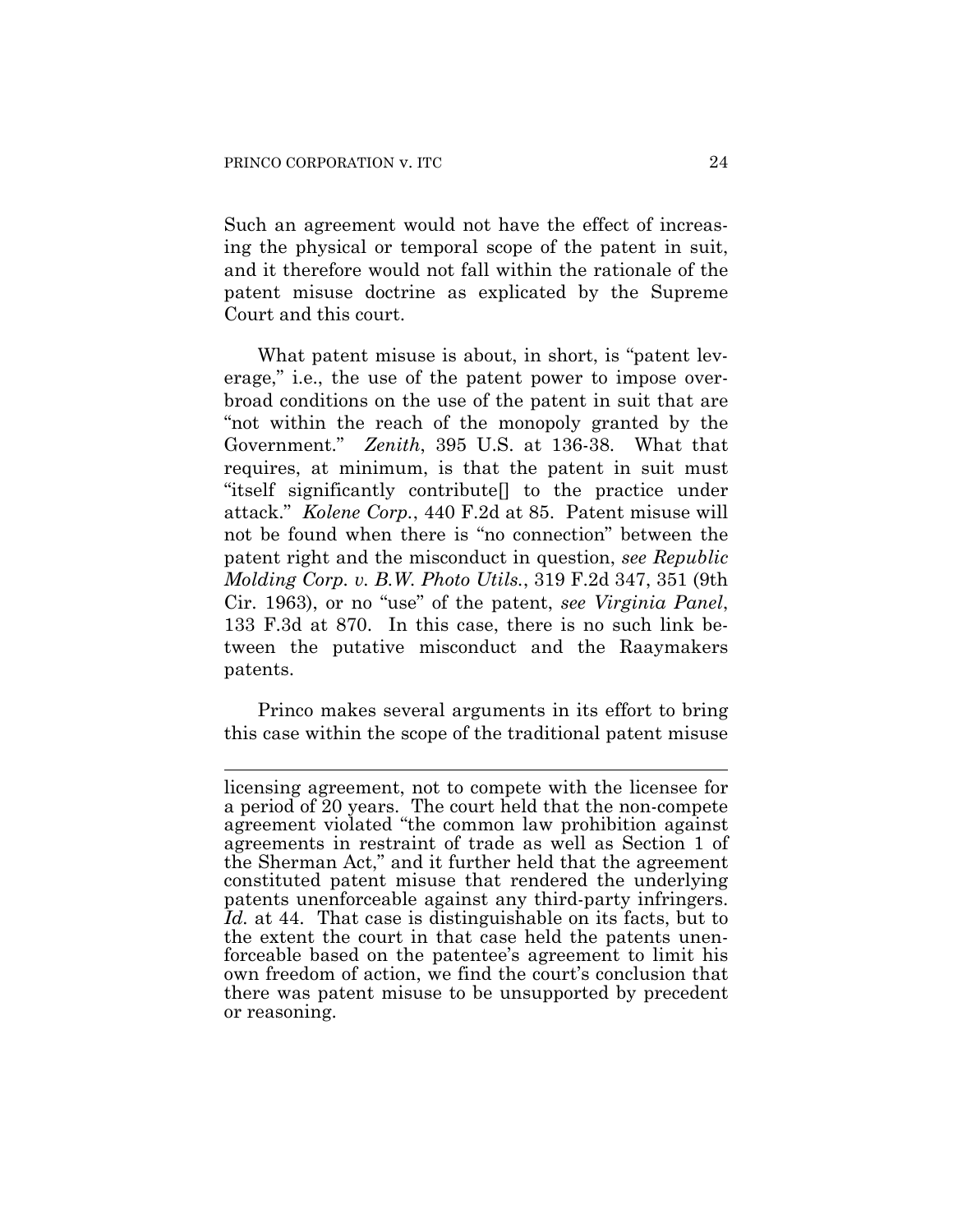doctrine. First, Princo contends that Philips "leveraged" its patents, as that term has been used in patent misuse cases, because it used the proceeds of its highly successful licensing program to fund royalty payments to Sony and because those payments gave Sony the incentive to enter into the alleged agreement to suppress the Lagadec patent. However, the use of funds from a lawful licensing program to support other, anticompetitive behavior is not the kind of "leveraging" that the Supreme Court and this court have referred to in discussing the leveraging of a patent that constitutes patent misuse. *See C.R. Bard*, 157 F.3d at 1373 ("Although the law should not condone wrongful commercial activity, the body of misuse law and precedent need not be enlarged into an open-ended pitfall for patent-supported commerce."). Even if such use of funds were to be deemed misconduct, it does not place any conditions on the availability of Philips's patents to any potential licensees, so it is not the power of Philips's patent right that is being misused.

Princo also argues that the Supreme Court has not required conventional "leveraging" of a patent in order to establish patent misuse. For that proposition, however, Princo relies on antitrust cases in which the Court stated that a patentee is not immunized against an antitrust violation by the privilege of a patent; those cases did not involve patent misuse or the enforceability of the defendants' patents. *See United States v. U.S. Gypsum Co.*, 333 U.S. 364, 396-400 (1948) (finding unlawful price fixing and control of distribution of gypsum board); *Standard Oil Co. (Ind.) v. United States*, 283 U.S. 163, 174 (1931) ("[T]he limited monopolies granted to patent owners do not exempt them from the prohibitions of the Sherman Act."). That is a different issue altogether from the issue before us, which is whether an infringing party can obtain immunity against a valid charge of patent infringement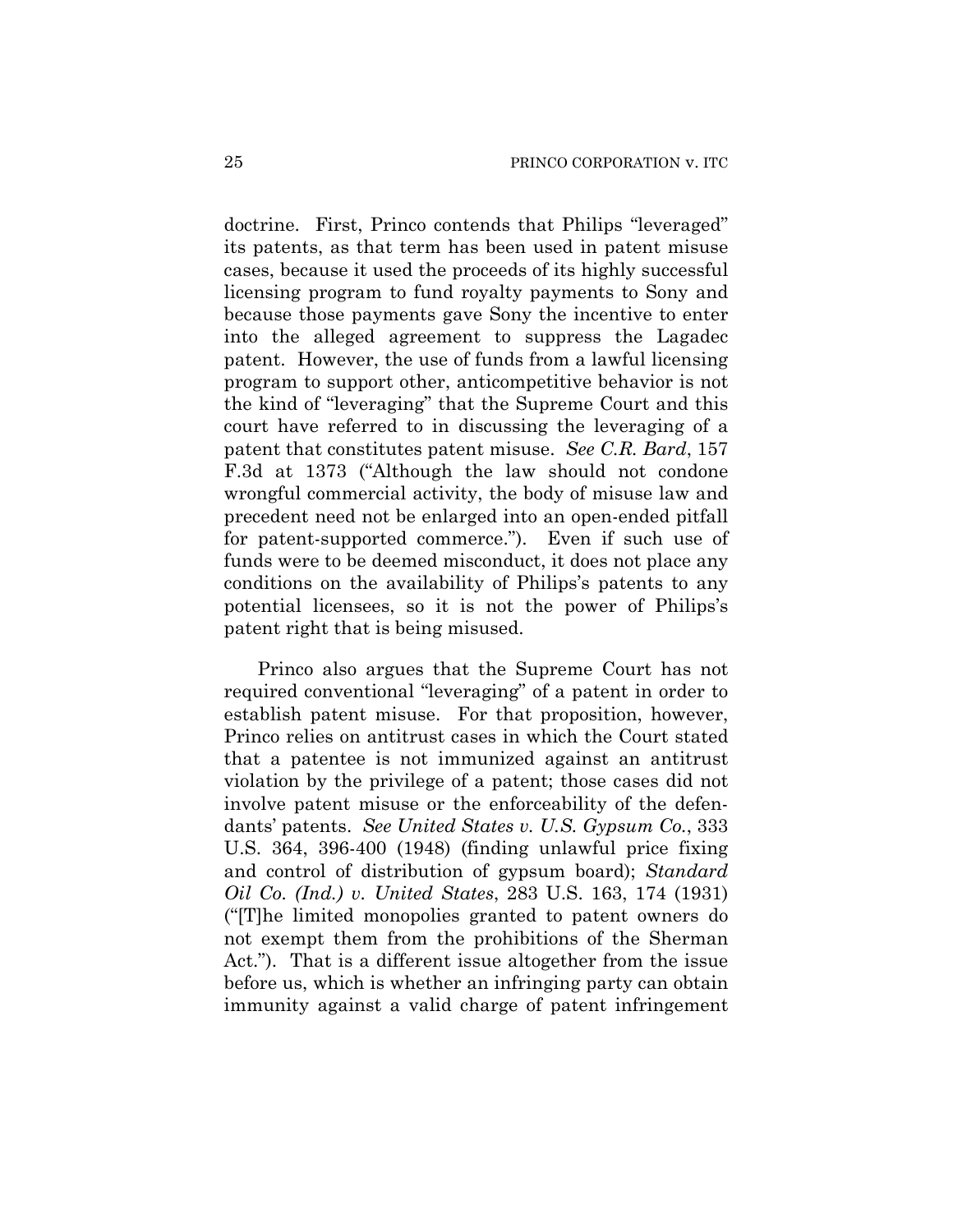by showing an unrelated antitrust violation. Although the Lagadec patent and the Raaymakers patents were all included together in the Orange Book package licenses offered by Philips, those package licenses are independent of the antitrust violation that is now being alleged, i.e., a separate agreement between Philips and Sony to suppress the availability of the Lagadec technology.

In theory, the reason an agreement with Sony has value to Philips is because suppressing potential competition with the Raaymakers technology makes the Philips licenses more valuable. But that value does not derive from the fact that Sony is a co-licensor with Philips or the fact that the Lagadec patent is included in the package licenses. If the Lagadec patent were owned by an independent third party and not included in the Philips-Sony package licenses at all, an agreement between Philips and the third party to suppress the Lagadec technology would have exactly the same economic impact on Philips and Princo as the hypothesized agreement with Sony. That agreement might be vulnerable to challenge under the antitrust laws, but it could not reasonably be characterized as misuse of the Raaymakers patents. Thus, it does not follow from the possible existence of an antitrust violation with respect to Sony's Lagadec patent that Philips is guilty of patent misuse with respect to the Raaymakers patents.

The dissent does not find fault with the terms of the licensing agreements between Philips and its licensees, but instead focuses its full attention on the purported horizontal agreement between Philips and Sony to suppress the Lagadec technology. The dissent then characterizes that agreement as invoking the doctrine of patent misuse because it is "part and parcel" of the licensing agreements between Philips and its licensees. That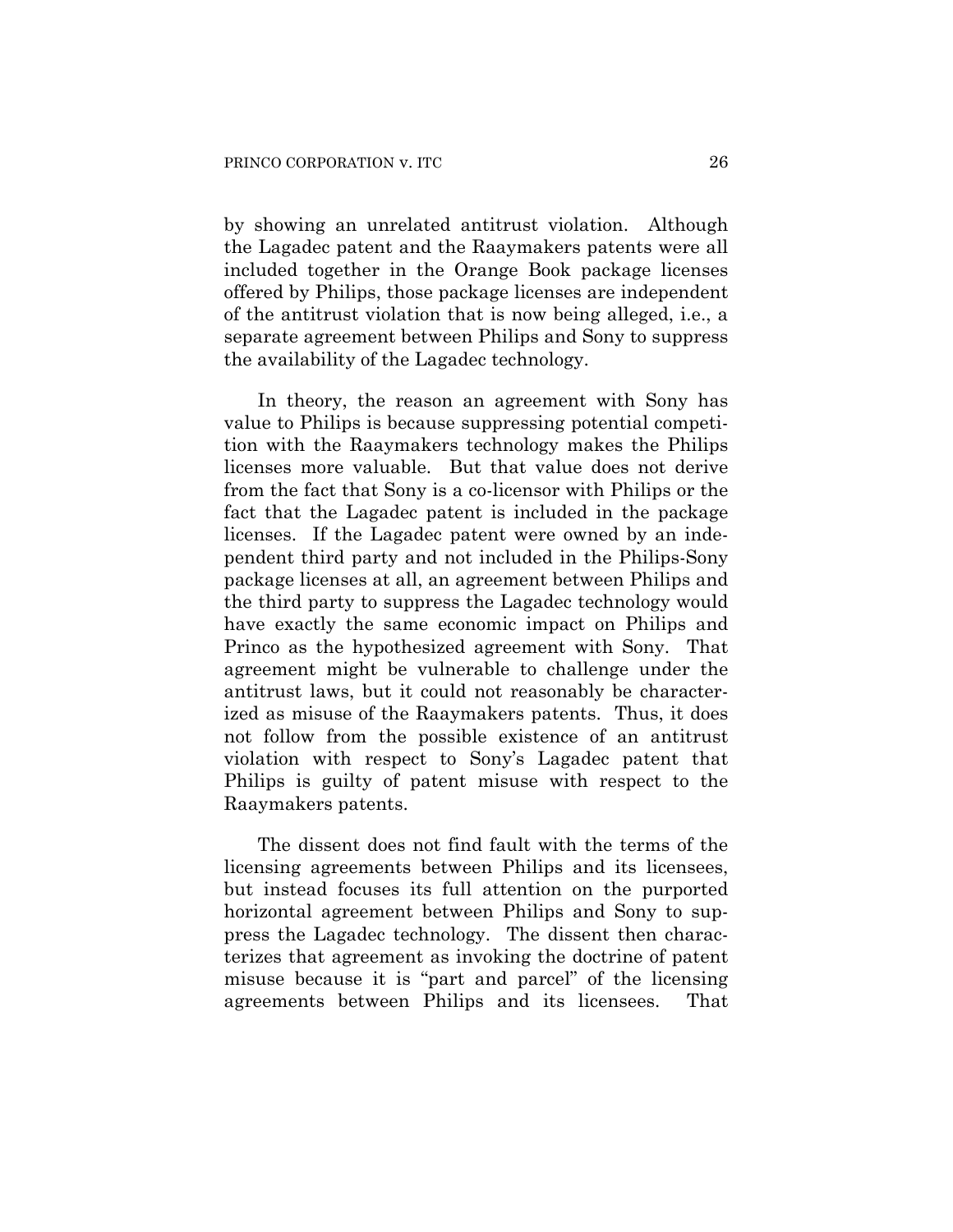characterization, however, is incorrect. The Orange Book licensing agreements control what the licensees may do; the purported agreement between Philips and Sony controls what Sony may do. At bottom, Princo's complaint is not that its license to the Raaymakers patents is unreasonably conditioned, but that the Lagadec patent has not been made available for non-Orange-Book uses. And that is not patent misuse under any court's definition of the term.

The purported agreement between Philips and Sony has none of the features that courts have characterized as constituting patent misuse. In particular, it does not leverage the power of a patent to exact concessions from a licensee that are not fairly within the ambit of the patent right. Although the dissent contends that using the leverage of a patent against licensees is not a necessary component of patent misuse, every one of the "patent misuse" cases cited by the dissent for that proposition have that very fact pattern (except for the *Compton* case, discussed above, in which the patentee agreed to place restrictions on his own right to compete). If the purported agreement between Philips and Sony not to license the Lagadec technology is unlawful, that can only be under antitrust law, not patent misuse law; nothing about that agreement, if it exists, constitutes an exploitation of the Raaymakers patents against Philips's licensees.[5](#page-26-0)

 $\overline{a}$ 

<span id="page-26-0"></span><sup>&</sup>lt;sup>5</sup> The dissent suggests in passing that the Sony-Philips agreement also constitutes misuse of the Lagadec patent. How a patent that is not enforced can be misused is not explained, nor is it clear why misuse of the Lagadec patent should be a defense against infringement of different patents. The dissent cites language from a Second Circuit case, *SCM Corp. v. Xerox Corp.*, 645 F.2d 1195, 1204 (2d Cir. 1981), which stated that "a concerted refusal to license patents" is unlawful and that "in such cases the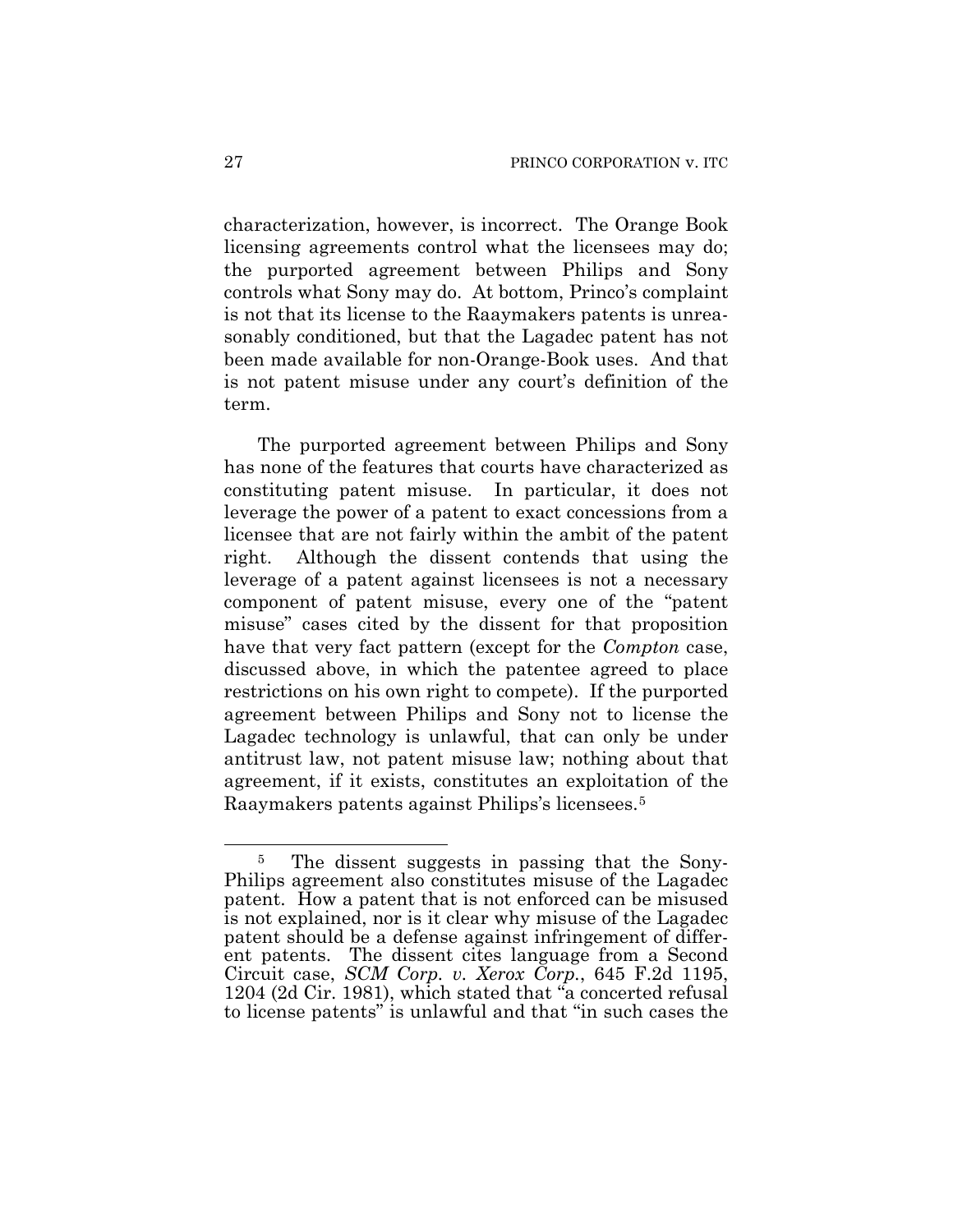The *Morton Salt* case, which the dissent cites in support of its broad characterization of the doctrine of patent misuse, is a typical "tying" case in which the patentee leveraged its patent to a machine by insisting that its licensees purchase unpatented goods, to be used in connection with the machine, from the patentee. It was because of the unlawful condition on the patent license that the Court in *Morton Salt* declined to enforce the patent. Significantly, the Court explained that its ruling was based on the use of the patent "as a means of restraining competition with the patentee's sale of an unpatented product," and that the successful prosecution of an infringement action "is a powerful aid to the maintenance of the attempted monopoly of the unpatented product," thus "thwarting the public policy underlying the grant of the patent." 314 U.S. at 493. There is no such exploitation of the Raaymakers patents in this case.[6](#page-27-0)

 $\overline{a}$ patent holder abuses his patent by attempting to enlarge his monopoly beyond the scope of the patent granted him." The court's point was that such conduct could violate the antitrust laws; as such, we interpret the court's reference to "abus[ing] his patent" simply as a shorthand way of making that point, and not as a statement about the law of patent misuse.<br> $\frac{6}{5}$  The dissenters argue that is

<span id="page-27-0"></span>The dissenters argue that antitrust law is not adequate to protect victims of anticompetitive conduct by patentees and that the doctrine of patent misuse must be interpreted expansively to fill that gap. Antitrust law, however, provides robust remedies including both public and private enforcement. An accused infringer can raise a Sherman Act claim as a counterclaim in an infringement action or as an affirmative claim, and is eligible for treble damages and attorney's fees. As to the doctrinal limitations that apply to antitrust plaintiffs generally, such as the standing requirement, there is no reason to believe those limitations are inappropriate simply because a party is seeking relief against a patentee.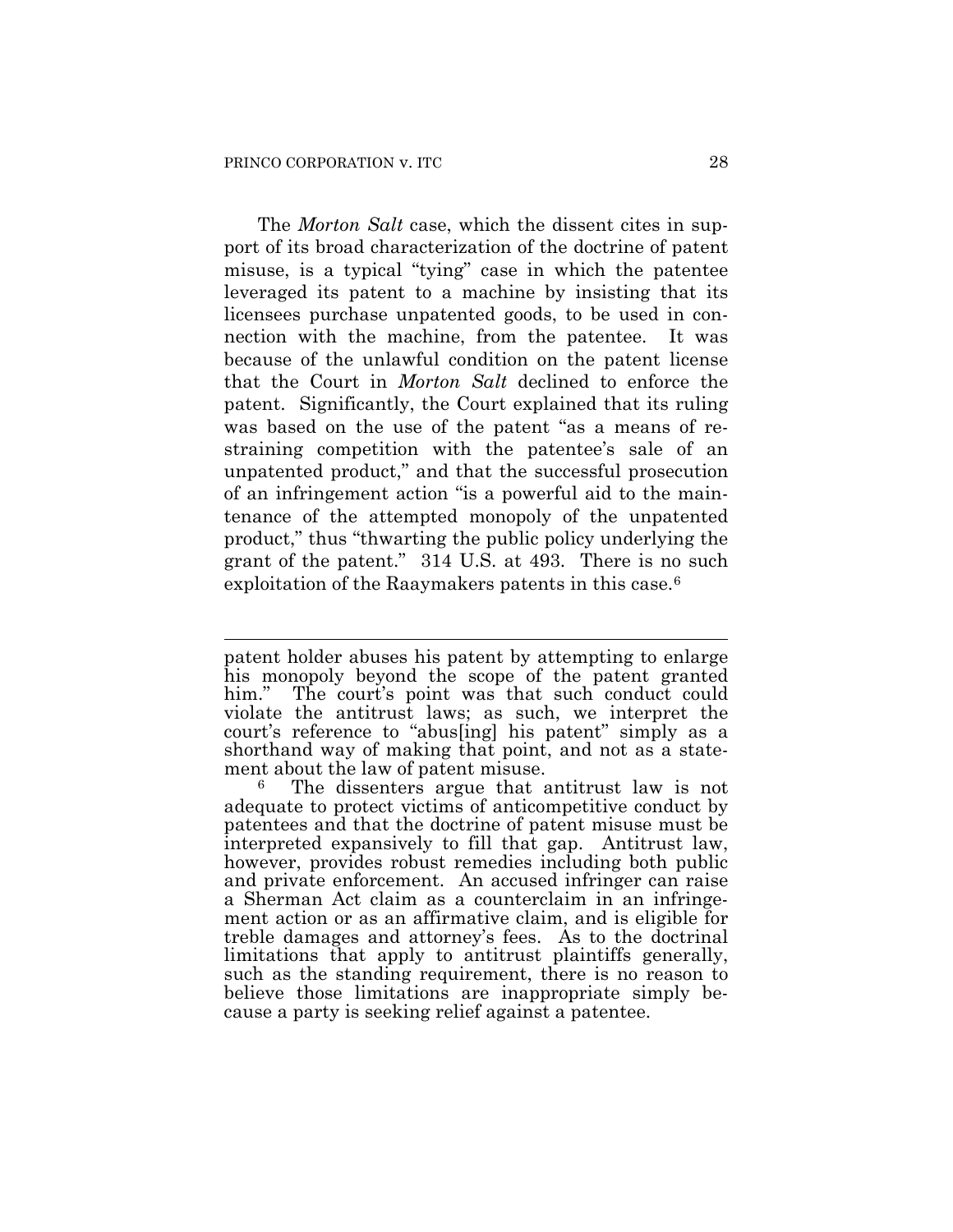In sum, this is not a case in which conditions have been placed in patent licenses to require licensees to agree to anticompetitive terms going beyond the scope of the patent grant. Rather, in this case the assertion of misuse arises not from the terms of the license itself but rather from an alleged collateral agreement between Sony and Philips. In that setting, the doctrine of patent misuse does not immunize Princo against the legal effect of its acts of infringement.

C

Apart from Princo's failure to show that Philips unlawfully leveraged its Raaymakers patents, a finding of patent misuse is unwarranted in this case because Princo failed to establish that the alleged agreement to suppress the Lagadec technology had anticompetitive effects. Whether viewed as a matter of patent misuse or in light of general antitrust principles, Princo's claim regarding the alleged agreement fails because Philips and Sony acted legitimately in choosing not to compete against their own joint venture. Princo also failed to show that the asserted agreement had any anticompetitive effects because, as the Commission found, the Lagadec technology was not a viable potential competitor to the technology embodied in the Raaymakers patents.

At the outset, Princo urges us to overrule the line of authority in this court holding that patent misuse requires a showing that the patentee's conduct had anticompetitive effects. We decline to do so. This court has observed that "[t]o sustain a misuse defense involving a licensing arrangement not held to have been per se anticompetitive by the Supreme Court, a factual determination must reveal that the overall effect of the license tends to restrain competition unlawfully in an appropriately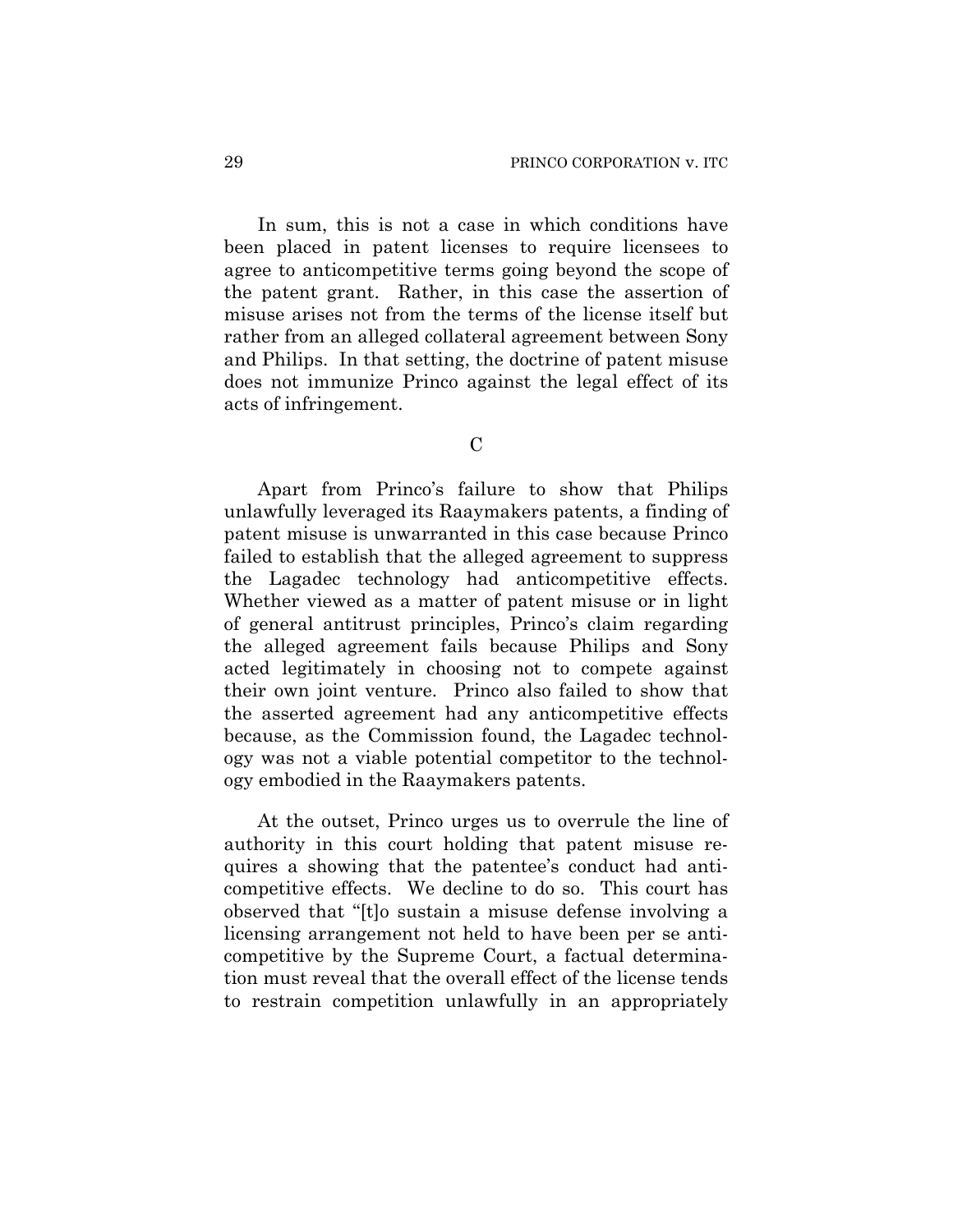defined relevant market." *Windsurfing*, 782 F.2d at 1001- 02. We have consistently adhered to that requirement. *See, e.g.*, *Philips I*, 424 F.3d at 1184; *Monsanto*, 363 F.3d at 1341; *Virginia Panel*, 133 F.3d at 868; *B. Braun*, 124 F.3d at 1426; *Mallinckrodt*, 976 F.2d at 708. Our position is consistent with the traditional characterization of the defense of patent misuse by the Supreme Court, *see Ill. Tool Works*, 547 U.S. at 38 (describing the patent misuse doctrine as applying "when a patentee uses its patent 'as the effective means of restraining competition with its sale of an unpatented article'" (citation omitted); the decisions of other circuits, *see County Materials Corp. v. Allan Block Corp.*, 502 F.3d 730, 736 (7th Cir. 2007); *Carpet Seaming Tape Licensing Corp. v. Best Seam Inc.*, 616 F.2d 1133, 1142 (9th Cir. 1980); and the 1988 amendment to 35 U.S.C. § 271(d), which makes clear that Congress intended to limit patent misuse to practices having anticompetitive effects.

Turning from patent misuse law to antitrust principles, Princo contends that the hypothesized agreement between Philips and Sony not to license the Lagadec technology for non-Orange-Book purposes was a naked restraint of trade with no procompetitive justification, and that Philips's conduct in entering into that agreement should render its Orange Book patents unenforceable. For the reasons set forth below, we disagree.

Although joint ventures can be used to facilitate collusion among competitors and are therefore subject to antitrust scrutiny, *see NCAA v. Bd. of Regents of the Univ. of Okla.*, 468 U.S. 85, 113 (1984), research joint ventures such as the one between Philips and Sony can have significant procompetitive features, and it is now well settled that an agreement among joint venturers to pool their research efforts is analyzed under the rule of reason. *See*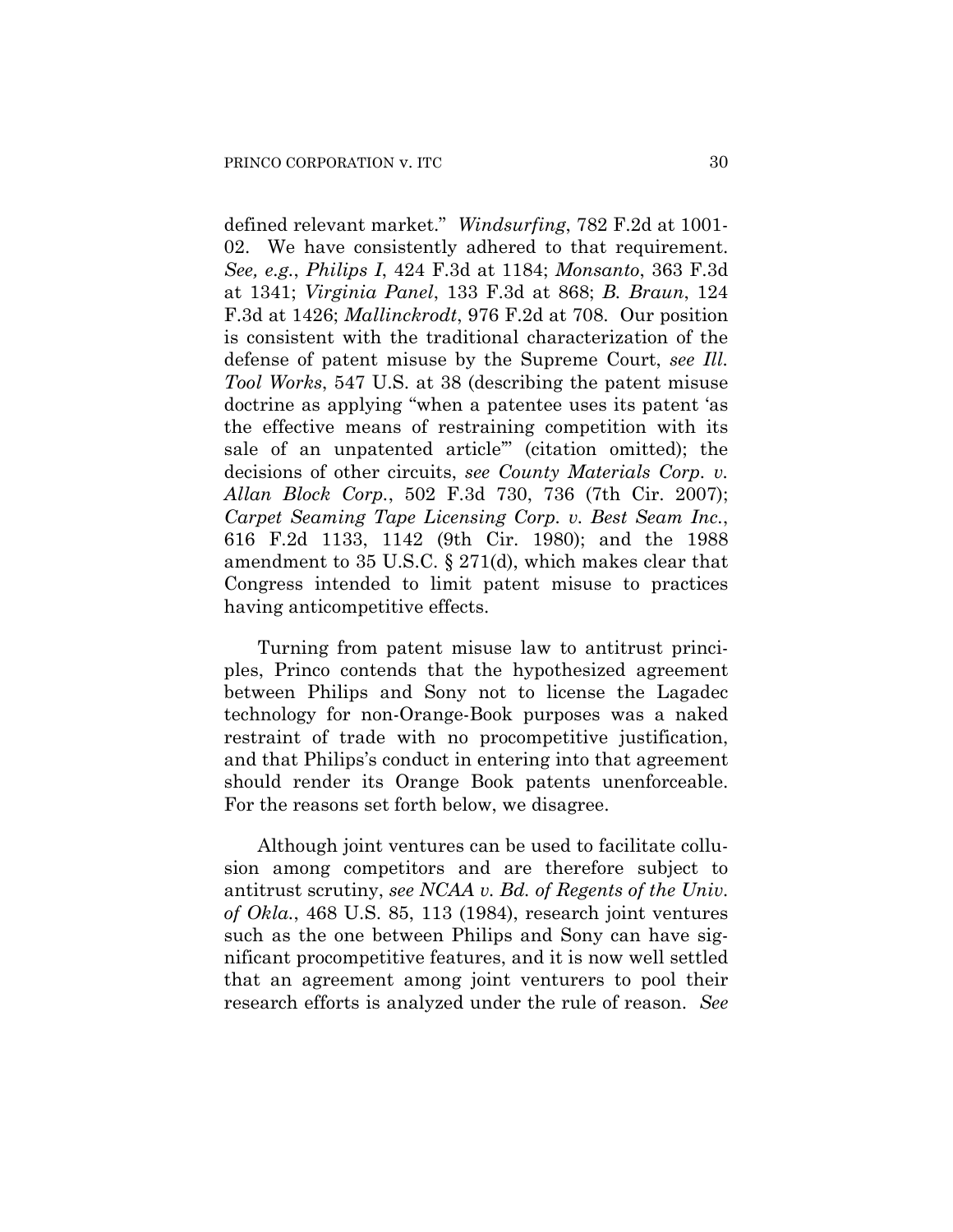*Addamax Corp. v. Open Software Found., Inc.*, 152 F.3d 48, 52 (1st Cir. 1998) (Joint venture research enterprises, "unless they amount to complete shams, are rarely susceptible to per se treatment. Where the venture is producing a new product . . . there is patently a potential for a productive contribution to the economy, and conduct that is strictly ancillary to this productive effort . . . is evaluated under the rule of reason."); *see generally Am. Needle, Inc. v. Nat'l Football League*, 130 S. Ct. 2201, 2007 (2010) (rule of reason generally applied to joint venture agreements); *Texaco Inc. v. Dagher*, 547 U.S. 1, 5- 6 (2006); *Broad. Music, Inc. v. Columbia Broad. Sys., Inc.*, 441 U.S. 1, 23 (1979); *Copperweld Corp. v. Independence Tube Corp.*, 467 U.S. 752, 768 (1984); 15 U.S.C. § 4302 (conduct of research joint ventures is "not deemed illegal per se," but is "judged on the basis of its reasonableness, taking into account all relevant factors affecting competition"); FTC & Dep't of Justice, *Antitrust Guidelines for Collaborations Among Competitors* § 3.31(a), at 14 (2000) (most research joint venture agreements "are procompetitive, and they typically are analyzed under the rule of reason"); ABA, *Antitrust Law Developments* 445-46 (6th ed. 2007) ("joint research ventures are typically analyzed under the rule of reason").

Collaboration for the purpose of developing and commercializing new technology can result in economies of scale and integrations of complementary capacities that reduce costs, facilitate innovation, eliminate duplication of effort and assets, and share risks that no individual member would be willing to undertake alone, thereby "promot[ing] rather than hinder[ing] competition." Dep't of Justice & FTC, *Antitrust Guidelines for the Licensing of Intellectual Property* §§ 5.1, at 24; 5.5, at 28 (Apr. 6, 1995); *see also* Herbert Hovenkamp, *Antitrust Law* ¶ 2115a, at 110 ("[J]oint innovation often produces significant social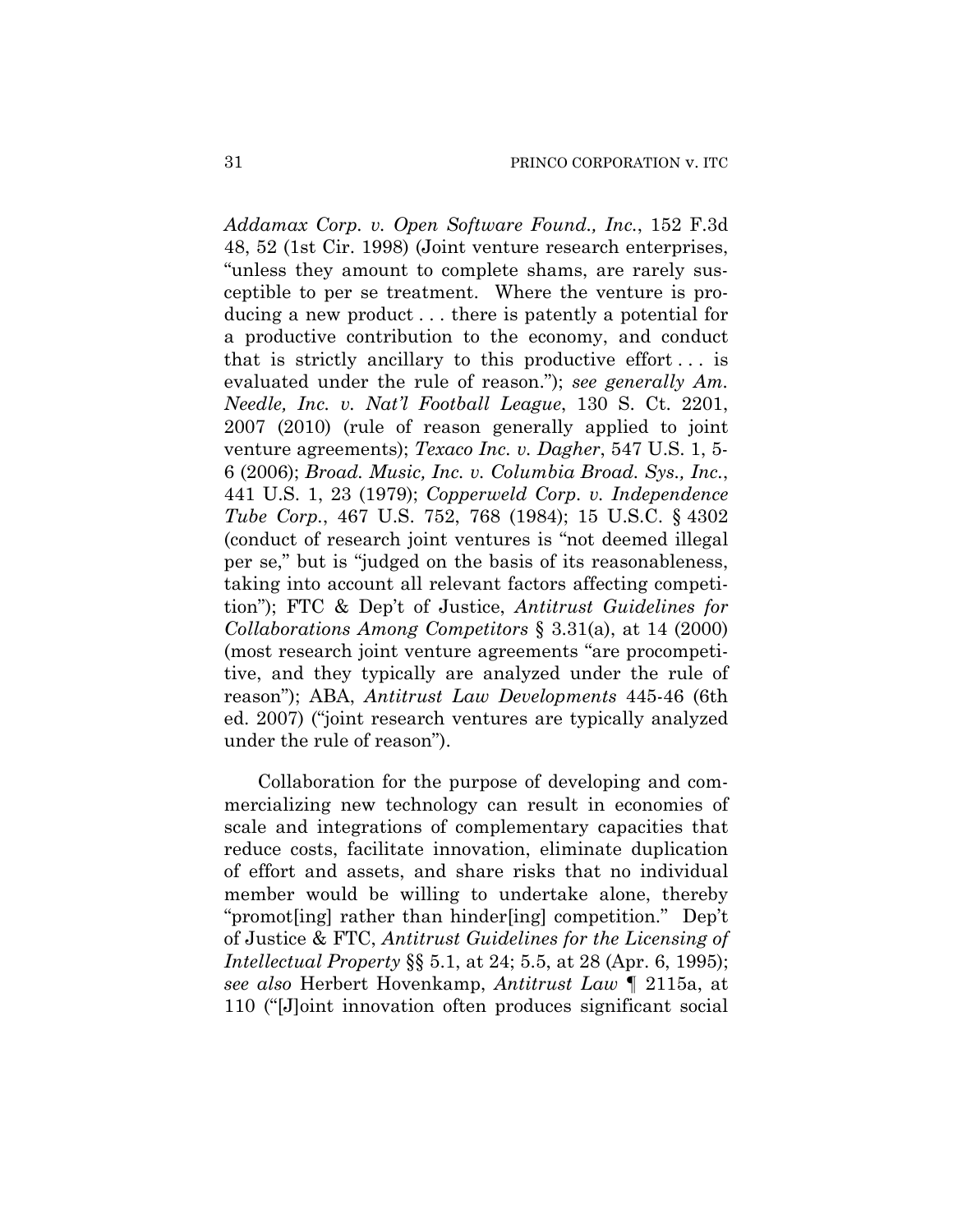benefits in relation to costs."); FTC & Dep't of Justice, *Antitrust Guidelines for Collaborations Among Competitors* § 2.1, at 6 (Apr. 2000); Thomas A. Piraino, Jr., *The Antitrust Analysis of Joint Ventures After the Supreme Court's Dagher Decision*, 57 Emory L.J. 735, 767-68 (2008); Joseph Kattan, *Antitrust Analysis of Technology Joint Ventures: Allocative Efficiency and the Rewards of Innovation*, 61 Antitrust L.J. 937, 938 (1993).

In particular, as we explained in *Philips I*, research joint ventures that seek to develop industry-wide standards for new technology can have decidedly procompetitive effects. The absence of standards for new technology can easily result in a "Tower of Babel" effect that increases costs, reduces utility, and frustrates consumers. As a leading treatise has noted, cooperation by competitors in standard-setting "can provide procompetitive benefits the market would not otherwise provide, by allowing a number of different firms to produce and market competing products compatible with a single standard." Herbert Hovenkamp et al., *IP & Antitrust* § 35.2b (2010). Those benefits include greater product interoperability, including the promotion of price competition among interoperable products; positive network effects, including an increase in the value of products as interoperable products become more widely used; and incentives to innovate by establishing a technical baseline for further product improvements. *See* Patrick D. Curran, Comment, *Standard-Setting Organizations: Patents, Price Fixing, and Per Se Legality*, 70 U. Chi. L. Rev. 983, 985-90 (2003). Congress has recognized those procompetitive features and has directed that the activities of a "standards development organization while engaged in a standards development activity" is subject to the rule of reason. *See* Standards Development Organization Ad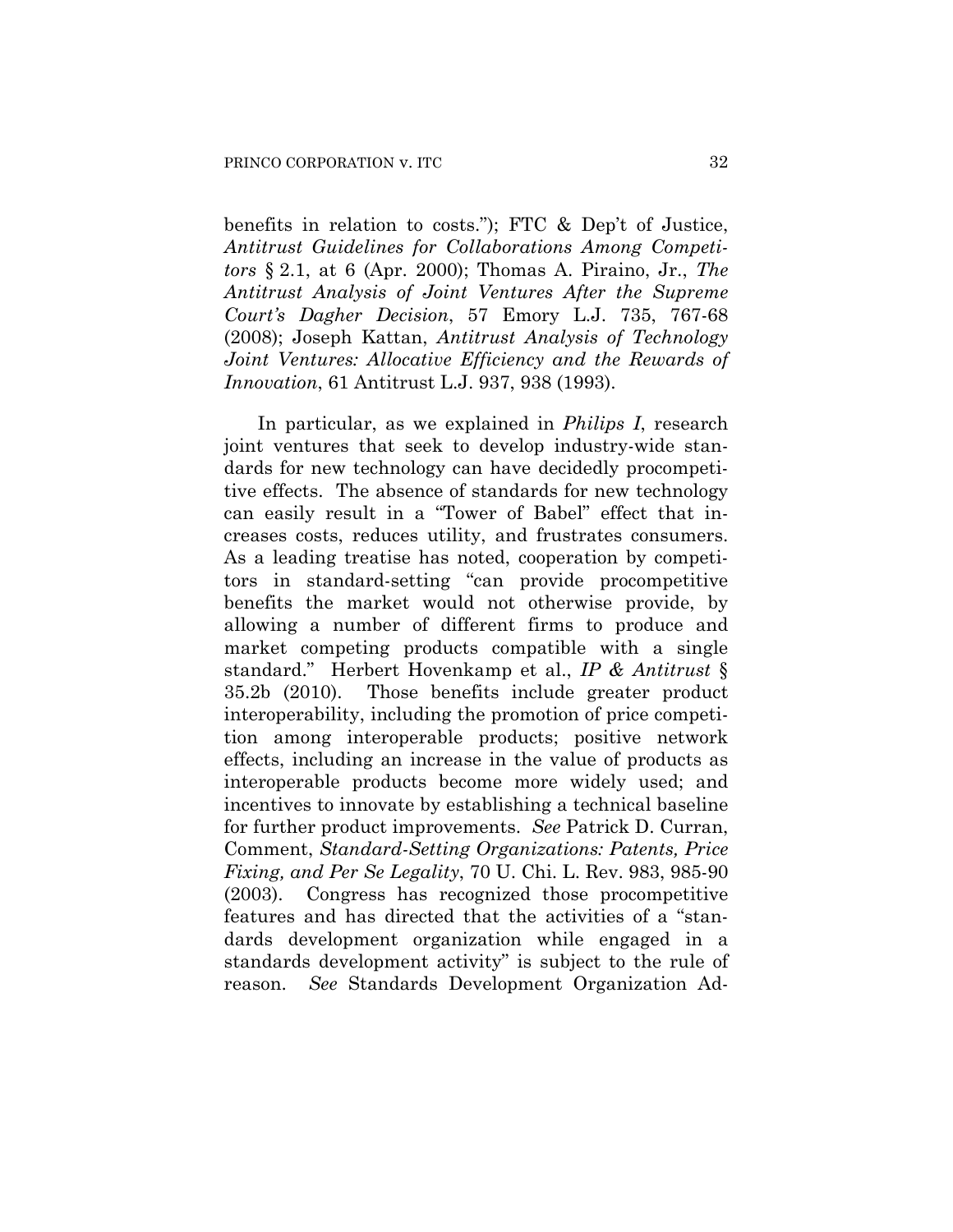vancement Act of 2004, Pub. L. No. 108-237 § 104, 118 Stat. 661, 663.

The "ancillary restraints" that are often important to collaborative ventures, such as agreements between the collaborators not to compete against their joint venture, are also assessed under the rule of reason. *See Rothery Storage & Van Co. v. Atlas Van Lines, Inc.*, 792 F.2d 210, 214, 223-30 (D.C. Cir. 1986) (unlike a naked horizontal restraint that does not accompany a contract integration, "an ancillary horizontal restraint, one that is part of an integration of the economic activities of the parties and appears capable of enhancing the group's efficiency, is to be judged according to its purpose and effect"); *Polk Bros., Inc. v. Forest City Enters., Inc.*, 776 F.2d 185, 189 (7th Cir. 1985) ("A restraint is ancillary when it may contribute to the success of a cooperative venture that promises greater productivity and output."); *Engine Specialties, Inc. v. Bombardier Ltd.*, 605 F.2d 1, 11 (1st Cir. 1979) (agreement that "neither of the parties to the joint venture will compete with it" is "not offensive in and of itself"); *United States v. Addyston Pipe & Steel Co.*, 85 F. 271, 280 (6th Cir. 1898), *aff'd*, 175 U.S. 211 (1899) ("Restrictions in the articles of partnership upon the business activity of the members, with a view of securing their entire effort in the common enterprise were, of course, only ancillary to the main end of the union, and were to be encouraged."); Hovenkamp, *Antitrust Law* ¶ 2115b1, at 113 (agreements between firms engaged in joint innovation not to innovate in the same area outside the context of the joint venture "are to be regarded as ancillary rather than naked restraints and are thus subject to the usual proof of power and anticompetitive effects"). Moreover, those ancillary restraints are not viewed in isolation, but in the context of the joint venture or other collaborative effort. Thus, agreements not to compete that might be suspect stand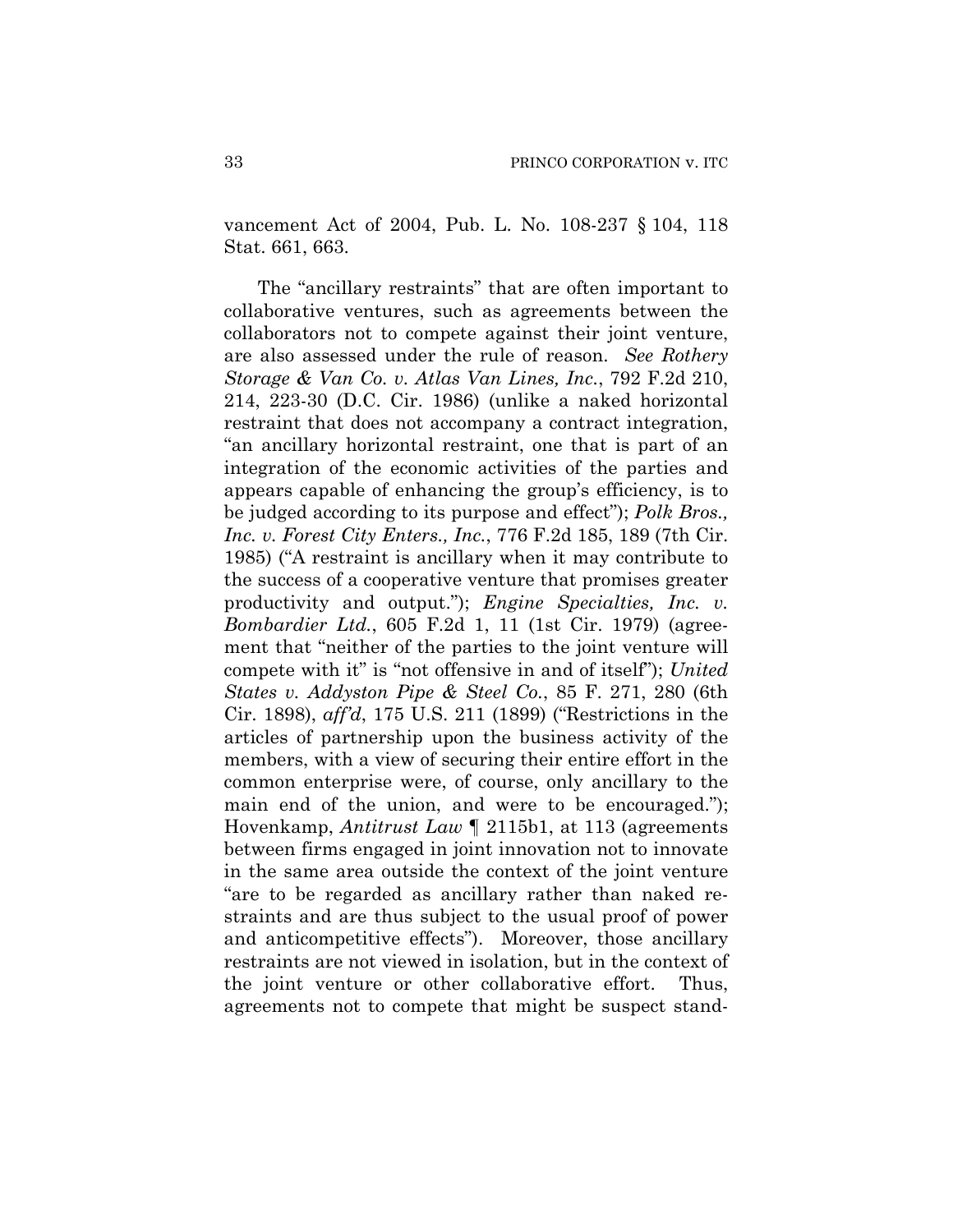ing alone are regarded as reasonable when they are ancillary to "a larger endeavor whose success they promote." *Polk Bros.*, 776 F.2d at 189. [7](#page-33-0)

Princo does not contend that the selection of the Raaymakers technology, rather than the Lagadec technology, for the Orange Book standard was a violation of the public policy in favor of free competition, nor did the panel so find. Instead, the panel focused on whether Sony and Philips agreed to suppress competition between the technology represented by the Orange Book standard and technology that fell outside the Orange Book standard, i.e., the Lagadec digital encoding technology. The Commission did not answer that question because the question was never squarely presented to it. Nor do we need to decide whether there was any such agreement between Sony and Philips. That is because the Commission's factual findings make it clear that even if there was such

<span id="page-33-0"></span><sup>&</sup>lt;u>.</u> Princo argues that the alleged agreement between Philips and Sony was not "ancillary" to a collaborative joint venture, based on its factual contention that the Lagadec technology "was not the product of a joint venture, but rather was independently developed by Sony." The panel opinion, however, rejected that argument, noting that "[t]he Lagadec and Raaymakers patents stem from the joint efforts of Philips and Sony engineers to develop recordable CDs in the late 1980s. . . . Philips and Sony ultimately chose to define the Orange Book standard using the analog Raaymakers . . . approach, not the digital Lagadec method." *Princo*, 563 F.3d at 1305-06. The panel's opinion was supported by the administrative law judge's findings, and by evidence that Sony advanced the proposal that ultimately was incorporated into the Lagadec patent as part of an extended course of collaboration with Philips during the 1980s. *See* Hearing Tr. 372- 409 (June 10, 2003). Nothing in Princo's en banc presentation persuades us that the panel's description of the development of the Lagadec technology was incorrect.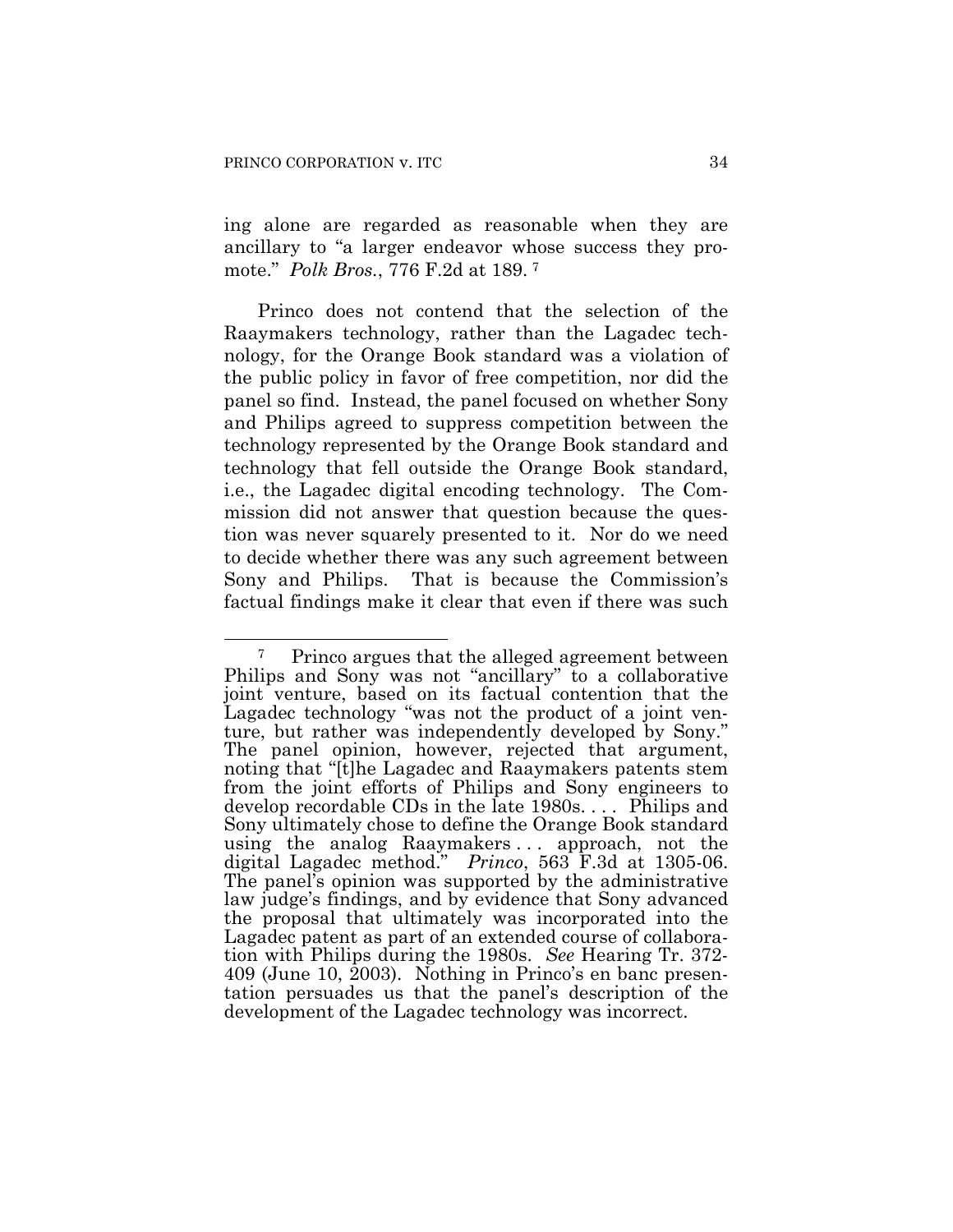an agreement, it did not have the effect of suppressing potentially viable technology that could have competed with the Orange Book standards.

The Commission found that "there has been no showing that the Lagadec '565 patent competes with another patent in the pool, no showing that the pool licensors would have competed in the technology licensing market absent the pooling arrangement, and no showing of the anti-competitive effect required under a rule of reason analysis." The Commission supported that general finding with a series of specific findings based on the record before it.

First, the Commission noted that the evidence before the administrative law judge showed that the Lagadec technology "does not work well according to the Orange Book standards." The Commission added that the administrative law judge "credited testimony that the Lagadec approach is prone to errors and 'did not provide a scheme that would work and was reliable.'" Those findings were not limited to the unsuitability of using Lagadec to produce Orange-Book-compliant discs, as Princo argues. Instead, as is clear from the testimony on which those findings were based, the findings applied more generally to the technical problems presented by the Lagadec technology. The administrative law judge referred to testimony by Philips's expert explaining that there is "a real problem" with the Lagadec digital approach and that "it is very difficult to carry out a decoding of this particular approach." The expert added that "[a]s a result, Philips and Sony dismissed the Lagadec approach because this is a very difficult problem to solve and Lagadec just did not provide a scheme that would work and was reliable. . . . [F]rom basic physics, you can just see that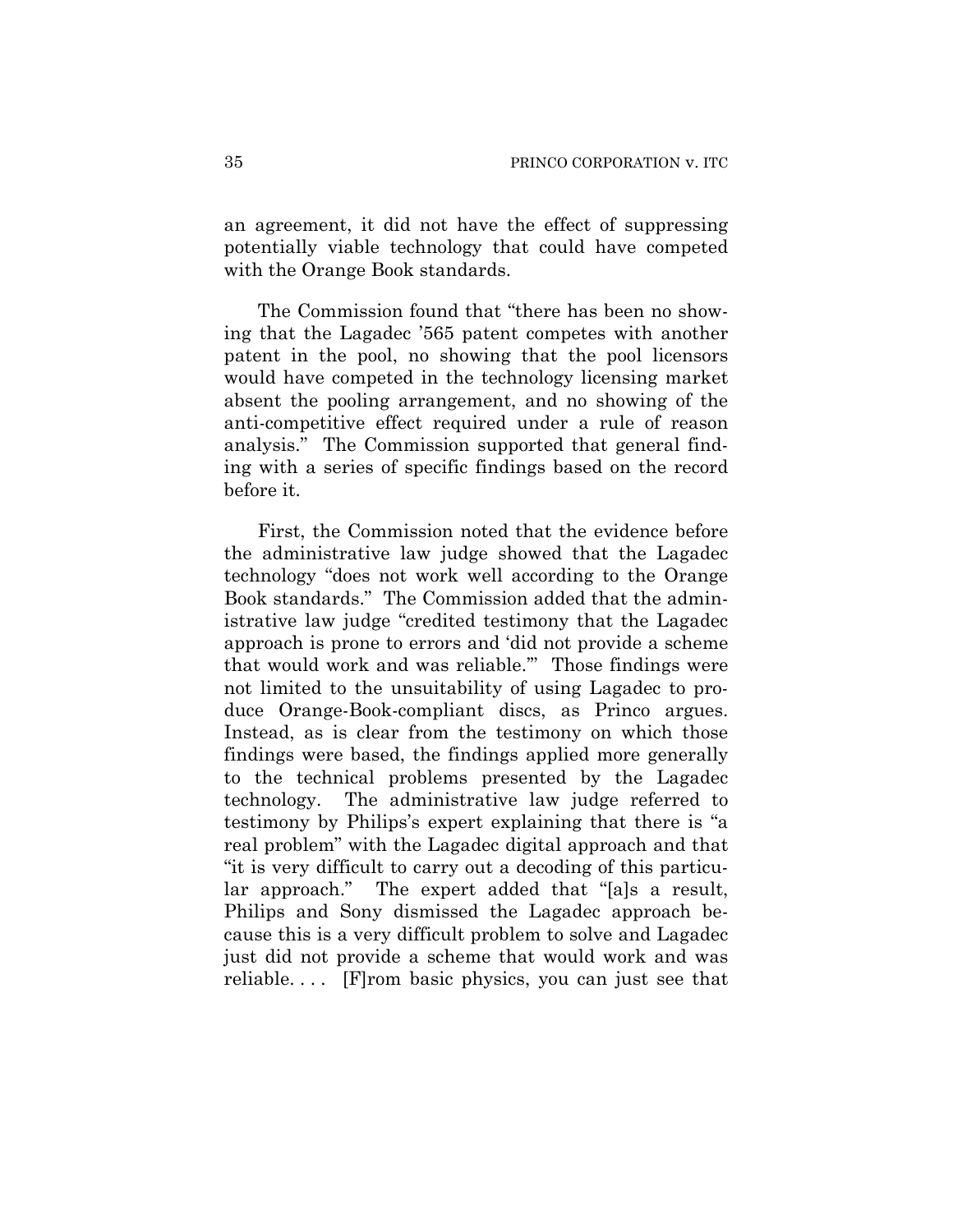this is not a good solution, and it really wouldn't work well."

The Commission also noted that Princo had not pointed to any evidence "that the Lagadec approach is a commercially viable technological alternative to the technology of [the Raaymakers patents]." By way of explanation, the Commission commented that "the commercial viability of a method that is prone to errors, unreliable, and unworkable is doubtful." Based on the Commission's use of the term "commercial viability," Princo argues that the Commission used the wrong standard in evaluating the Lagadec technology. According to Princo, instead of addressing the commercial viability of that technology, the Commission should have limited its inquiry to whether Lagadec had "the technical potential to develop as a workable alternative." The Commission, however, addressed both technical feasibility and commercial potential, and it found the Lagadec approach lacking in both respects.

 Second, the Commission rejected the argument that Philips "included Sony in the [patent] pool not because Sony brought anything necessary to the CD-R/RW technology, but rather because Sony is a major player in the industry, whose cooperation Philips wanted." The Commission found that assertion to be baseless and contrary to the testimony of several witnesses that Philips "partnered with Sony for technical reasons." Thus, although Princo argues at length that the pooling arrangement was not designed as a joint technical project between Philips and Sony, but rather as a means of allowing Philips to share its royalties with Sony in exchange for Sony's agreement not to compete against the Orange Book standard, the Commission found to the contrary.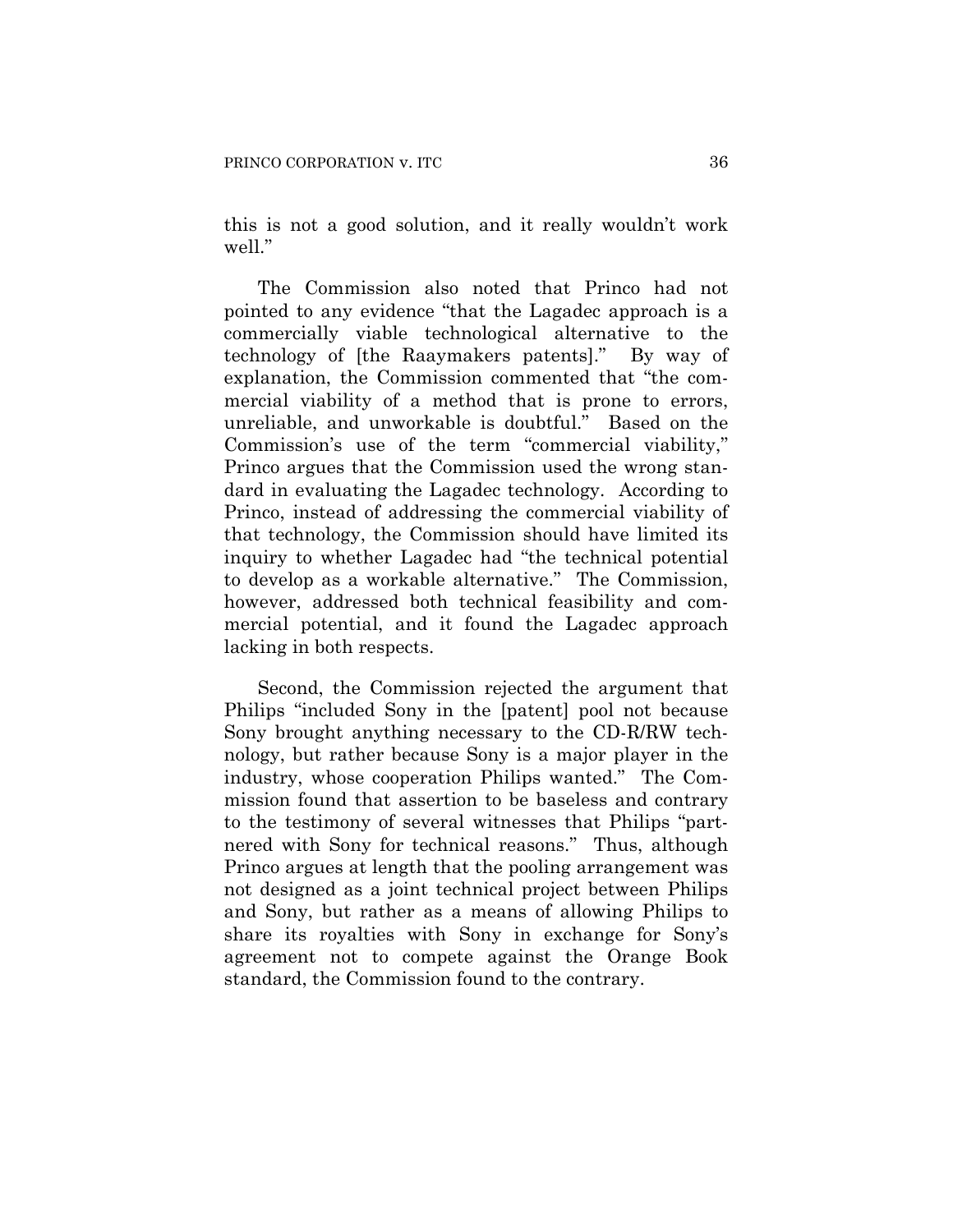Finally, with respect to Princo's related argument that including the Lagadec patent in the package licenses enabled Philips to avoid competition from non-Orangebook discs, the Commission stated that Princo had "not identified evidence establishing that, if Sony's [Lagadec patent] were not included in the licenses, Sony likely would have developed technologies that competed against the Orange Book standard in a relevant market." The Commission added that there was no evidence in the record that Sony "would have entered and survived to become a significant competitive force" in the CD-R/RW market with the Lagadec technology or that, absent the pooling arrangements, the pool licensors would have competed with the Orange Book technology.

Likewise, there was no evidence that any potential licensee might develop the Lagadec technology to compete with the Orange Book discs. Princo did not show that any potential disc manufacturer had ever been refused a license to the Lagadec patent for purposes of producing non-Orange-Book discs, or had even sought to explore that possibility. Nor has Princo pointed to any evidence that the Lagadec patent was anything more than a theoretical solution, or that the unavailability of a separate license to Lagadec for non-Orange-Book purposes resulted in some realistic foreclosure of competition.

While the suppression of nascent threats can be construed as anticompetitive behavior under certain circumstances, *see United States v. Microsoft Corp.*, 253 F.3d 34, 79 (D.C. Cir. 2001) (en banc), Princo had the burden of showing that the hypothesized agreement had an actual adverse effect on competition in the relevant market. *See Cal. Dental Ass'n v. FTC*, 526 U.S. 756, 775 n.12 (1999); *In re Ciprofloxacin Hydrochloride Antitrust Litig.*, 544 F.3d 1323, 1332 (Fed. Cir. 2008) (noting that an antitrust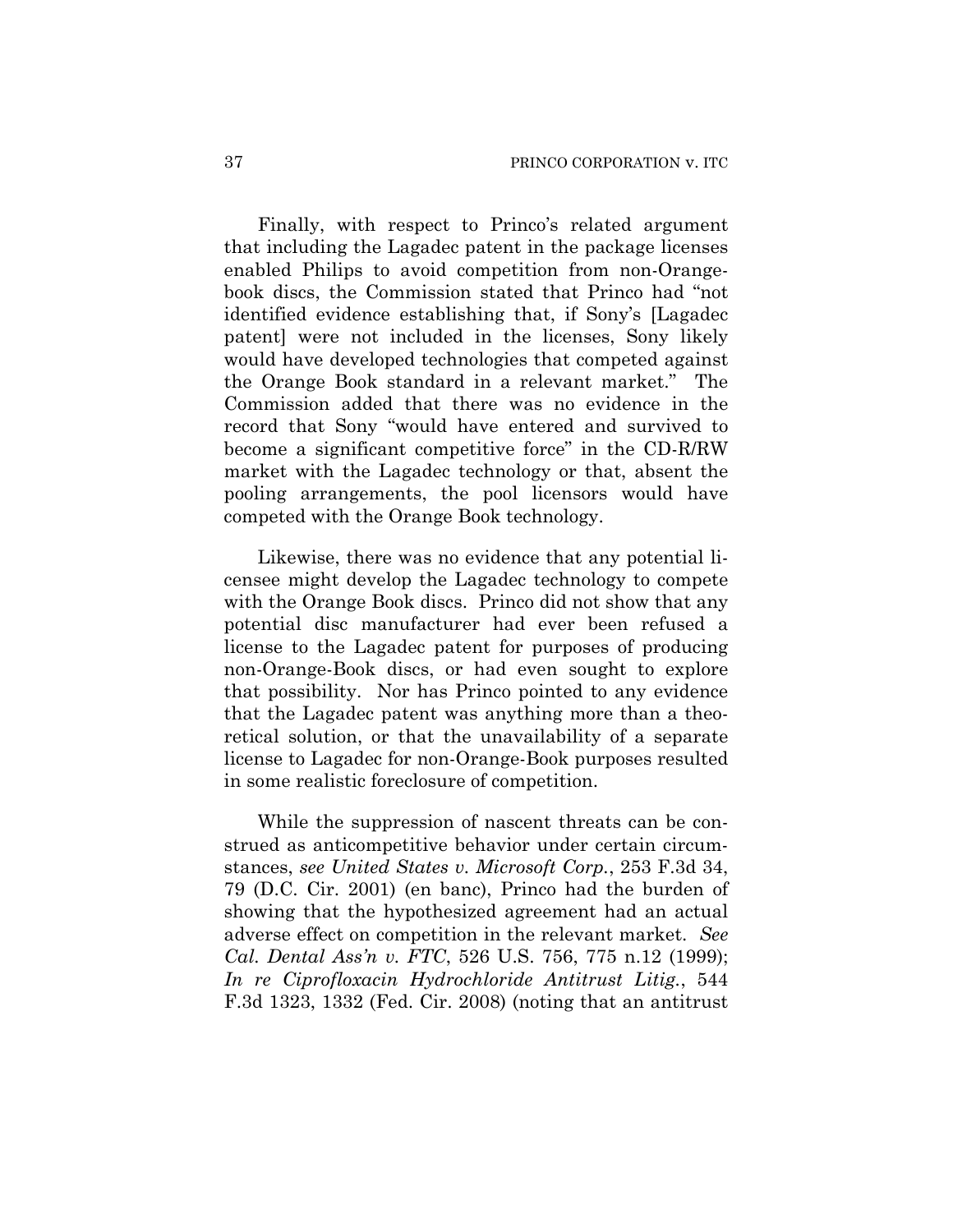plaintiff bears the initial burden of showing an actual adverse effect on competition); *see also Clorox Co. v. Sterling Winthrop, Inc.*, 117 F.3d 50, 60 (2d Cir. 1997) (antitrust plaintiff required to produce evidence that the challenged agreement could "significantly affect competition"); *U.S. Healthcare, Inc. v. Healthsource, Inc.*, 986 F.2d 589, 596 (1st Cir. 1993) (no rule of reason violation "[a]bsent a compelling showing of foreclosure [of competition] of substantial dimensions"); *Bhan v. NME Hosps., Inc.*, 929 F.2d 1404, 1413 (9th Cir. 1991) (antitrust plaintiff must show restraint is likely "to impair competition significantly"); *DeLong Equip. Co. v. Wash. Mills Abrasive Co.*, 887 F.2d 1499, 1507 (11th Cir. 1989) (antitrust plaintiff in rule of reason case bears the burden of showing that the challenged agreement had a "significant anticompetitive effect"); Phillip E. Areeda & Herbert Hovenkamp, *Antitrust Law* ¶ 1507c (antitrust plaintiff must introduce evidence that defendants "have restrained trade significantly" and have "impair[ed] competition" in a relevant market).

What Princo had to demonstrate was that there was a "reasonable probability" that the Lagadec technology, if available for licensing, would have matured into a competitive force in the storage technology market. *See United States v. Penn-Olin Chem. Co.*, 378 U.S. 158, 175- 76 (1964) (requiring a finding that there was a reasonable probability that the competing companies would have "entered the market" or "remained a significant potential competitor"). It was not enough that there was some speculative possibility that Lagadec could have overcome the barriers to its technical feasibility and commercial success and become the basis for competing disc technology. The Commission found that Princo failed to show that the Lagadec technology had technical or commercial prospects that could enable it to compete with the Orange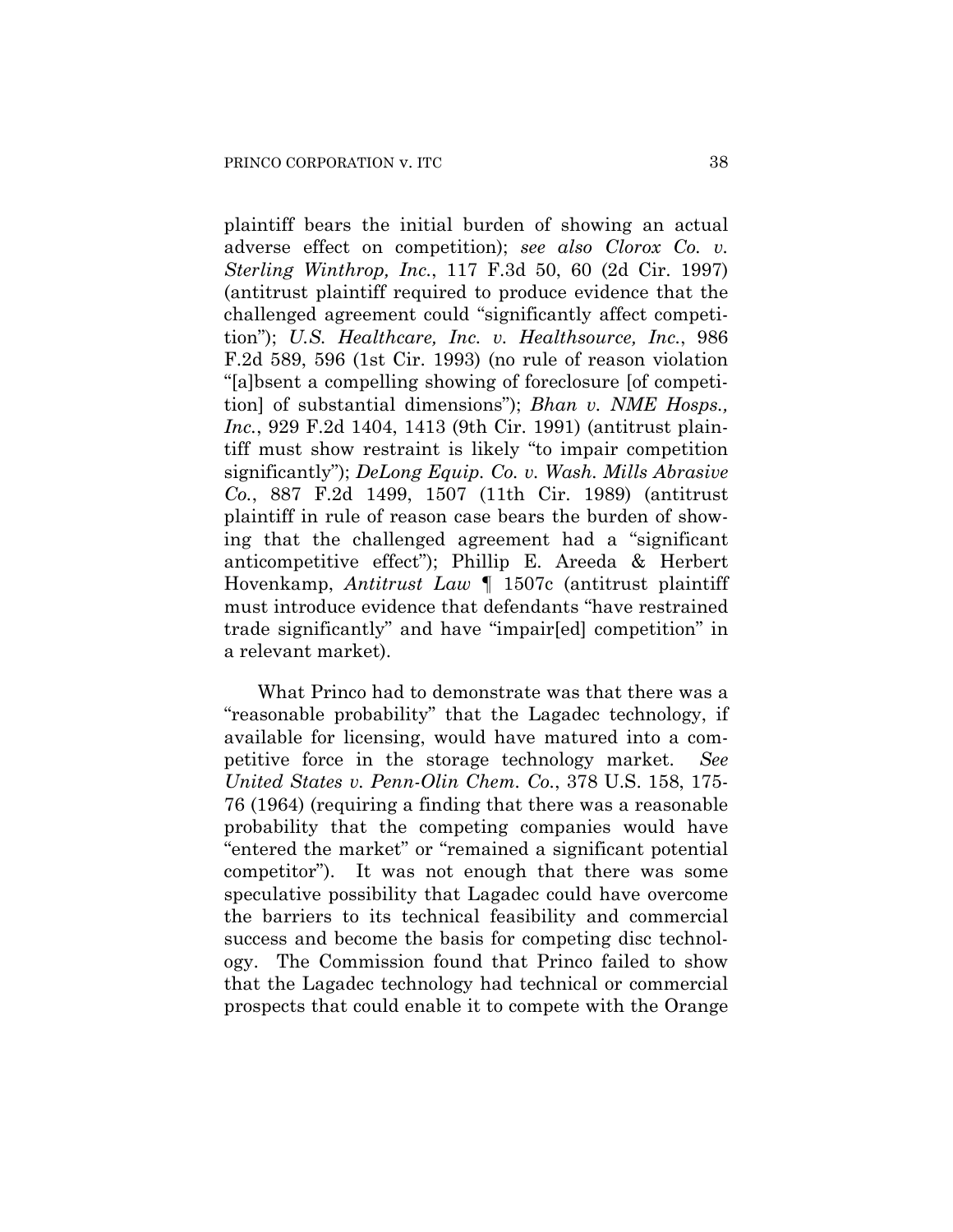Book technology. Those findings wholly undermine Princo's contention that this is a case in which the patents in suit have been used as part of an overall horizontal agreement with the effect of keeping a viable competitor out of the relevant market.

The dissenting opinion seeks to sidestep the Commission's adverse factual findings by arguing that the burden of proof should have been placed on Philips, not Princo. The dissent acknowledges that an agreement among joint venturers who would otherwise be competitors is judged by the rule of reason. Within that framework, however, the dissent advocates a "quick look" rule of reason analysis on the ground that any agreement not to compete is inherently suspect and that competitive harm therefore should be presumed.

Quick-look analysis applies to "naked restraint[s] on price and output" where a detailed market analysis is unnecessary to conclude that the arrangements in question have anticompetitive effects. *Cal. Dental*, 526 U.S. at 769-70. In those circumstances, only a quick look is necessary because the arrangement is "so plainly anticompetitive that courts need undertake only a cursory examination before imposing antitrust liability." *Dagher*, 547 U.S. at 7 n.3; *see also Cal. Dental*, 526 U.S. at 781 ("The object is to see whether the experience of the market has been so clear, or necessarily will be, that a confident conclusion . . . will follow from a quick (or at least quicker) look, in place of a more sedulous one."). However, the Supreme Court has cautioned that presumptions of anticompetitiveness should not be lightly invoked. *Broad. Music*, 441 U.S. at 8-9. Rather, the Court has stated: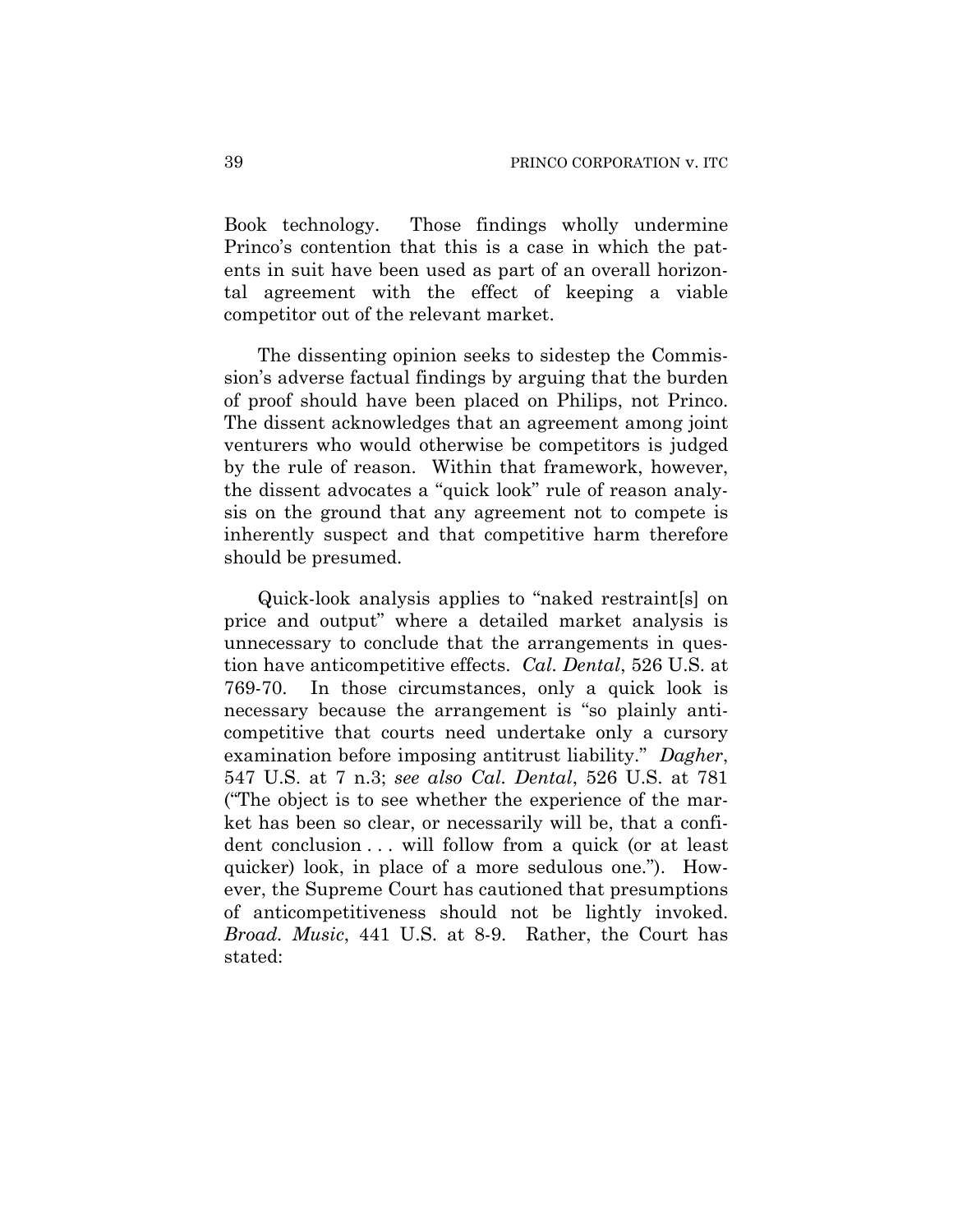[B]efore a theoretical claim of anticompetitive effects can justify shifting to a defendant the burden to show empirical evidence of procompetitive effects, as quick-look analysis in effect requires, there must be some indication that the court making the decision has properly identified the theoretical basis for the anticompetitive effects and considered whether the effects actually are anticompetitive. Where, as here, the circumstances of the restriction are somewhat complex, assumption alone will not do.

#### *Cal. Dental*, 526 U.S. at 775 n.12.

A quick-look approach might be justified if the joint venture in this case were a sham, or if the alleged agreement were a naked restraint, i.e., not reasonably necessary to achieve the efficiency-enhancing benefits of the joint venture. *See Major League Baseball Props., Inc. v. Salvino, Inc.*, 542 F.3d 290, 338 (2d Cir. 2008) (Sotomayor, J., concurring). The Commission, however, rejected the contention that the joint venture between Philips and Sony was a sham. And, as we have discussed, an agreement among joint venturers not to compete against the joint venture is not a naked restraint, because it provides assurance that the resources invested by one joint venturer will not be undermined or competitively exploited to the sole benefit of the other. *See id.* at 340 (noting that exclusivity and profit-sharing provisions are reasonably necessary to prevent the free-rider problem). Particularly when the purpose of the joint venture is to set standards for an industry, and choices must be made as to which technologies to promote and which to suppress, those choices must be supported equally by all participants to the standard-setting body in order to achieve successful creation and adoption of the standard.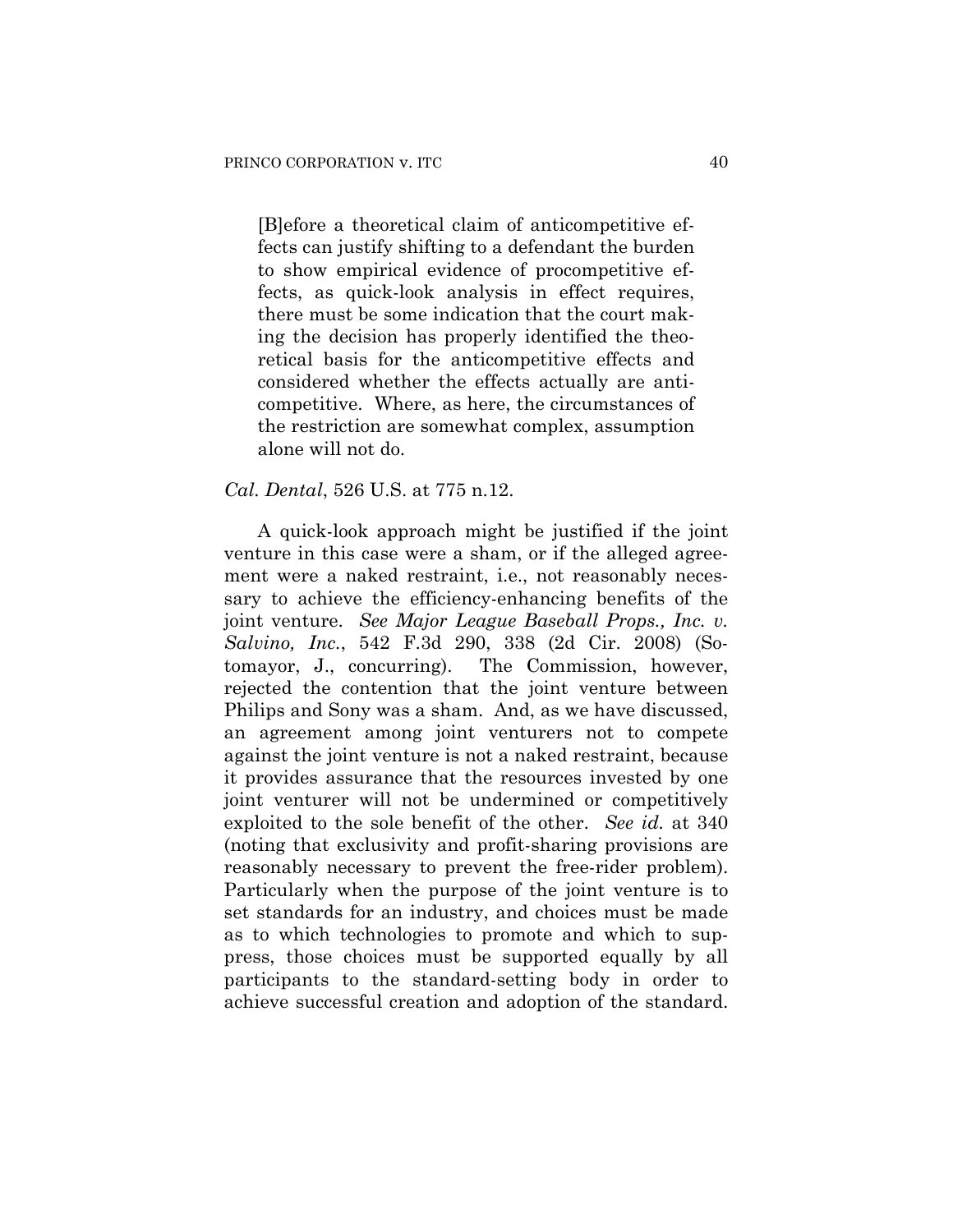*See generally Rambus Inc. v. Infineon Techs. AG*, 318 F.3d 1081 (Fed. Cir. 2003).[8](#page-40-0)

In sum, Princo has failed to show that the putative agreement between Sony and Philips not to license the Lagadec technology for non-Orange-Book purposes had any market effect at all—actual or prospective. The record, and the findings of the Commission, make clear that the Lagadec technology lacked both the technical and the commercial prospects that would have made it a possible basis for a product that could compete with Orange-Book-compliant discs in the data storage market. For that reason, Princo failed to demonstrate that any agreement not to license Lagadec would have had the anticompetitive effects necessary to condemn that agreement under rule-of-reason analysis.

Accordingly, we conclude that even if Philips and Sony engaged in an agreement not to license the Lagadec patent for non-Orange-Book purposes, that hypothesized agreement had no bearing on the physical or temporal scope of the patents in suit, nor did it have anticompetitive effects in the relevant market. The asserted agreement between Philips and Sony therefore did not

<span id="page-40-0"></span> $\overline{a}$ 8 In positing that the asserted agreement between Philips and Sony was unlawful, the dissent draws a distinction between an agreement that Sony would not compete with the joint venture and an agreement that Sony would not license the Lagadec patent to compete with the joint venture. That distinction is illusory. It would make no difference whether Sony developed the alternative technology itself or whether Sony facilitated the development of that technology by licensing a third party to do so; either way, Sony would be profiting at the expense of the joint venture.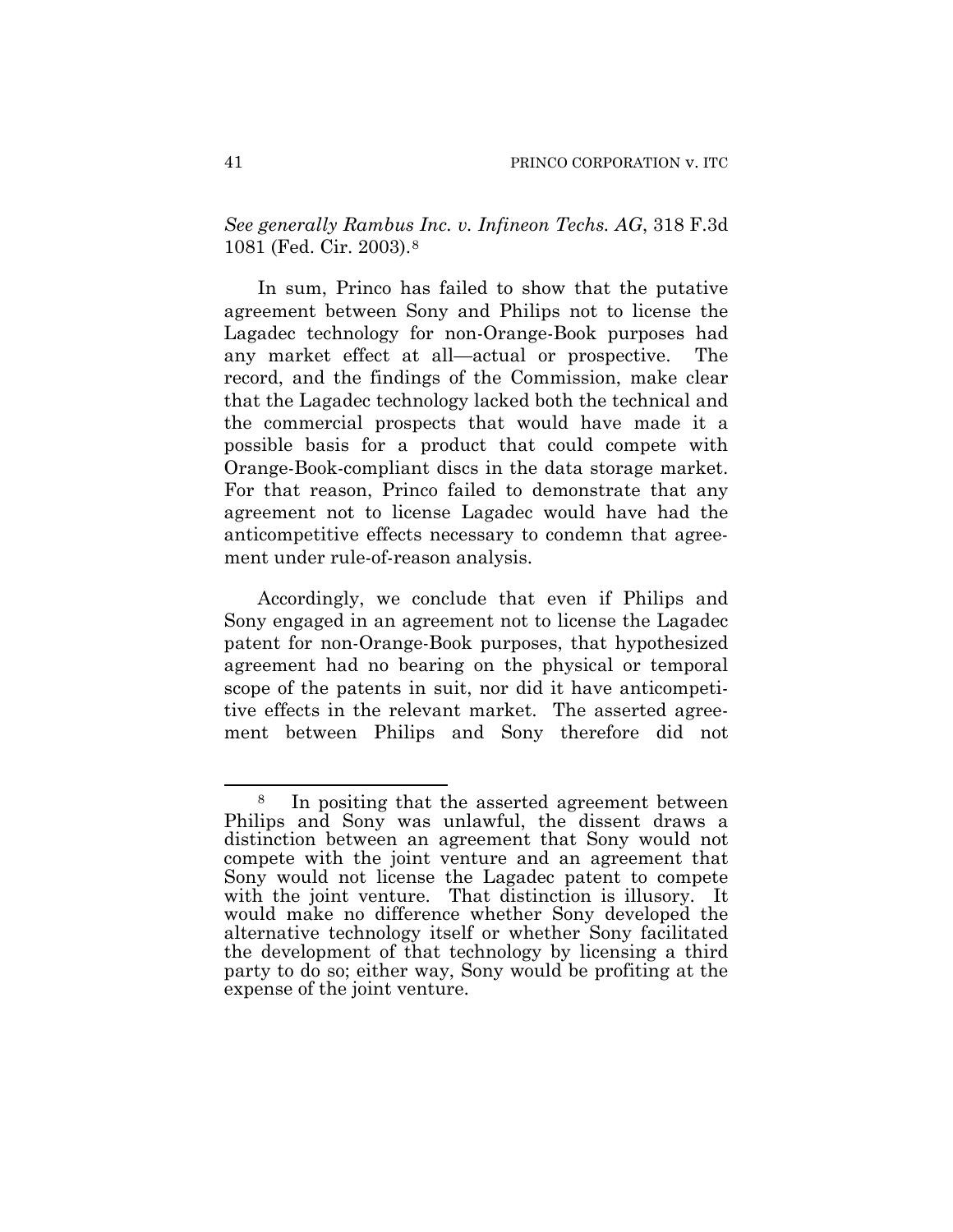constitute patent misuse and cannot justify rendering all of Philips's Orange Book patents unenforceable.

## **AFFIRMED**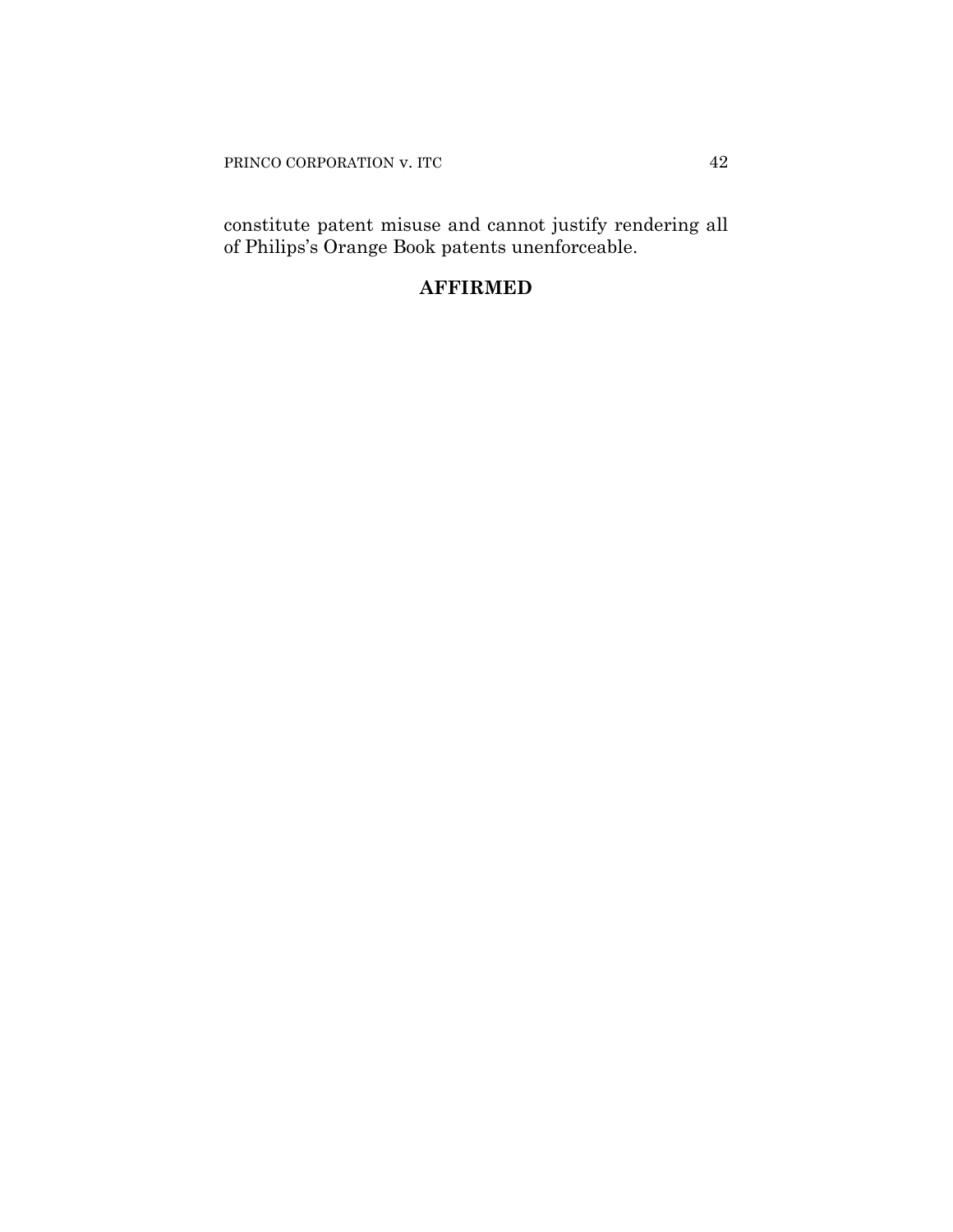# United States Court of Appeals for the Federal Circuit

## **PRINCO CORPORATION AND PRINCO AMERICA CORPORATION,**

**\_\_\_\_\_\_\_\_\_\_\_\_\_\_\_\_\_\_\_\_\_\_\_\_\_\_** 

*Appellants,* 

**v.** 

**INTERNATIONAL TRADE COMMISSION,**  *Appellee,* 

**AND**

**U.S. PHILIPS CORPORATION,** 

*Intervenor.*  **\_\_\_\_\_\_\_\_\_\_\_\_\_\_\_\_\_\_\_\_\_\_\_\_\_\_** 

2007-1386 **\_\_\_\_\_\_\_\_\_\_\_\_\_\_\_\_\_\_\_\_\_\_\_\_\_\_** 

On Appeal from the United States International Trade Commission in Investigation No. 337-TA-474.

**\_\_\_\_\_\_\_\_\_\_\_\_\_\_\_\_\_\_\_\_\_\_\_\_\_\_** 

PROST, *Circuit Judge*, with whom MAYER, *Circuit Judge* joins, concurring-in-part.

I agree that a finding of patent misuse is unwarranted on this record because Princo failed to meet its burden of showing that any agreement regarding the Lagadec patent had anticompetitive effects. Princo's failure to make this threshold showing resolves this case. I therefore join Parts I and II-C of the majority's opinion.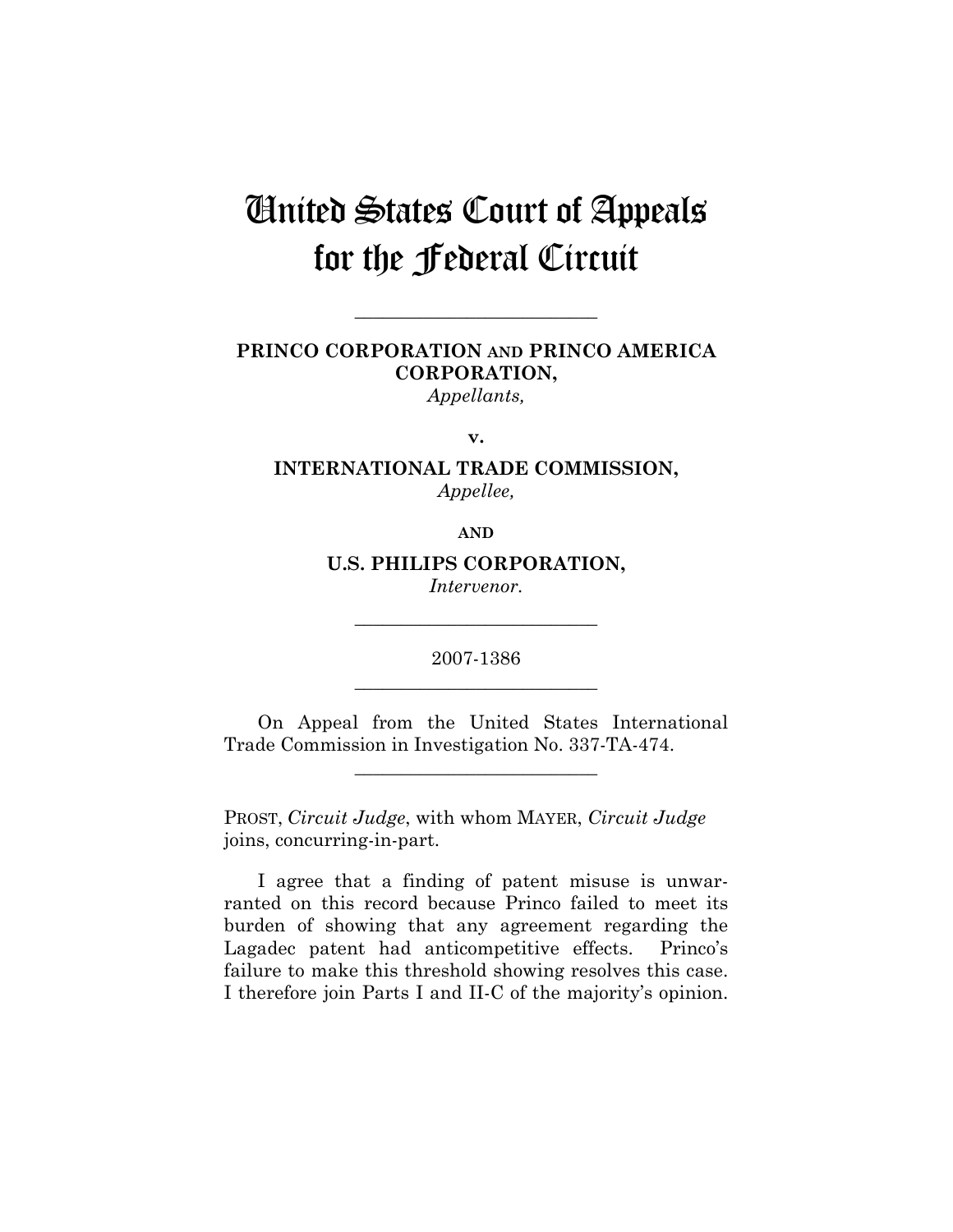As Part II-C explains, the Commission's factual findings on this issue are supported by substantial evidence. I part ways with the majority and dissent, however, over the other contours of the patent misuse doctrine. I doubt that the doctrine is as narrow or expansive as each respectively suggests.

This case arises at the uneasy intersection of antitrust and patent law, in essence posing the novel question of whether (and if so, to what extent) patentee competitors may enter an agreement regarding the licensing of their patents. In my view, what distinguishes this case from *Motion Picture Patents*, *Carbice Corp.*, *Morton Salt* and their progeny is that the alleged agreement concerns patents and was entered into by the patents' respective owners. The putative agreement does not cover an unpatented product over which a patent owner is exercising control by virtue of market power or a patent licensing agreement. *See Dawson Chem. Co. v. Rohm & Haas Co.*, 448 U.S. 176, 202 (1980) (holding that the linkage of "two protected activities" in a single transaction does not constitute patent misuse); *cf. Motion Picture Patents*, 243 U.S. at 515-18; *Carbice Corp.*, 283 U.S. at 31-33; *Morton Salt*, 314 U.S. at 491-92. Here, Philips owned the Raaymakers patents, Sony the Lagadec patent. Philips and Sony were thus presumably free to license their patents to everyone—or no one. In asserting that the precedent of the Supreme Court and our court compel a finding of patent misuse, the dissent does not address how a patent owner's right to *exclude* others from using the invention could, and possibly should, affect the calculus in the antitrust and patent misuse contexts. Indeed, at first blush there seems little difference between the agreement allegedly entered into here and Sony granting an exclusive license to Philips on the Lagadec patent, which Philips then decides not to practice.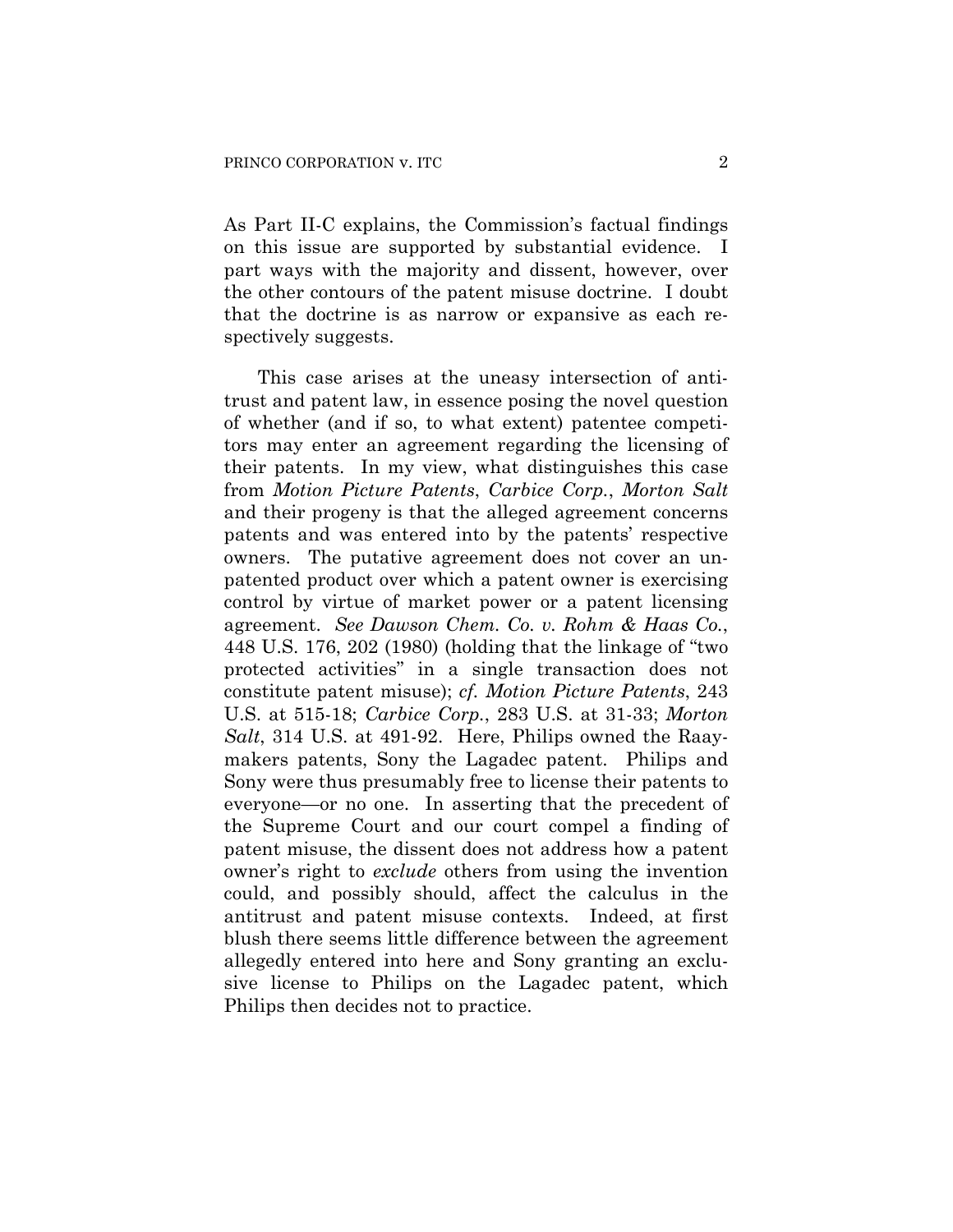While I find it significant that the putative agreement concerned patents rather than unpatented technology, I do not share the majority's apparent view that antitrust considerations are an entirely "different issue," separate and apart from the question of whether there has been patent misuse. *See* Maj. Op. at 22-23. Whether use of a patent runs afoul of antitrust law seems in itself probative of whether the patent owner has also abused, or "misused," the limited monopoly granted by Congress. *See U.S. Gypsum Co. v. Nat'l Gypsum Co.*, 352 U.S. 457, 468, 472 (1957); *Mercoid Corp. v. Mid-Continent Inv. Co.*, 320 U.S. 661, 667 (1944); *cf. Zenith Radio Corp. v. Hazeltine Research, Inc.*, 395 U.S. 100, 134-35 (1969) (asking whether there had been patent misuse in determining whether the patentee had violated antitrust law); *Transparent-Wrap Mach. Corp v. Stokes & Smith Co.*, 329 U.S. 637, 640-41 (1947). Moreover, I do not read Supreme Court precedent as necessarily foreclosing a finding of patent misuse based at least in part on finding an antitrust violation. As the Supreme Court explained in *United States v. United States Gypsum Co.*, 333 U.S. 364, 400 (1948), patents "grant no privilege to their owners of organizing the use of those patents to monopolize an industry through price control." The majority's limited focus on the Raaymakers patents seems to ignore that the challenged agreement could just as easily be framed as a decision to license some patents (Raaymakers) and an affirmative refusal to license another (Lagadec). By asking only whether the Raaymakers patents has been "leveraged," *see* Maj. Op. at 15, the majority may have unnecessarily narrowed the patent misuse inquiry particularly when one can readily argue that the combined effect of an agreement to license the Raaymakers patents, but not license the Lagadec patent, enabled Philips to obtain the type of "market benefit beyond that which inheres in the statutory patent right" of either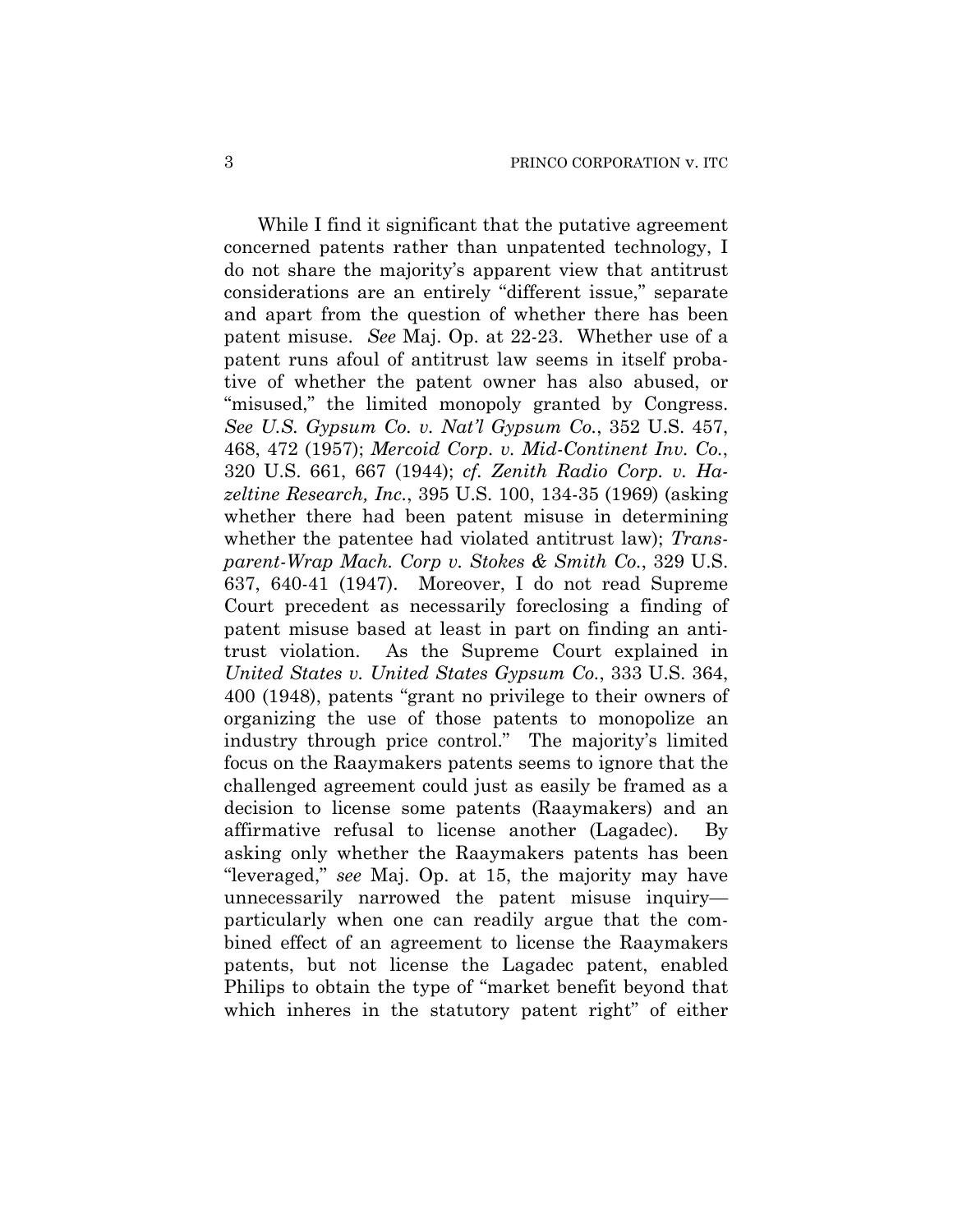patent, amounting to misuse. *Mallinckrodt*, 976 F.2d at 704; *cf. Hartford-Empire Co. v. United States*, 323 U.S. 387, 406-07 (1945).

Because we need not reach the issue, I would thus reserve judgment on the precise metes and bounds of the patent misuse doctrine.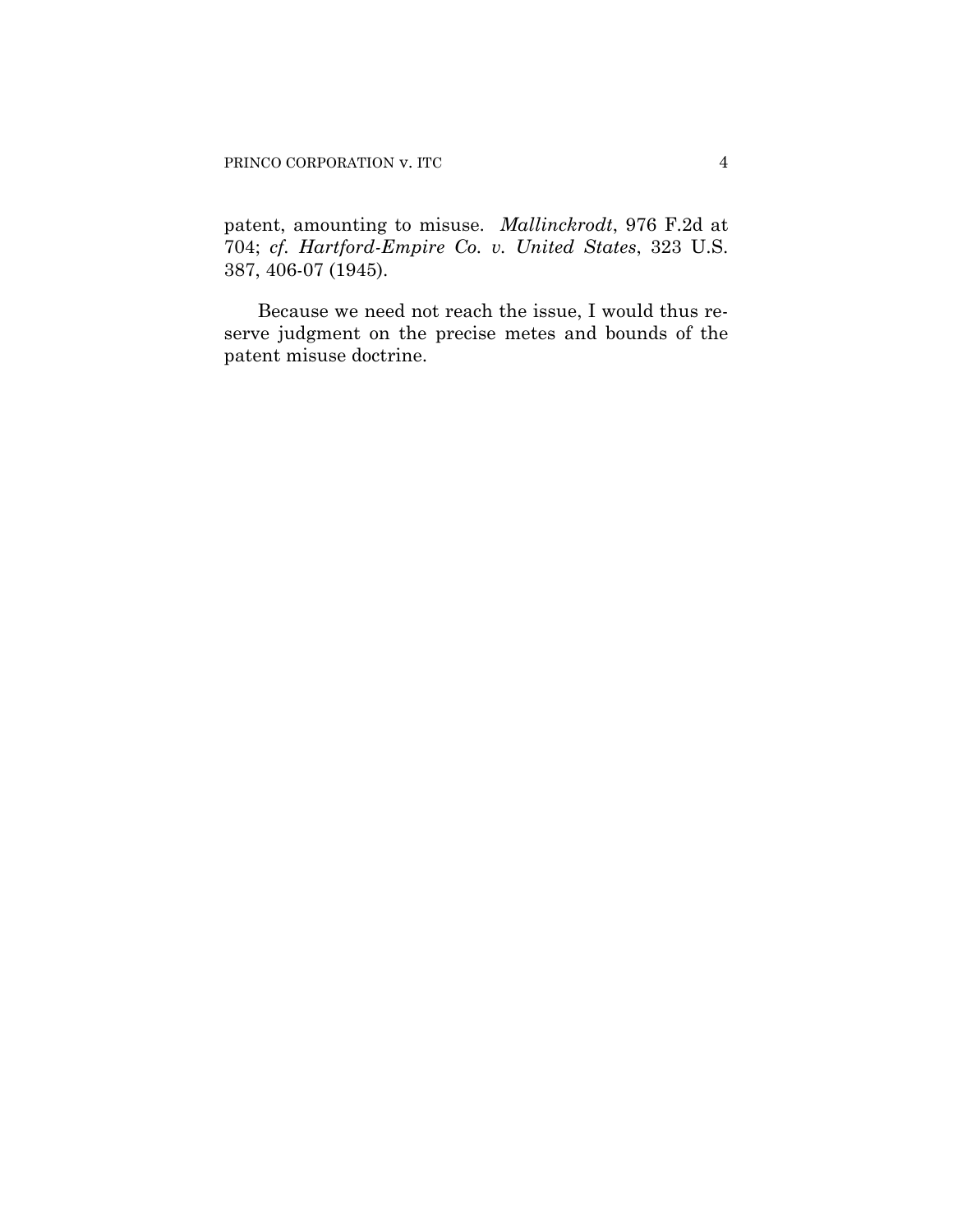# United States Court of Appeals for the Federal Circuit

## **PRINCO CORPORATION AND PRINCO AMERICA CORPORATION,**

**\_\_\_\_\_\_\_\_\_\_\_\_\_\_\_\_\_\_\_\_\_\_\_\_\_\_** 

*Appellants,* 

**v.** 

**INTERNATIONAL TRADE COMMISSION,**  *Appellee,* 

**AND**

**U.S. PHILIPS CORPORATION,** 

*Intervenor.* 

**\_\_\_\_\_\_\_\_\_\_\_\_\_\_\_\_\_\_\_\_\_\_\_\_\_\_** 

2007-1386 **\_\_\_\_\_\_\_\_\_\_\_\_\_\_\_\_\_\_\_\_\_\_\_\_\_\_** 

On Appeal from the United States International Trade Commission in Investigation No. 337-TA-474.

**\_\_\_\_\_\_\_\_\_\_\_\_\_\_\_\_\_\_\_\_\_\_\_\_\_\_** 

DYK, *Circuit Judge*, with whom GAJARSA, *Circuit Judge*, joins, dissenting.

This case presents important questions concerning the scope of the doctrine of patent misuse. The critical question is whether the existence of an antitrust violation—in the form of an agreement to suppress an alternative technology designed to protect a patented technology from competi-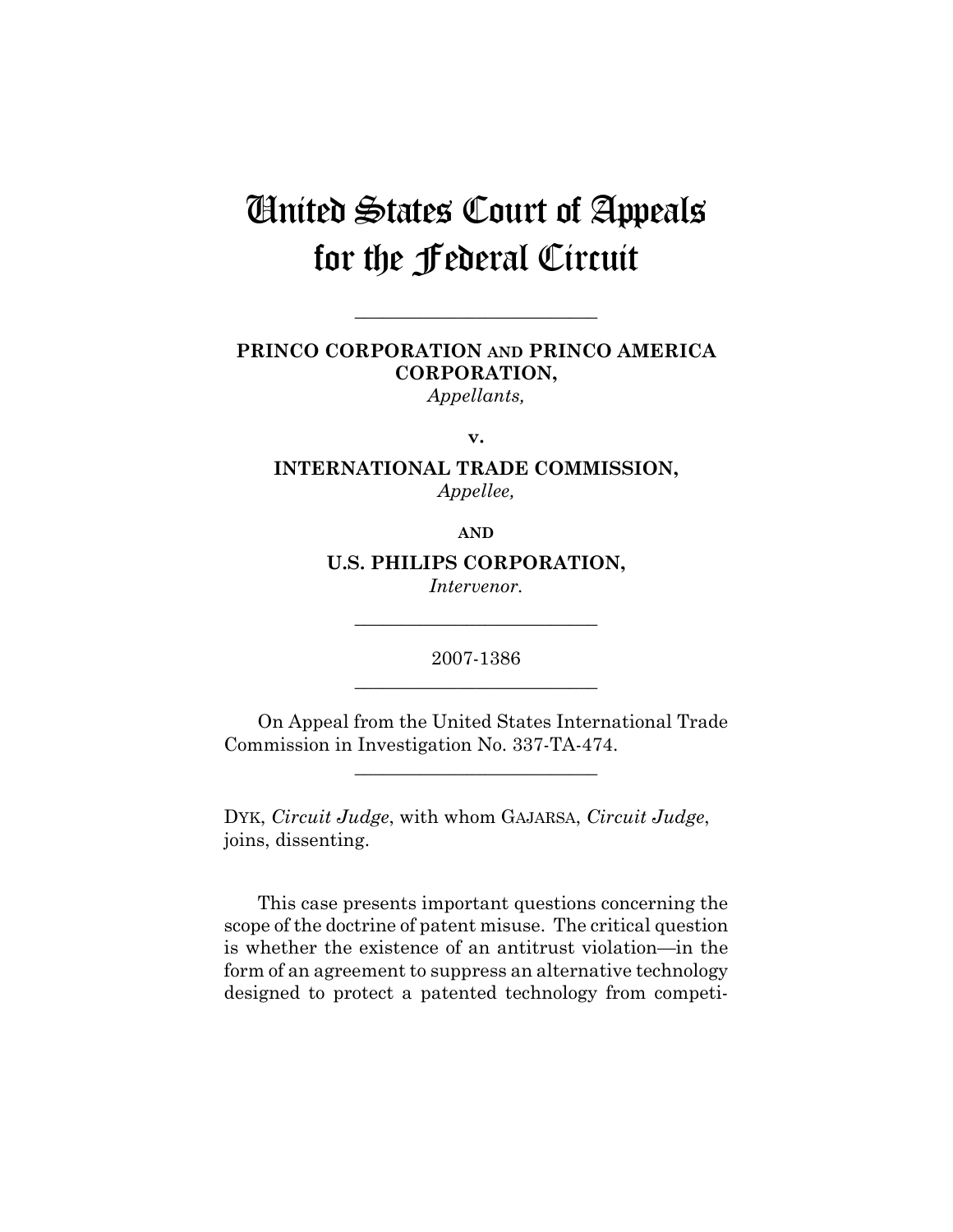tion—constitutes misuse of the protected patents. The majority holds that it does not. This seems directly contrary to the Supreme Court's view of patent misuse in its recent *Illinois Tool Works* decision, where the Court concluded that "[i]t would be absurd to assume that Congress intended to provide that the use of a patent that merited punishment as a felony [under the Sherman Act] would not constitute 'misuse.'" *Ill. Tool Works Inc. v. Indep. Ink, Inc.*, 547 U.S. 28, 42 (2006).

The majority declines to give the patent misuse doctrine significant scope because it "is in derogation of statutory patent rights against infringement." Majority Op. at 4. Evidently the majority thinks it appropriate to emasculate the doctrine so that it will not provide a meaningful obstacle to patent enforcement. Outside of unlawful tying arrangements and agreements extending the patent term, the majority would hold that antitrust violations are not patent misuse and would leave to private and government antitrust proceedings the task of preventing abuse of patent monopolies, enforcement that is likely inadequate to the task. Indeed, the majority goes so far as to suggest that the misuse doctrine be eliminated entirely. *Id.* at 19 n.2. I read the relevant Supreme Court cases and congressional legislation as supporting a vigorous misuse defense, clearly applicable to agreements to suppress alternative technology. The majority cabins the doctrine in contravention of this Supreme Court authority. I respectfully dissent.

I

U.S. Philips Corporation ("Philips") commenced this proceeding alleging that Princo Corporation and Princo America Corporation (collectively, "Princo") had infringed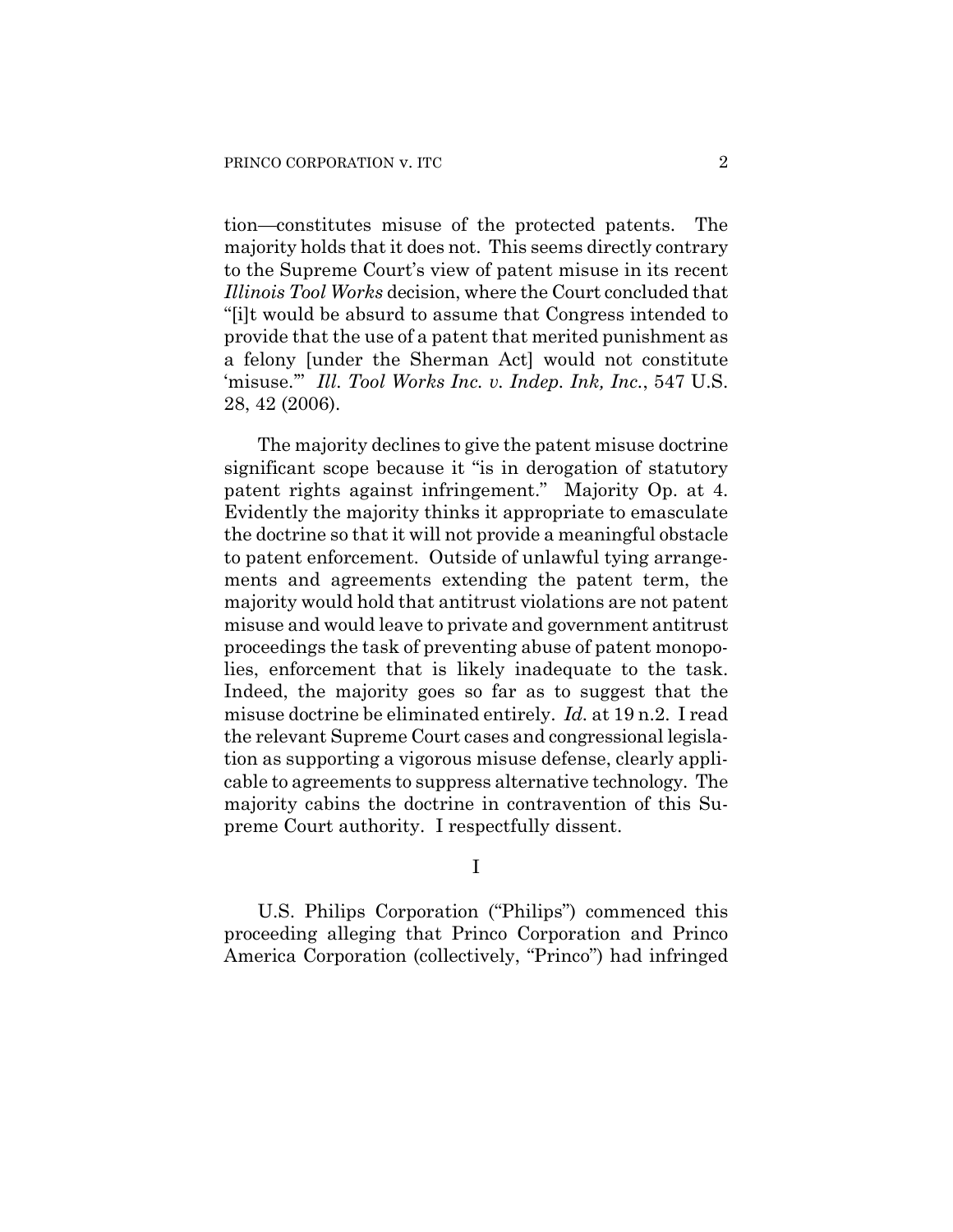Philips' Raaymakers patents.<sup>[1](#page-48-0)</sup> Princo asserted a misuse defense. The overall issue is whether Philips has misused the asserted Raaymakers patents by (1) agreeing with Sony Corporation ("Sony") to jointly license the Raaymakers patents together with the Lagadec patent<sup>[2](#page-48-1)</sup> and providing, as part of that agreement, that the alternative technology embodied in the Lagadec patent will not be licensed in competition with the Raaymakers technology, and (2) securing an agreement from the licensees of the Raaymakers and Lagadec patents barring them from using the Lagadec patent to develop an alternative technology that would compete with the Raaymakers technology.[3](#page-48-2) The majority holds that there is no patent misuse because the Lagadec patent has not itself been asserted in this proceeding, *see id.* at 23, and, alternatively, because "Princo also failed to show that the asserted agreement had any anticompetitive effects because . . . the Lagadec technology was not a viable potential competitor to the technology embodied in the Raaymakers patents," *id.* at 29.

The majority's first holding—that the agreements cannot infect the Raaymakers patents—rests on the resolution of an issue that apparently never occurred to Philips nor the International Trade Commission ("ITC") and was never briefed nor argued before the panel. When this case was

<span id="page-48-0"></span> $\overline{a}$ 

<sup>1</sup> U.S. Patent Nos. 4,999,825 and 5,023,856.

<sup>2</sup> U.S. Patent No. 4,942,565.

<span id="page-48-2"></span><span id="page-48-1"></span><sup>3</sup> I, like the majority, assume the existence of such an agreement between Philips and Sony, which is not denied by Philips. The agreement with the licensees was specifically found by the ITC. In the following discussion, for convenience, I treat both agreements as established fact. The majority misreads the dissent and the original panel opinion as limited to concerns about the Philips/Sony agreement. *See* Majority Op. at 23, 26, 34.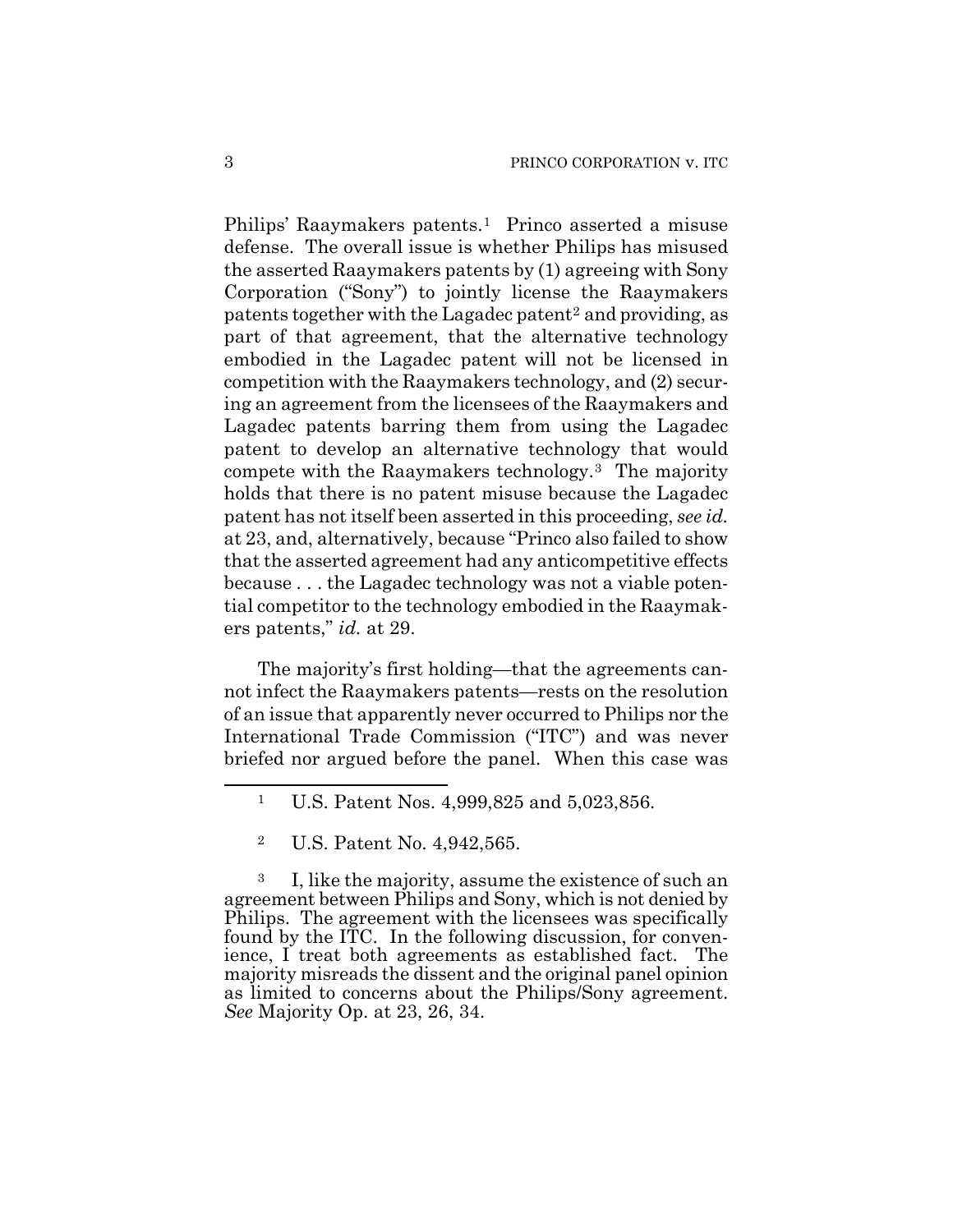before the panel, neither Philips nor the ITC urged that the failure to assert infringement of the Lagadec patent in the ITC proceedings barred a finding of patent misuse. The leading treatise on the interrelationship between patent law and antitrust law viewed the panel opinion here, holding the misuse doctrine applicable to agreements to suppress alternative technology, "as standing for the unexceptional proposition that patent licensing schemes are illegal where they are used as part of a broader effort to fix prices and restrict competition." Herbert Hovenkamp et al., *IP and Antitrust* § 3.3g, at 3-42 to -43 (2d ed. 2010); *see Princo Corp. v. Int'l Trade Comm'n*, 563 F.3d 1301, 1314–15 (Fed. Cir. 2009). Now the court en banc holds that such agreements cannot constitute patent misuse. Contrary to the majority, the Supreme Court cases establish that license agreements that suppress alternative technologies can constitute misuse of the patents for the protected technology, and the regional circuits have agreed.

The majority's second holding—that there is no misuse unless the accused infringer shows that the technology was, or would probably have become, commercially viable—is contrary to established patent misuse doctrine. That doctrine recognizes that antitrust violations may constitute misuse; that a presumption of anticompetitive effect flows from an agreement not to compete; and that the burden rests on the patent holder to justify such an agreement. Philips did not even attempt to make the required showing here.

## II

At the outset, it is important to understand the extent to which the Raaymakers technology, incorporated into the socalled "Orange Book" standard and covered by the asserted patents, dominates the multibillion dollar market for re-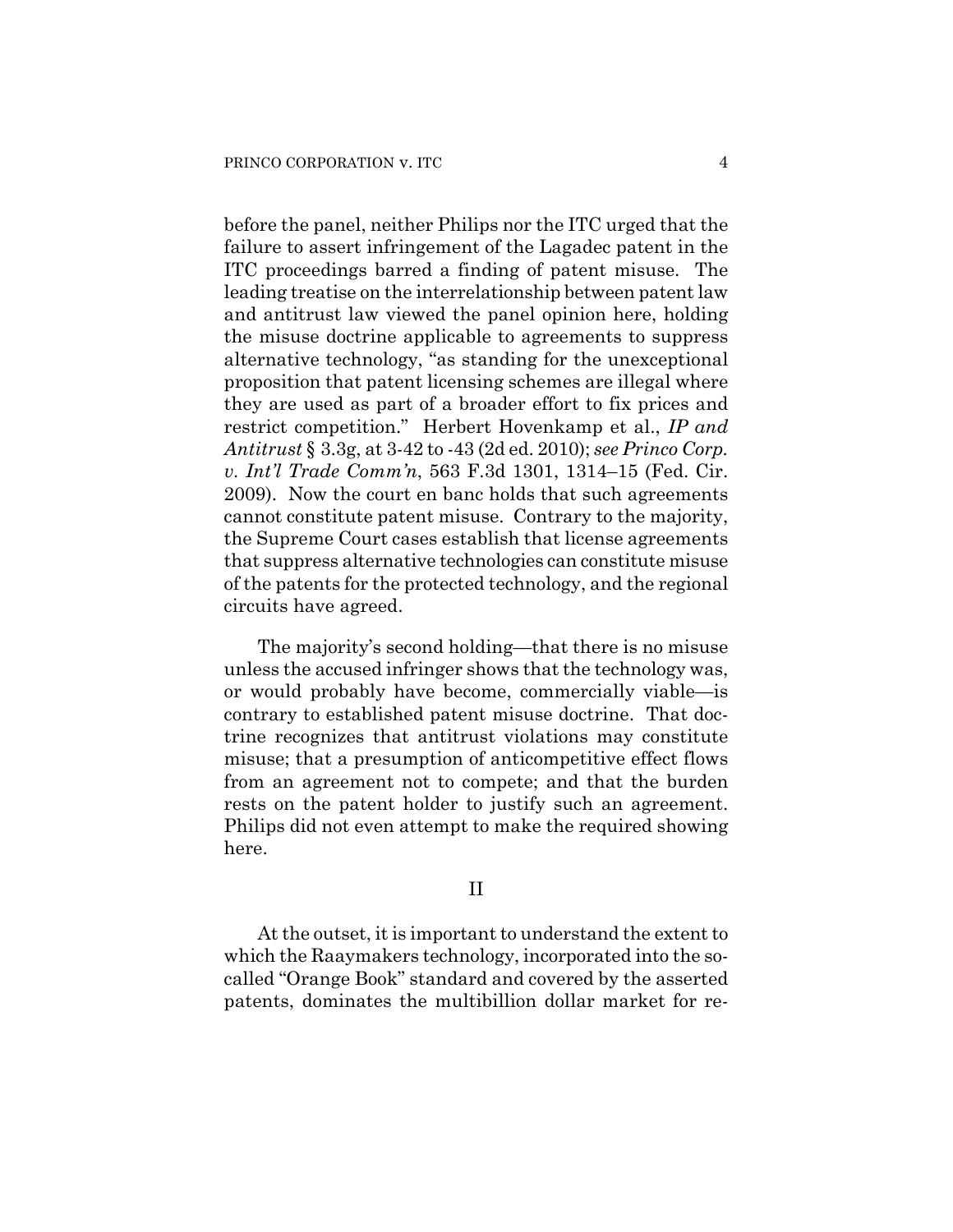cordable compact discs ("CD-Rs") and rewritable compact discs ("CD-RWs"). The first compact disc ("CD") was developed in the 1970s. Consumers could use the original CDs to play music and other recorded material, but they could not record data on the CDs. There was therefore a substantial demand for more advanced technologies that would enable the user to record and store data on reusable CDs. Philips initially acted alone in attempting to develop a technology for recordable CDs. Eventually Philips developed the CD-R/RW technology with some assistance from a few of its competitors. CD-R technology allows consumers to purchase blank discs that they can fill with data. Similarly, CD-RW technology enables consumers to record, erase, and re-record data on discs. A key feature of CD-Rs and CD-RWs is that they are compatible on all CD audio players and CD-ROM drives.

Philips created a patent pool for the CD-R/RW technology with its competitors and offered joint licenses for their patents. Although Sony Corp., Taiyo Yuden Co. Ltd., Ricoh, and Yamaha all contributed patents to the Orange Book patent pool, Philips has been the sole company responsible for administering the CD-R/RW licensing programs and for entering agreements to license the packages. Philips has charged a very substantial royalty to companies using the Orange Book standard. The royalty rate has ranged from one-half to two-thirds the manufacturers' selling price for the discs. This has enabled Philips and the other members of the patent pool to collectively secure hundreds of millions, if not billions, of dollars in revenue from the sale of those discs.

Despite the high licensing fees for the Orange Book standard, Philips' Orange Book standard achieved market dominance. The CD-R and CD-RW technologies have revolutionized the storage, use, and transfer of computer data,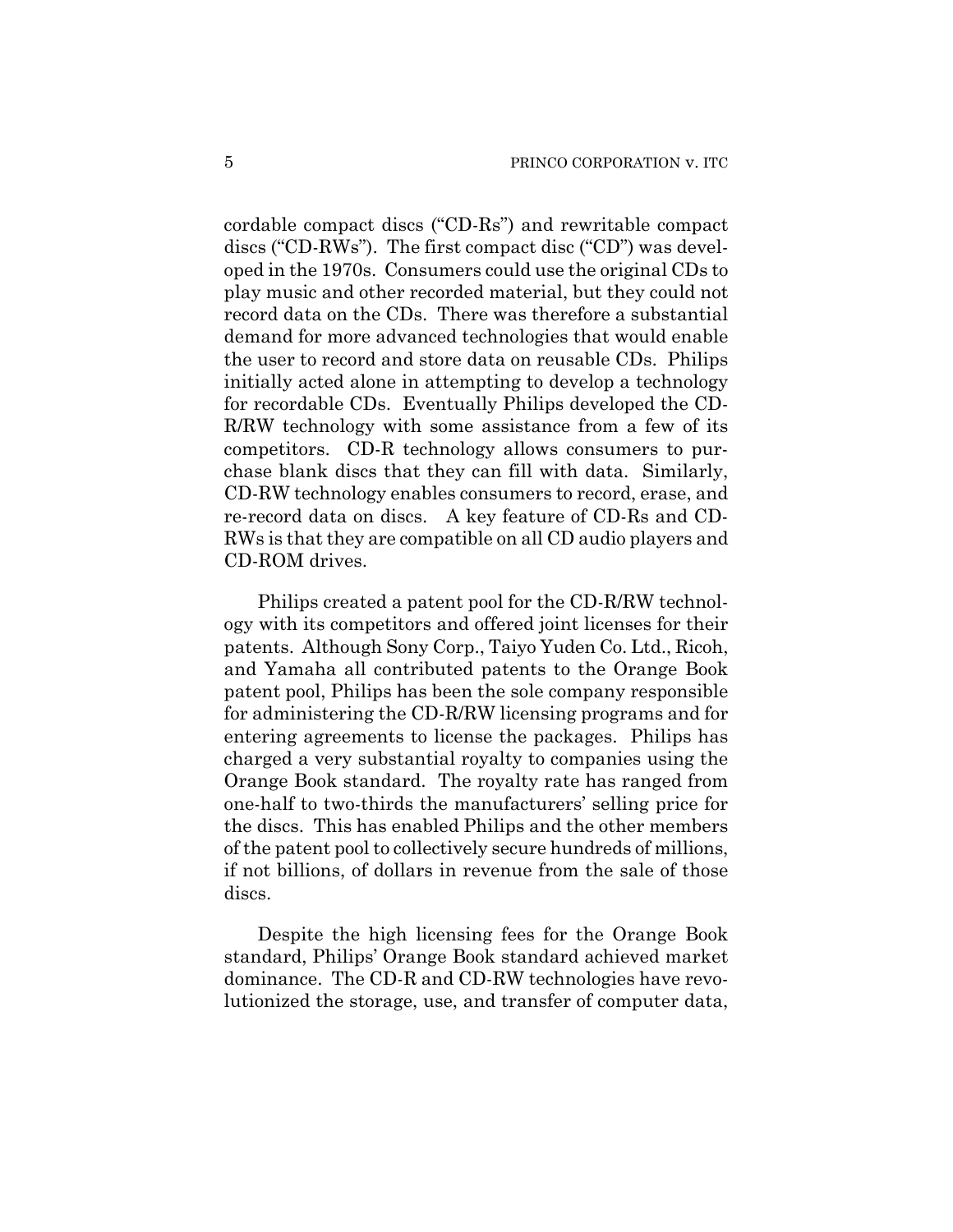rapidly replacing the previous storage technology. *In re Certain Recordable Compact Discs & Rewritable Compact Discs*, No. 337-TA-474, slip op. at 386 (Int'l Trade Comm'n Oct. 24, 2003) ("*Initial Determination*"). By 2003 more than 100 manufacturers had received licenses to patents under the Orange Book standard. Billions of discs manufactured in accordance with this standard have been sold each year. Every CD-R or CD-RW disc now manufactured is produced according to the Orange Book standard. *See id.* at 390 ("All CD-Rs and CD-RWs sold in the marketplace must comply with Orange Book standards."). All of the manufacturers in the United States, as well as in many other countries, are effectively required to license the Orange Book technology. As the ITC recognized in its Initial Determination, "[n]o one can manufacture or sell CD-R or CD-RW discs legally in the United States without taking a license to the Philips patents." *Id.* And, "Philips has the power to exclude a company from entering the CD-R or CD-RW market." *Id.* at 393. "Philips has market power in the United States market for licensing essential US patents for the manufacture of CD-R/RWs according to Orange Book standards because . . . there are no close substitutes for CD-R/RWs . . . ." *In re Certain Recordable Compact Discs & Rewritable Compact Discs*, Inv. No. 337-TA-474, slip op. at 27 (Int'l Trade Comm'n Mar. 25, 2004) ("*Final Determination*"). No competitive alternative to either the CD-R or CD-RW disc has been developed to the point of commercial viability.

However, Sony did in fact develop a *potential* alternative to a key aspect of the Orange Book technology covered by the Raaymakers patents. This technology is reflected in the Lagadec patent. Both the Raaymakers and Lagadec technologies are directed to solving a known problem necessary to record data on CDs. Specifically, during the course of developing the CD-R standard, Philips and Sony engineers realized they needed to identify ways to encode position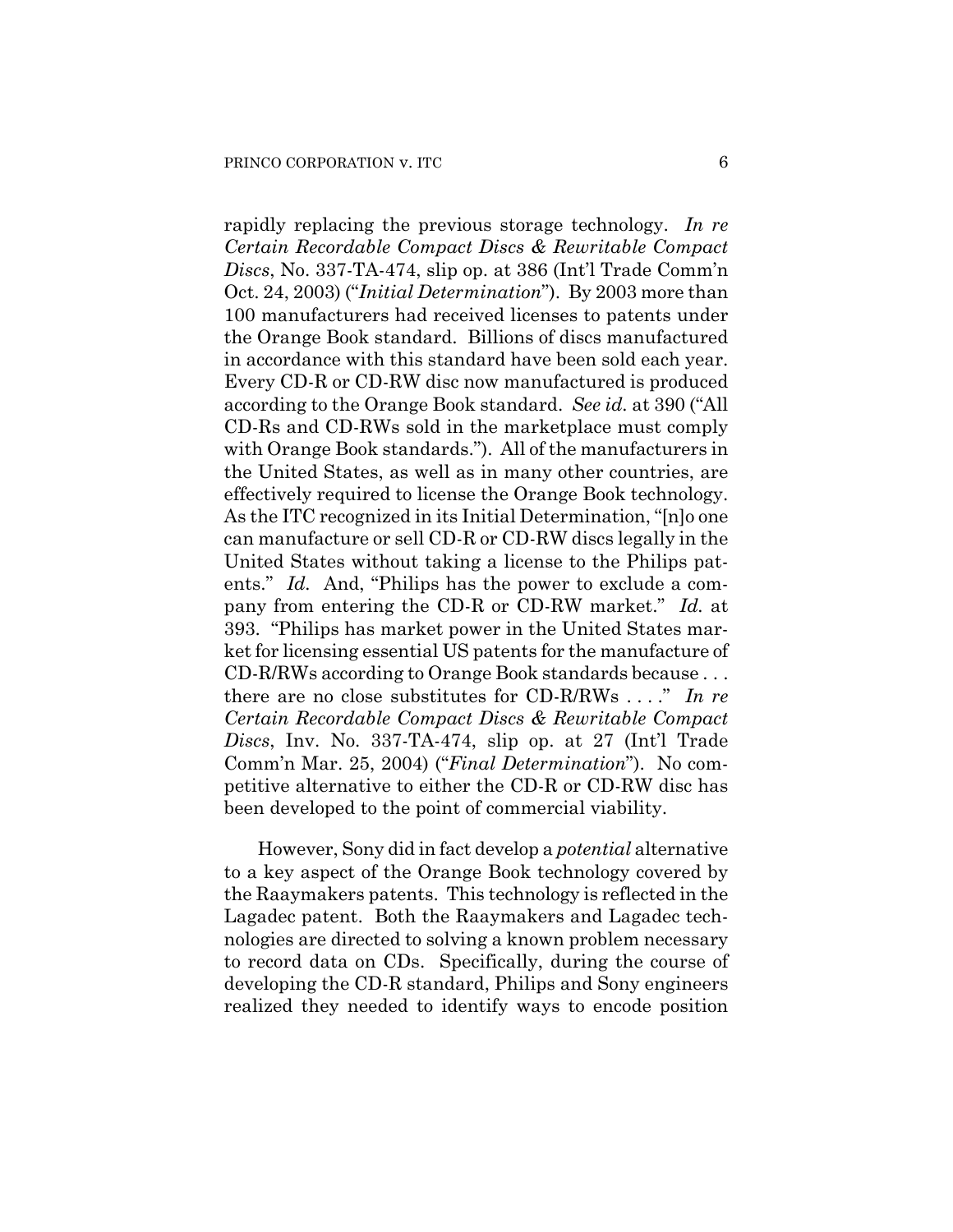data on the "blank" or unrecorded CD-R/RWs so that the recorder could determine where along the spiral pregroove track its laser was positioned at any given time, or "absolute time" position data.[4](#page-52-0) Like the Lagadec technology, the Raaymakers technology encodes position data. The Lagadec and Raaymakers technologies differ in that Philips' technology employs "frequency modulation," an analog method of encoding information, whereas Sony's technology employs a digital method.

Although the parties recognized that the Lagadec patented digital method had the potential to compete with the patented Raaymakers technology, Philips and Sony determined not to license the Lagadec patent as an alternative to the Raaymakers patents. Instead, they agreed as part of the overall Orange Book agreement not to license the Lagadec patent as a competitive technology. At the same time, the Philips licensing agreement for the Orange Book patent pool, which included the Lagadec patent, prohibited licensees (CD manufacturers) from using any of the patents for non-Orange Book purposes, thus precluding the licensees from developing alternatives to the Orange Book. *Initial Determination*, slip op. at 370 ("All of Philips' CD-R and CD-RW licenses contain a field of use provision limiting the license grant to use of the patents to manufacture . . . CD-R or CD-RW discs that comply with the Orange Book Standard.").

The rewards flowing to Sony from this series of agreements were considerable. In return for a minimal contribution to the Orange Book patent pool, Sony was rewarded a substantial portion of the royalties. For example, the La-

<span id="page-52-0"></span> $\overline{a}$ 4 "Absolute time" refers to the fact that the laser's location is expressed in terms of the time required to scan the spiral groove from the start of the disc to the current position.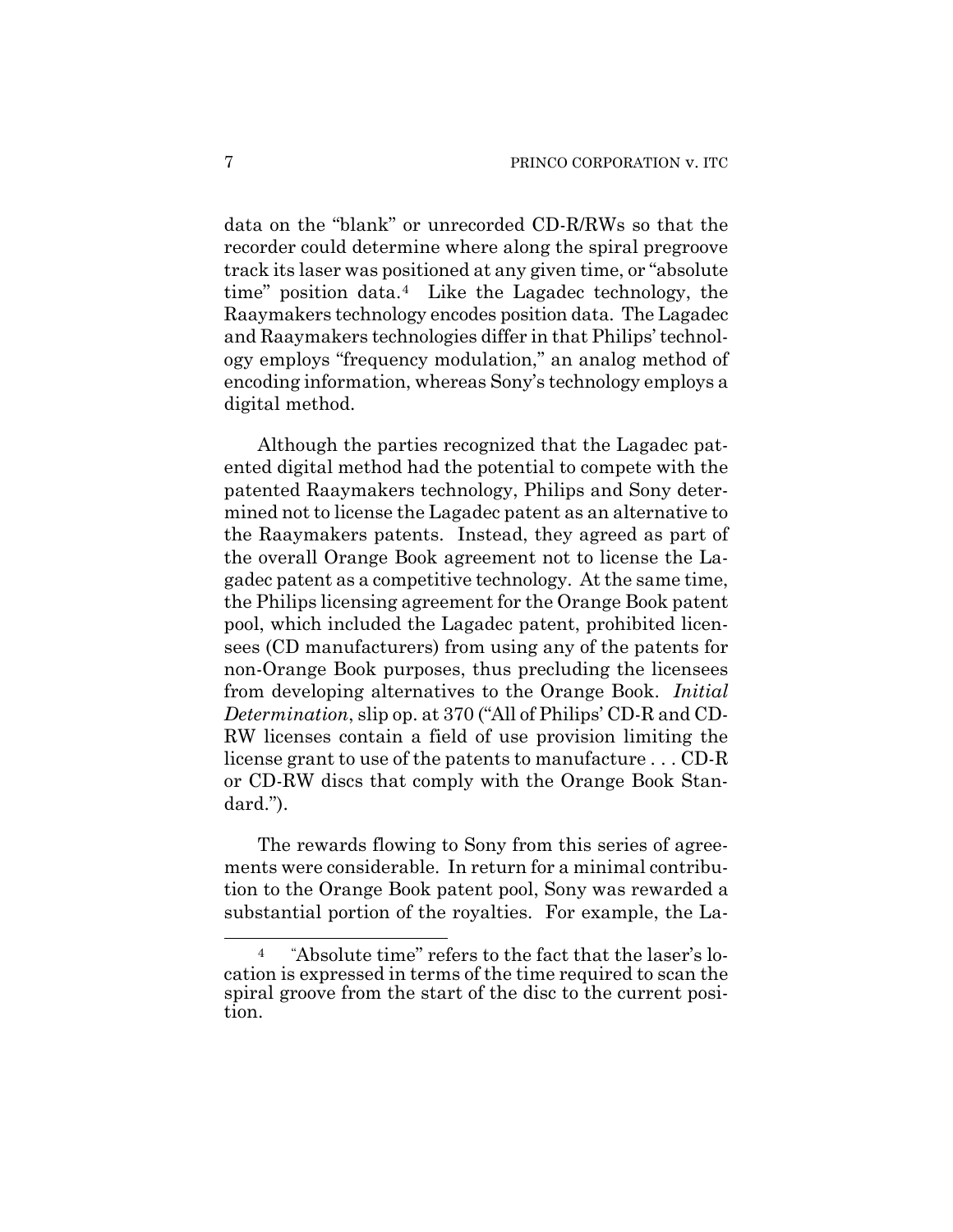$\overline{a}$ 

gadec patent was the only essential Sony patent in the CD-RW pool.[5](#page-53-0) For this contribution Sony received 36 % of the royalties under the CD-RW patent pool. Philips' employees conceded that Sony employees "were more observers than real active developers of" the CD-RW format. J.A. 1830 (testimony of Dr. Jacques Heemskerk); *see also* J.A. 3254 (explaining that the CD-RW format was "written in close coperation [sic] with Ricoh and with the passive support of Sony."). The situation was not much different with respect to the CD-R pool where, out of eleven supposedly essential patents, only two of these were Sony patents, the Lagadec patent and Patent No. 5,126,994 (the "Ogawa" patent).[6](#page-53-1) *See, e.g.*, J.A. 3534–65, J.A. 6592–6636.

The effect of these agreements was to protect the Philips Raaymakers technology from any actual or potential competition. As no one could license the Lagadec patent outside of the Orange Book patent pool, the patent was rendered useless as an alternative technology.

<span id="page-53-0"></span><sup>5</sup> As explained in the panel opinion, the Lagadec patent was included in the patent pool because there was a concern that it might cover aspects of the Raaymakers technology, not because the Orange Book standard utilized the basic Lagadec technology. As noted, licensees were prohibited from using the Lagadec technology in competition with the Orange Book standard.

<span id="page-53-1"></span>The ALJ found that the Ogawa patent was improperly classified as essential given that economically viable alternatives to this patented technology existed outside the pool. *Initial Determination*, slip op. at 212–13. In its review, the ITC took no position on the ALJ's analysis of this patent. *Final Determination*, slip op. at 50–51.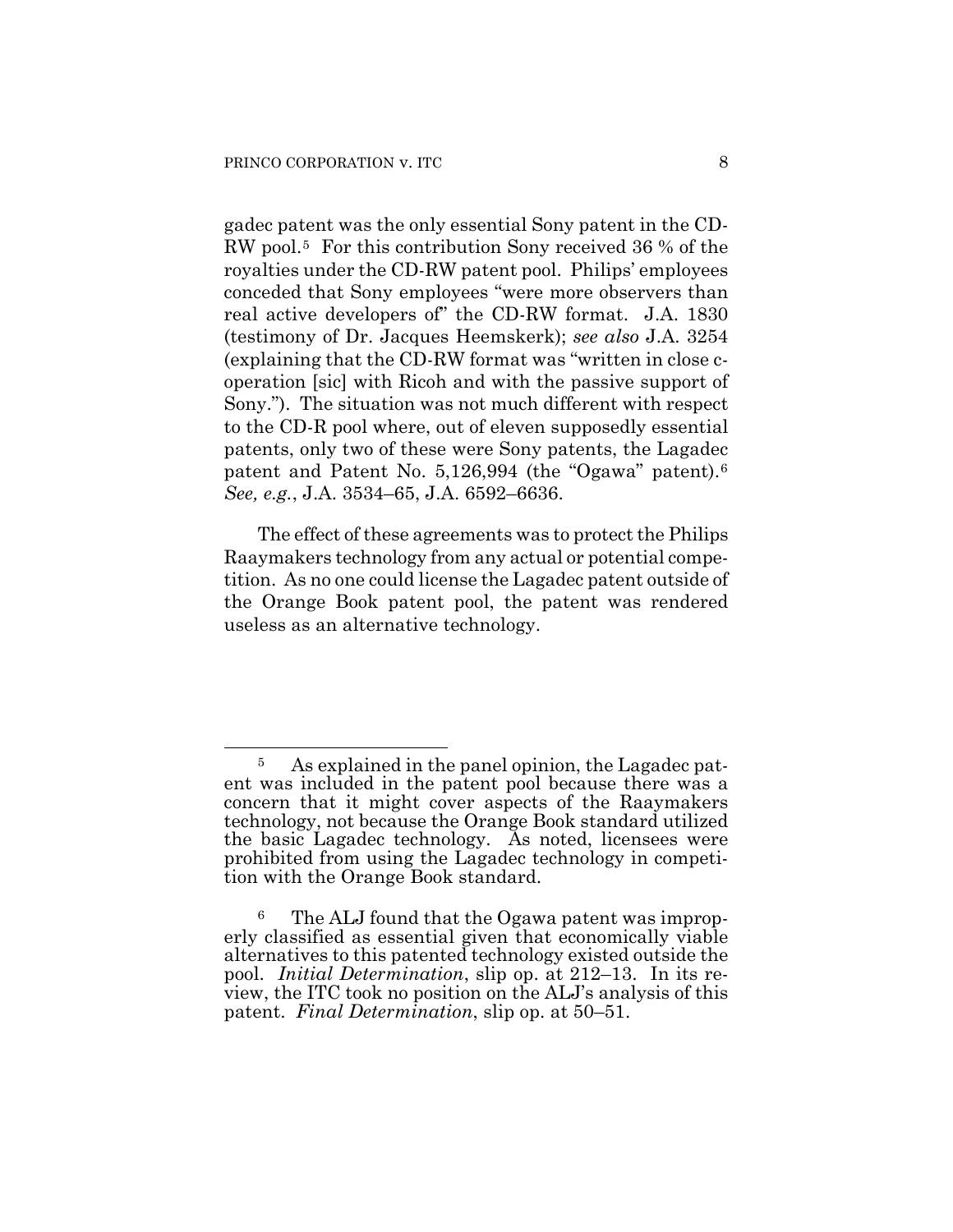### III

Princo manufactures CDs covered by the Raaymakers and Orange Book patents. It declined to pay royalties on those patents. Philips initiated a proceeding before the ITC seeking to exclude Princo's products from the United States pursuant to section 337(a)(1)(B) of the Tariff Act of 1930, 19 U.S.C. § 1337(a)(1)(B). Princo asserted a misuse defense. The ITC initially found misuse because of patent tying by Philips—the practice of tying patents essential to practicing the Orange Book to those that were not essential. *Final Determination*, slip op. at 4–5. We concluded that there had been no unlawful tying with respect to the patents then in question, and remanded for a determination of whether Philips had engaged in other activities that constituted misuse. *U.S. Philips Corp. v. Int'l Trade Comm'n*, 424 F.3d 1179, 1197–99 (Fed. Cir. 2005). The ITC rejected Princo's contention that including the Lagadec patent in the patent pool constituted improper tying (an issue not originally addressed) and that agreements not to license the Lagadec patent in competition with the Orange Book technology were also not misuse. The original panel opinion agreed that the ITC had properly rejected the Lagadec tying claim, but erred in rejecting the misuse claim based on the agreement not to license the Lagadec patent as an alternative technology. The panel remanded to determine whether such an agreement existed and whether there was an anticompetitive effect. The en banc court holds that the agreements not to license the Lagadec patent do not constitute misuse.[7](#page-54-0) I disagree.[8](#page-54-1)

 $\overline{a}$ 

<span id="page-54-1"></span><span id="page-54-0"></span><sup>&</sup>lt;sup>7</sup> The majority does not disturb the original panel opinion's ruling that the inclusion of the Lagadec patent in the patent pool did not constitute unlawful patent tying. The permissibility of including Lagadec in the pool does not answer the question of whether Philips could secure agree-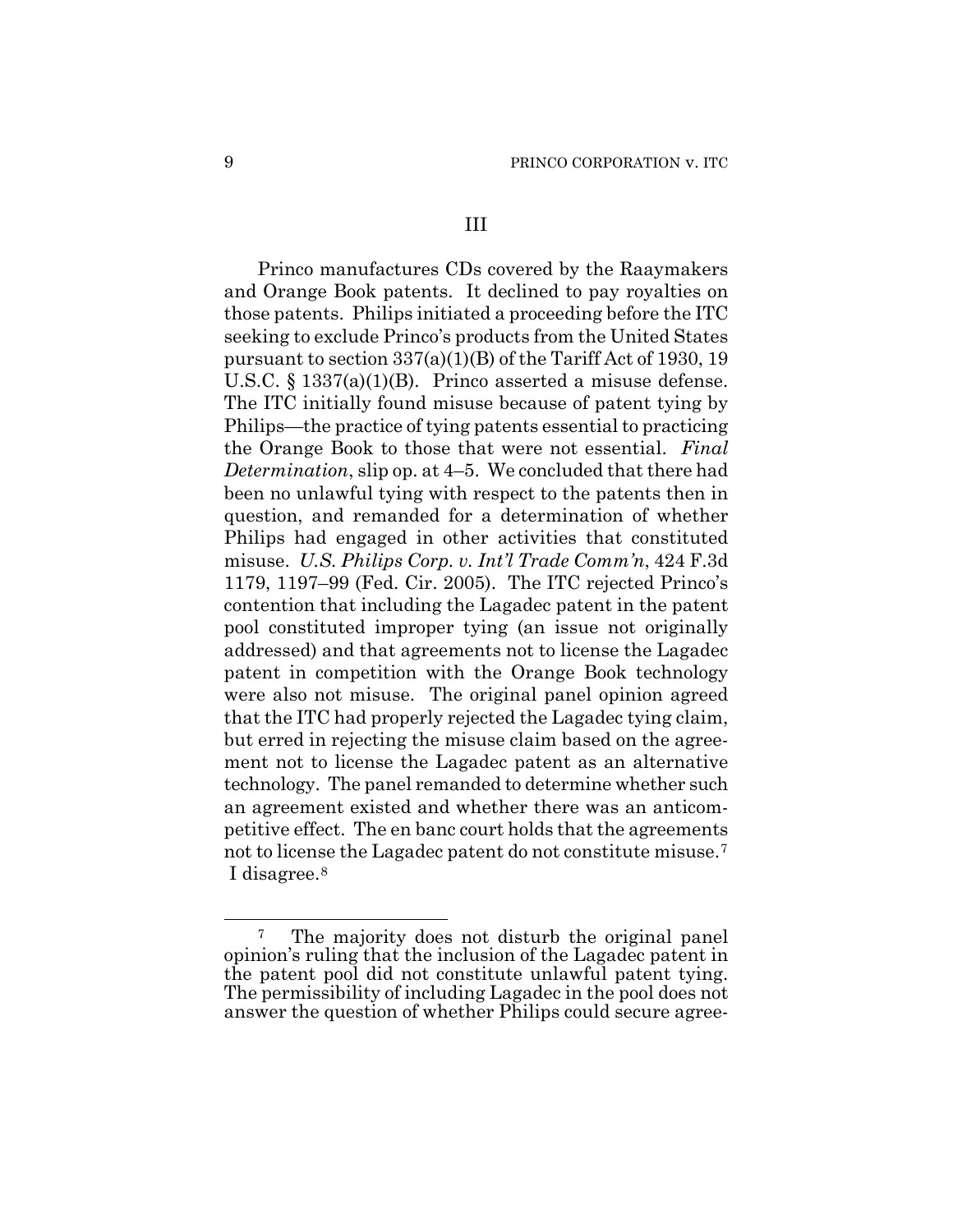1

#### IV

The majority first holds that even if the anticompetitive behavior alleged here constitutes patent misuse (an issue addressed in the next section), this conduct does not involve misuse of the asserted Raaymakers patents, but only of the Lagadec patent. The Raaymakers patents can thus be enforced. However, it is clear that if the Philips/Sony agreement and the Philips agreements with licensees constituted misuse, they constituted misuse of the Raaymakers patents. The agreements to suppress the Lagadec technology were not separate or collateral agreements, as the majority suggests, but were part and parcel of the same course of conduct designed to protect the Raaymakers patents from competition from the alternative Lagadec technology. That constitutes misuse of the Raaymakers patents.

Patent misuse is defined as extending the scope of a patent beyond the monopoly conferred by the patent laws. *See Zenith Radio Corp. v. Hazeltine Research, Inc.*, 395 U.S. 100, 136 (1969). As the Supreme Court stated in *United States v. Univis Lens Co.*, "the particular form or method by which the monopoly is sought to be extended is immaterial." 316 U.S. 241, 251–52 (1942).

ments from Sony and the licensees not to use the Lagadec technology for non-Orange Book purposes.

While a remand to determine the existence of the Philips/Sony agreement under my view would still be necessary, even though Philips has not disputed the existence of that agreement, based on the subsequent briefing I am now convinced that there is no need for a remand on the issue of anticompetitive effects, as I discuss below.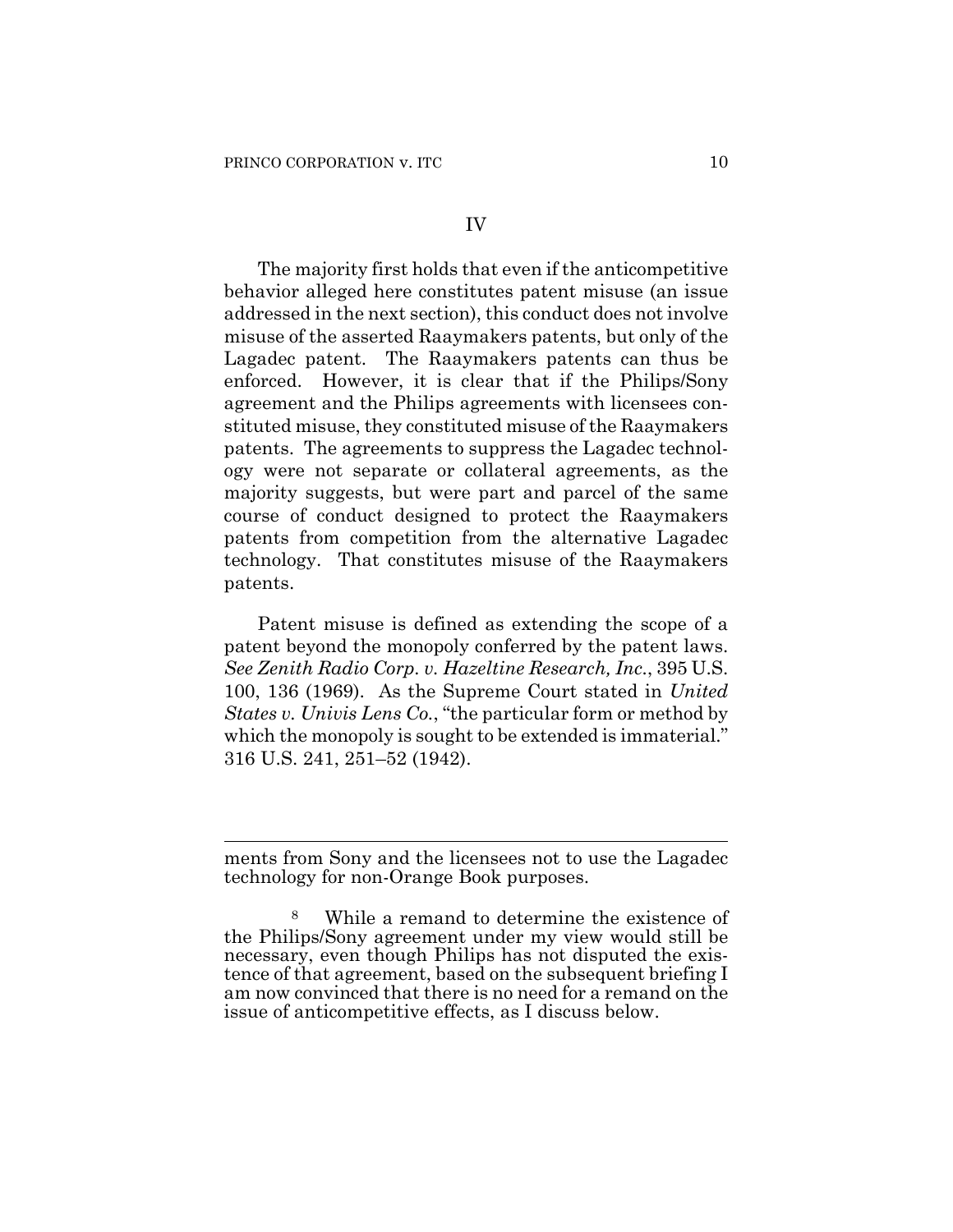As the majority points out, *see* Majority Op. at 15–16, many of the misuse cases have involved assertions that the asserted patent was used to gain a broader monopoly by tying the licensing of patent rights to the purchase of an unpatented product or by agreeing to extend the patent term. *See, e.g.*, *Brulotte v. Thys Co.*, 379 U.S. 29, 33 (1964); *Transparent-Wrap Mach. Corp. v. Stokes & Smith Co.*, 329 U.S. 637, 644 (1947). The issue here is whether licensing agreements that are designed to protect patented technologies from competition and thereby extend their monopoly should fare any better. In holding that such licensing agreements do not constitute patent misuse, the majority ignores binding Supreme Court precedent.

The Supreme Court in *Ethyl Gasoline Corp. v. United States*, 309 U.S. 436, 456–57 (1940), made clear that patent misuse occurs when patent licensing agreements are used "to control conduct by the licensee not embraced in the patent monopoly." In *United States v. United States Gypsum*, 333 U.S. 364 (1948), the Court explicitly held that the use of license agreements to fix prices and suppress competition from alternative technologies constituted patent misuse. There, U.S. Gypsum, which produced gypsum and gypsum products, found itself in a situation similar to Philips. It had acquired the "most significant" patents covering so-called closed edge boards. *Id.* at 368. It acquired additional significant patents from co-conspirators and licensed those patents to virtually the entire industry. The patented, closed edge boards competed with unpatented, open edge boards. U.S. Gypsum, companies that had assigned patents to U.S. Gypsum, and the other manufacturers licensed by U.S. Gypsum agreed to suppress competition from open edge boards and maintain higher prices by concertedly entering into industry-wide patent licensing agreements that effectively eliminated open edge boards from the market. The Court held that these licensing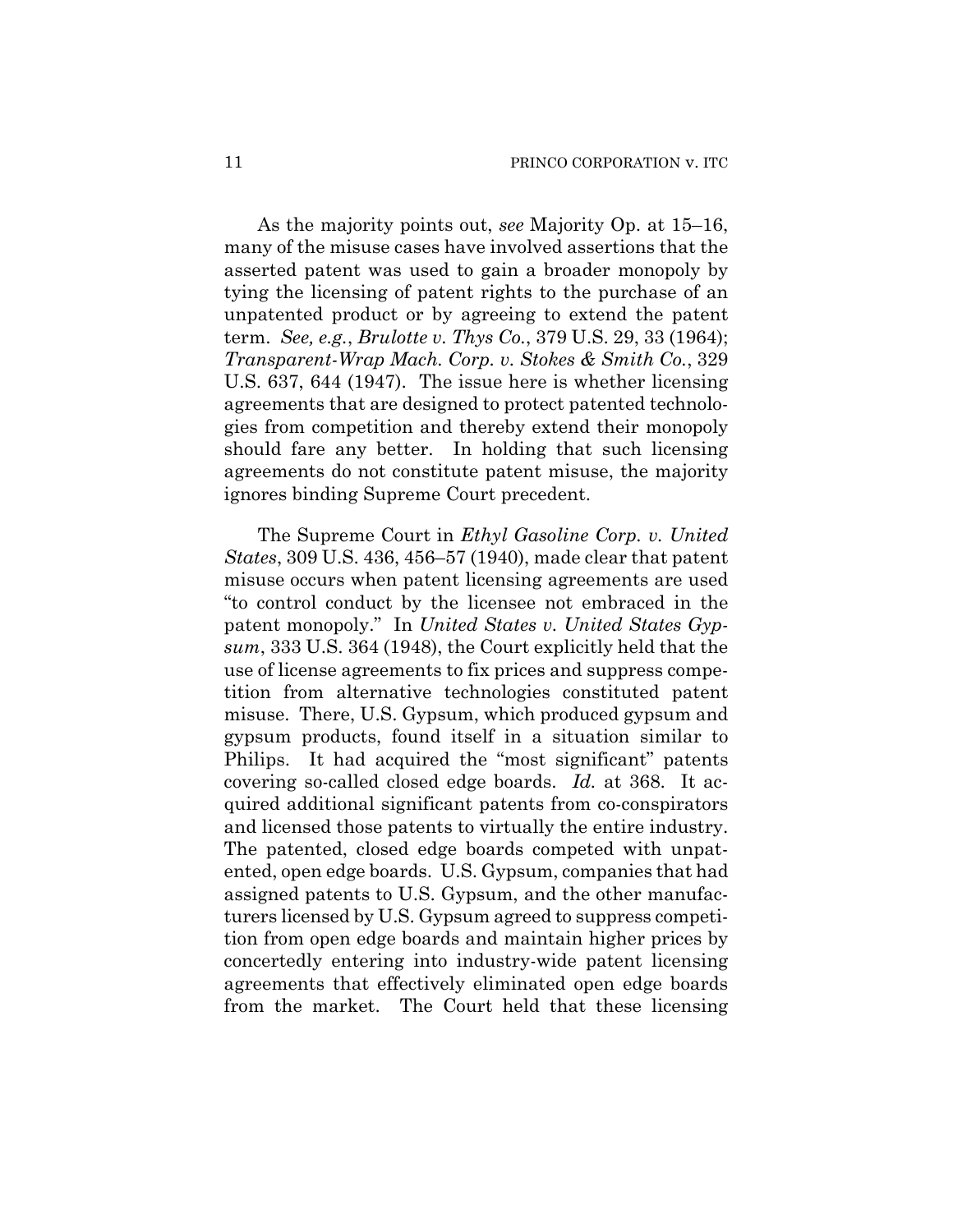agreements to suppress competition violated the antitrust laws and constituted misuse of the closed edge board patents: "the testimony of the witnesses is ample to show that there was an understanding, if not a formal agreement, that only patented board would be sold. Such an arrangement in purpose and effect increased the area of the patent monopoly and is invalid." *Id.* at 397. The Court explained that there is

no support for a patentee, acting in concert with all members of an industry, to issue substantially identical licenses to all members of the industry under the terms of which the industry is completely regimented, the production of competitive unpatented products suppressed, a class of distributors squeezed out, and prices on unpatented products stabilized.

*Id.* at 400. Contrary to the majority, *Gypsum* is not simply an antitrust case. The *Gypsum* case was specifically cited by the Supreme Court in *Blonder-Tongue Laboratories, Inc. v. University of Illinois Foundation*—the most recent Supreme Court articulation of patent misuse—as one of "the series of decisions in which the Court has condemned attempts to broaden the physical or temporal scope of the patent monopoly." 402 U.S. 313, 343, 344 n.40 (1971). *Gypsum*, together with the panel decision in this case, has also been cited by the leading treatise to exemplify the point that agreements not to compete can constitute misuse of patents. Hovenkamp et al., *supra*, § 3.3g, at 3-42.

A number of courts have followed *Gypsum* and held that license agreements suppressing the manufacture or sale of competing goods constitute misuse of the licensed patents whether the non-compete agreement binds the licensees or the licensor. One of these decisions is *Compton v. Metal*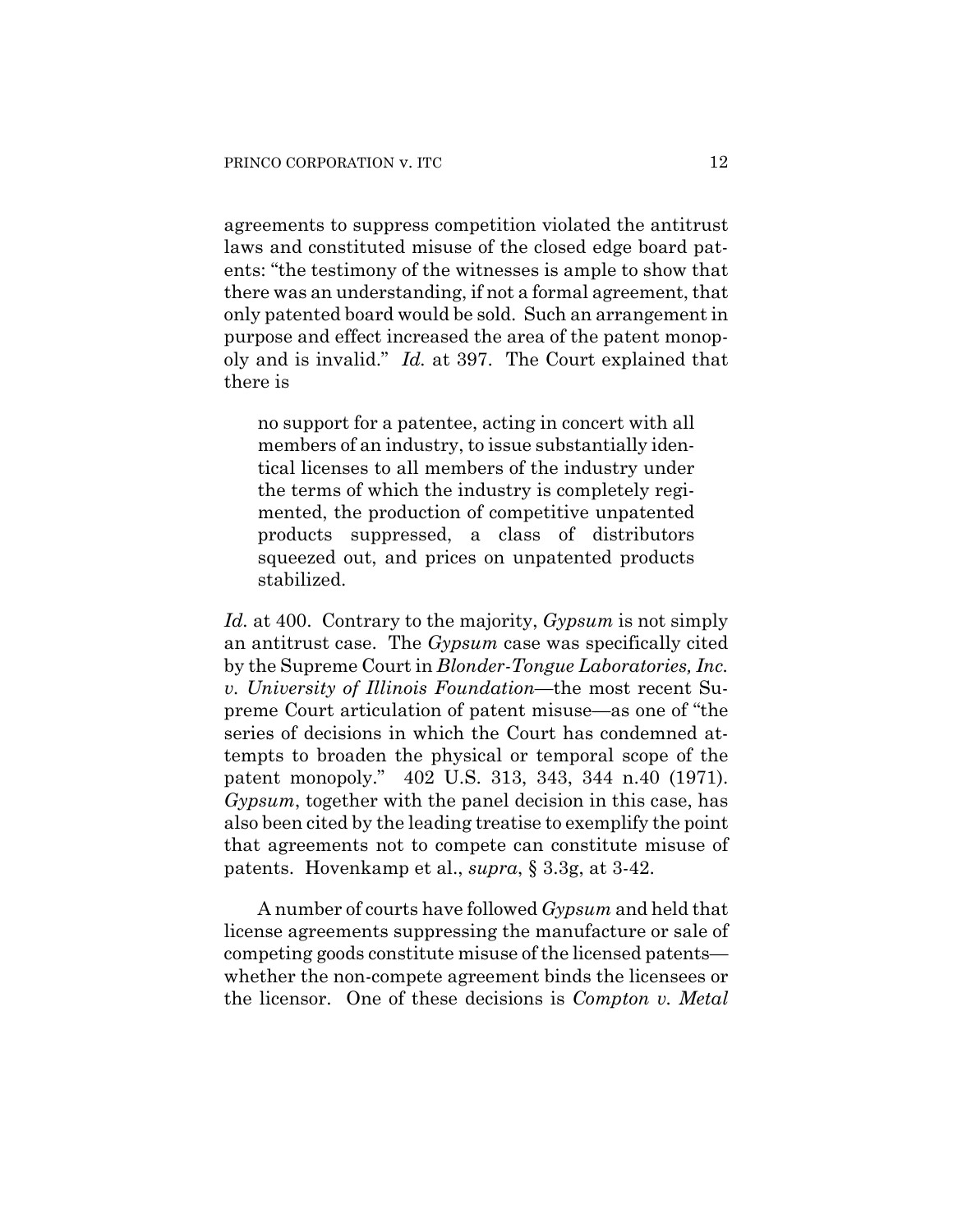*Products, Inc.*, 453 F.2d 38 (4th Cir. 1971), a case explicitly rejected by the majority. *See* Majority Op. at 23 n.4. In *Compton*, as part of a license agreement, the patent holder agreed not to compete with the licensee for a period of years. 453 F.2d at 44. In holding that this agreement constituted patent misuse, the Fourth Circuit explained that

the agreement falls outside the limited monopoly granted by the patent laws, because in exclusively licensing his patents, the patentee himself could neither require non-competition beyond the term of the patents nor as to items not covered by the patents. We think that by agreeing to restrictions on his own competition which he could not compel of others, the patentee has extended the monopoly granted by the patent laws beyond its legal bounds . . . .

*Id.* at 44–45 (citation omitted). Contrary to the majority, *Compton* does not represent an "expansive patent misuse theory," *see* Majority Op. at 23 n.4, but is consistent with the Supreme Court's *Gypsum* case as well as other court of appeals cases that hold that license agreements not to compete constitute misuse of the licensed patents. *See Berlenbach v. Anderson & Thompson Ski Co.*, 329 F.2d 782, 784 (9th Cir. 1964) (holding that a non-competition clause in a patent license constitutes misuse without proof of substantial lessening of competition); *Nat'l Lockwasher Co. v. George K. Garrett Co.*, 137 F.2d 255, 257 (3d Cir. 1943) (finding misuse of a patent where patent licensees had agreed to "make and sell no form of non-entangling Spring Washers except such as are covered by said patent"); *Krampe v. Ideal Indus.*, 347 F. Supp. 1384, 1387 (N.D. Ill. 1972) (holding a non-competition clause in a patent licensing agreement binding the licensee not to sell competing products constitutes patent misuse); *Park-In Theatres v.*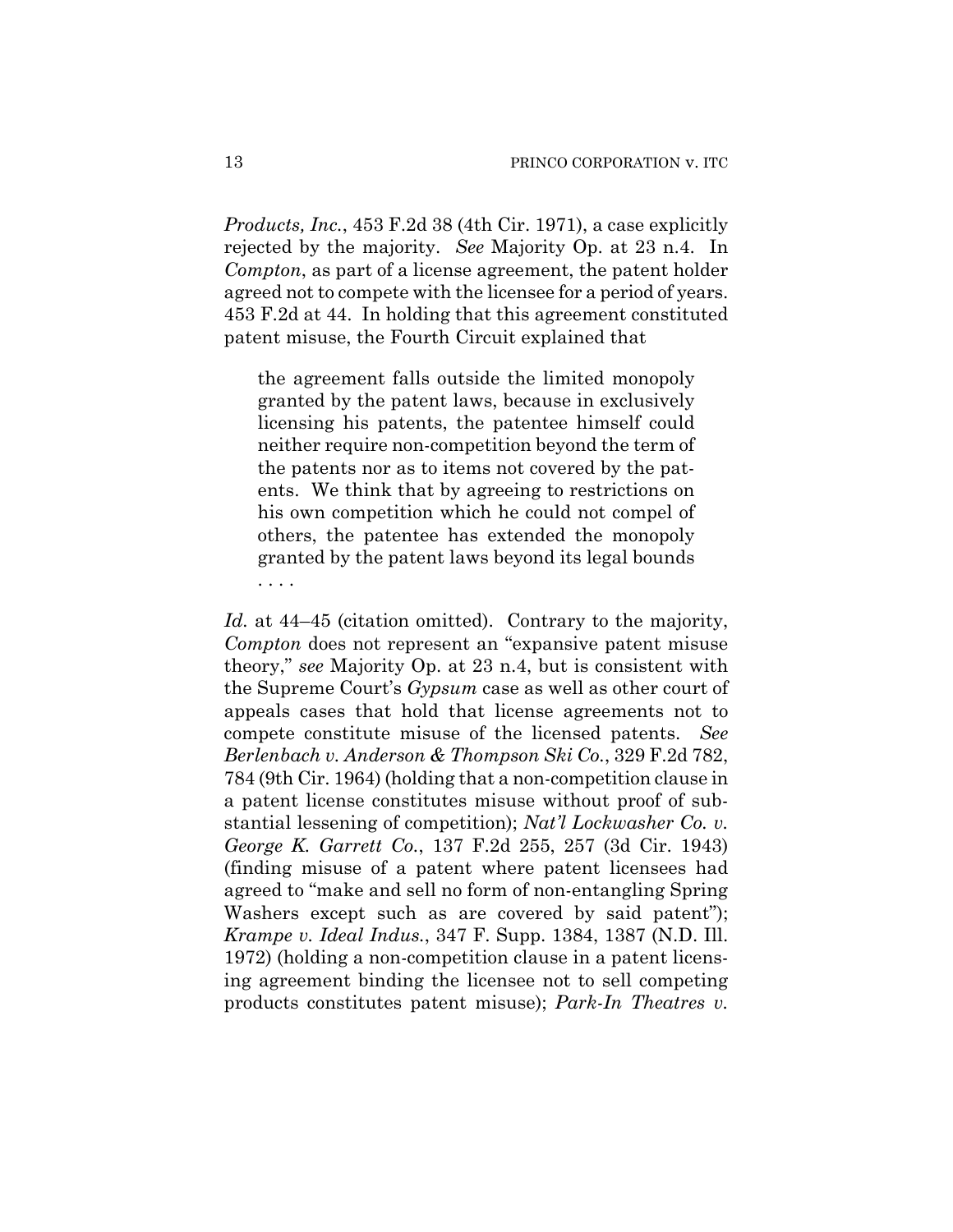*Paramount Richards Theatres,* 90 F. Supp. 730 (D. Del. 1950) (holding a non-competition clause in a patent license agreement binding the licensee not to sell or promote competing products constitutes misuse), *aff'd*, 185 F.2d 407 (3d Cir. 1950); *see also SCM Corp. v. Xerox*, 645 F.2d 1195, 1204 (2d Cir. 1981) ("While . . . *a concerted refusal to license patents is no less unlawful than other concerted refusals to deal*, in such cases [where the parties act in concert] the patent holder abuses his patent by attempting to enlarge his monopoly beyond the scope of the patent granted him." (emphasis added)). Indeed, the leading treatise on patent law states that "prohibiting production or sale of competing goods" is a "classic act of misuse" and notes that the "courts have consistently taken the view that a provision in a patent license requiring a party not to deal in products that compete with the patented product constitutes misuse per se." 6 Donald S. Chisum, *Chisum on Patents* § 19.04 [3], [3][b], at 19-451, -463 (2010). If an agreement to suppress competition in an unpatented product to protect a patented product constitutes misuse, it is clearly misuse where the agreement involves the suppression of one patented technology to protect another patented technology from competition, as is the case here.

The same approach has been taken in copyright law where courts have found copyright misuse based on suppression of competing products. For example, in *Lasercomb America, Inc. v. Reynolds*, the Fourth Circuit held that the plaintiff's requirement in its standard licensing agreement forbidding the licensee and all its employees from developing any kind of software competitive with the plaintiff's application constituted misuse and rendered the copyrighted software unenforceable. 911 F.2d 970, 973, 979 (4th Cir. 1990). The Ninth Circuit in *Practice Management Information Corp. v. American Medical Association* held that licensing a copyrighted product in exchange for an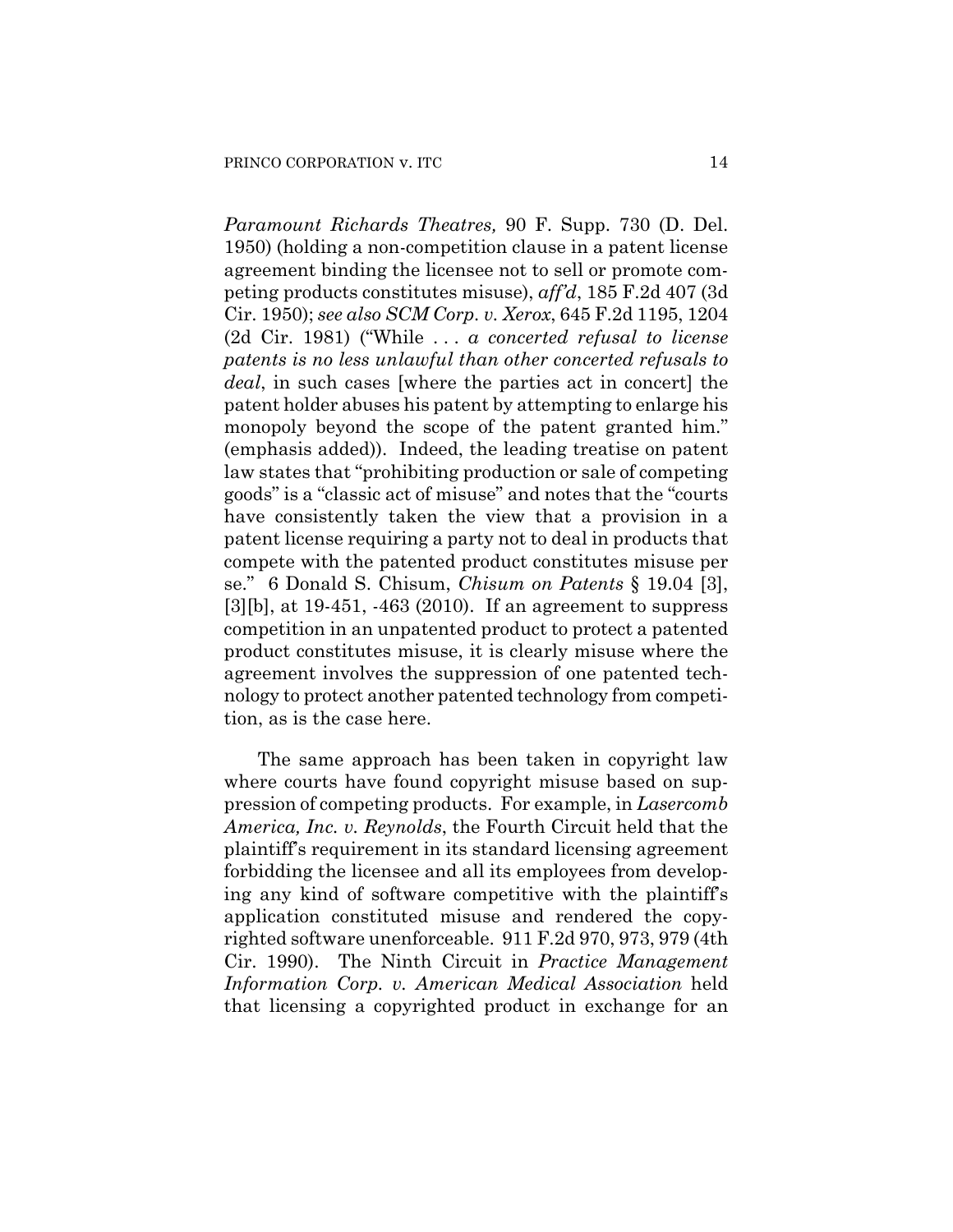agreement not to use a competitor's product constituted misuse and rendered the copyright unenforceable. 121 F.3d 516, 520–21 (9th Cir. 1997). These cases establish that, regardless of the form of intellectual property involved, a party's efforts to use its intellectual property to suppress a competitive product constitutes unacceptable misuse.

The majority attempts to distinguish *Gypsum* and apparently also its progeny by suggesting that they involve a single agreement, whereas here the non-compete agreements with respect to the Lagadec patent were independent of or collateral to the agreements with respect to the Raaymakers patents. *See* Majority Op. at 25–26.

What the majority ignores is that the non-compete agreements here, as in *Gypsum* and the court of appeals misuse cases, are part and parcel of the agreements governing the asserted patents (here, the Raaymakers patents). The agreement between Philips and Sony with respect to the suppression of the Lagadec technology appears in the same letter agreement between Philips and Sony that provided for the pooling of their patents, including the Raaymakers patents, and the division of royalties.[9](#page-60-0) The

 $\overline{a}$ 

<span id="page-60-0"></span><sup>&</sup>lt;sup>9</sup> The parties entered into the letter agreement on September 7, 1993 (the "1993 agreement"). The 1993 agreement gave Philips an "exclusive right to license such Patent Rights . . . for use in Articles listed in Appendix 2." J.A. 3319. Appendix 2 lists "CD-WO" (*i.e.*, CD-R) "Disc" and "Recorder." *Id.* at 3321. That agreement further noted that "we confirm with respect to the aforementioned Patent Rights . . . that we will license such Patent Rights outside the jointly agreed upon system standards only in cases which can reasonably be considered exceptional." *Id.* at 3320. As noted earlier, both the majority and I assume for the purposes of this appeal that the agreement obligated Sony to refrain from licensing the Lagadec patent for any non-Orange Book purpose.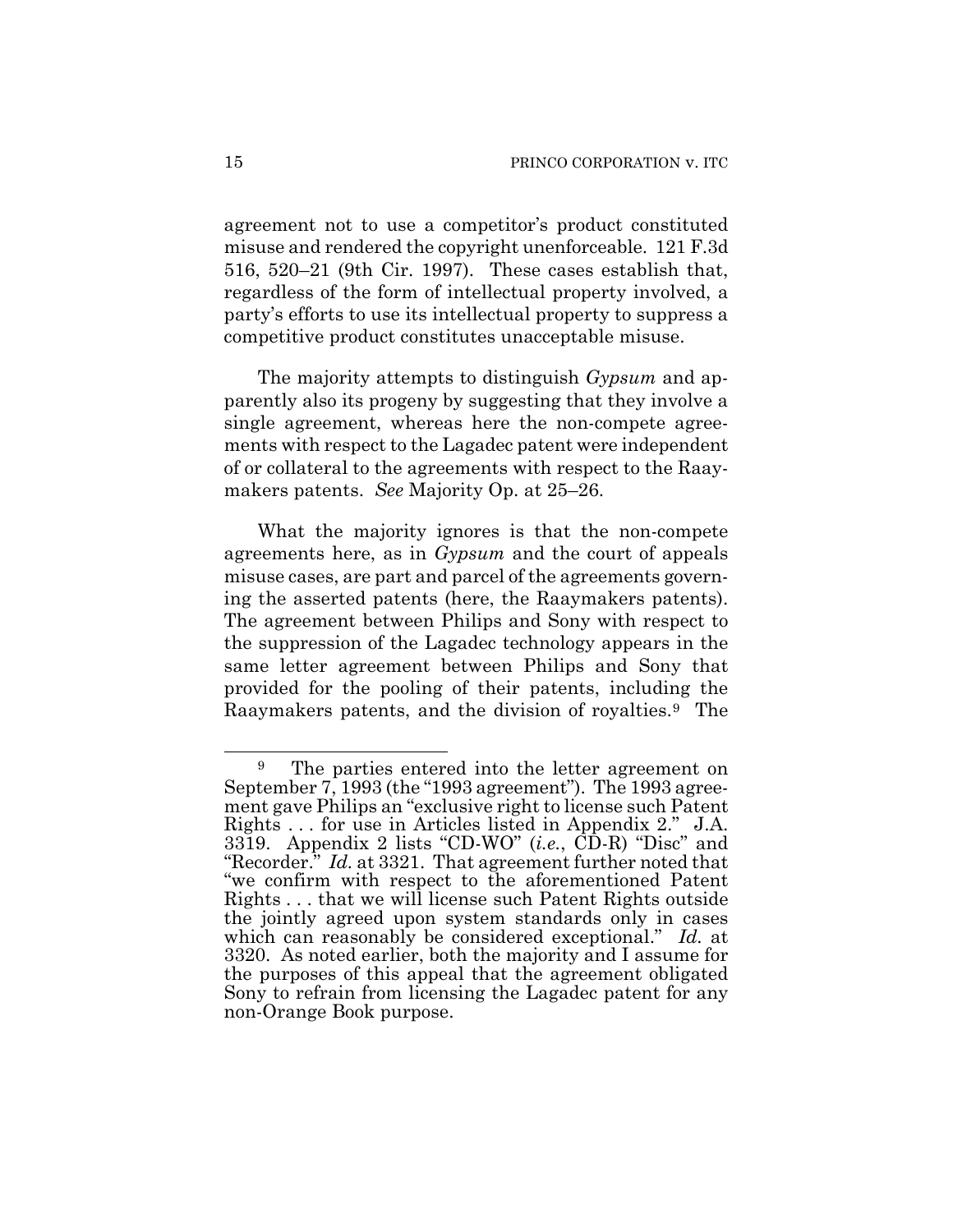agreement between Philips and its licensees not to use the Lagadec technology in competition with the Raaymakers technology appears in the agreements licensing the Raaymakers technology. The overall effect of the two agreements was to prevent competitors from utilizing the alternative Lagadec technology and to protect the licensed Raaymakers patents from competition with the Lagadec technology. The licenses to the asserted patents were "condition[ed] . . . so as to control conduct by the licensee not embraced within the patent monopoly" of the asserted patents. *See Ethyl*, 309 U.S. at 456–57. The agreements with respect to Raaymakers and Lagadec cannot be treated separately, as the Supreme Court held in *Gypsum* and as the circuit courts held in the other cited cases. Nor is it significant that two separate agreements (the licensee agreements and the Philips/Sony agreement) are involved. In *Gypsum* itself, the agreements to suppress the competing open edge boards were in fact not even formally part of the license agreements, but were treated together because they were directed to the same course of conduct. *See U.S. Gypsum*, 333 U.S. at 384–85. Thus, the agreement to promote the Raaymakers patents cannot be separated from the agreement to suppress the Lagadec patent.<sup>[10](#page-61-0)</sup> This misconduct renders both the Raaymakers and Lagadec patents unenforceable.<sup>[11](#page-61-1)</sup>

<span id="page-61-1"></span><span id="page-61-0"></span> $\overline{a}$ 10 Indeed, a similar issue was specifically addressed in *Morton Salt Co. v. G.S. Suppiger Co.*, 314 U.S. 488 (1942). In *Morton Salt*, the patent holder had licensed patents for a salt dispenser on condition that the licensees use only Morton's salt in the dispensers. Morton argued that the agreement with respect to the salt dispensers should be treated separately and that the anticompetitive conduct at most only rendered the salt purchase agreement unenforceable; it did not render the salt dispenser patent unenforceable. The Court in *Morton Salt* disagreed, holding that the salt dispenser patent was itself unenforceable. *Id.* at 492–94. Here, as in *Morton Salt*, the agreement with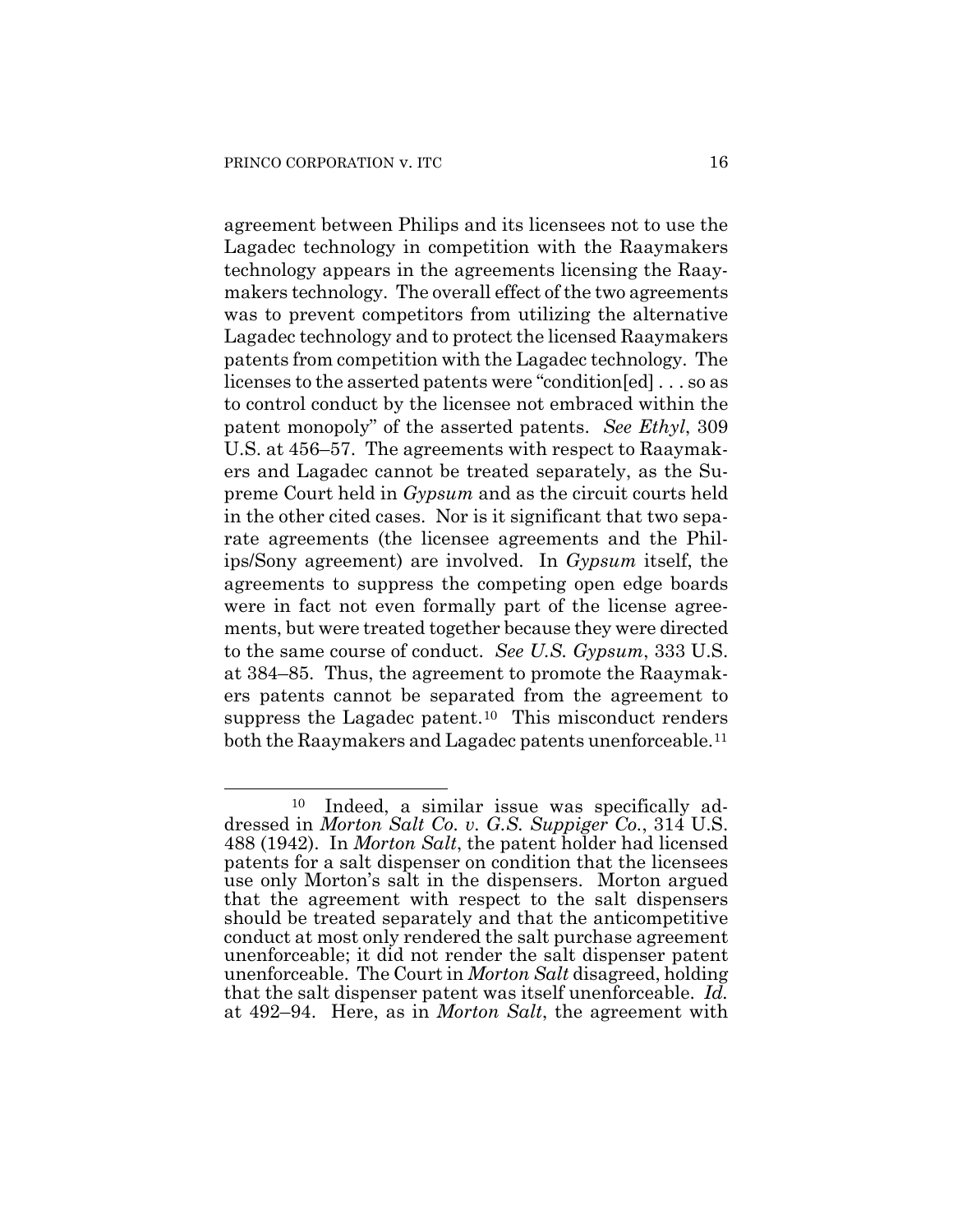The majority alternatively suggests that the existence of an antitrust violation involving an agreement not to compete and the extension of the patent monopoly are not enough to establish misuse. Rather, misuse can only exist if there is an improper leveraging of the patent. In the majority's view, "[w]hat patent misuse is about . . . is 'patent leverage,' i.e., the use of the patent power to impose overbroad conditions on the use of the patent in suit that are 'not within the reach of the monopoly granted by the Government.'" Majority Op. at 24. While the misuse cases cited by the majority refer to patent leveraging, that is simply because leveraging of the patent—in tying and patent term extension cases—is a necessary part of the antitrust violation. Those cases do not suggest that leveraging is a necessary element where there is an agreement not to compete with the asserted patent. With one exception, *Gypsum* and the other court of appeals patent misuse cases discussed above did not rest on any finding of patent leveraging, but rather on the existence of an agreement not to compete that protected the asserted patents from competition. The one

 $\overline{a}$ 

respect to the suppression of the Lagadec patent cannot be separated from the Raaymakers patents.

<sup>11</sup> The concurrence suggests that "at first blush there seems little difference between the agreement allegedly entered into here and Sony granting an exclusive license to Philips on the Lagadec patent, which Philips then decides not to practice." Concurring Op. at 2. The difference here is two-fold: Philips did not on its own simply decide not to practice the Lagadec patent in competition with the Orange Book; Philips agreed with Sony that it would not do so. Philips and Sony also agreed not to grant manufacturers licenses to practice Lagadec in competition with the Orange Book. Thus, it was an agreement to suppress a potentially competitive technology from ever reaching the market. Such a license agreement clearly lies outside the bounds of the patent owner's right to exclude others from using his or her invention.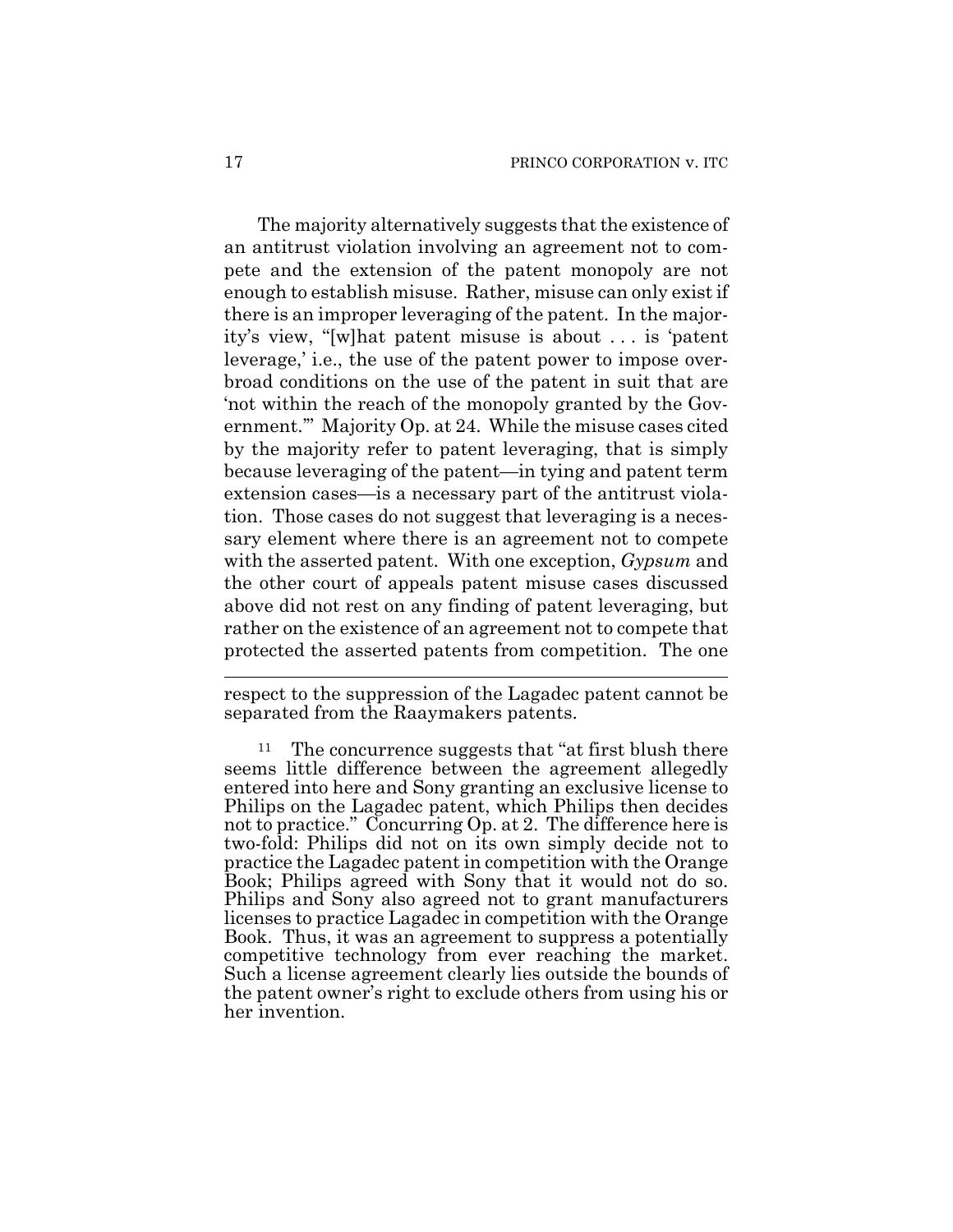concerted action case that does mention leveraging simply assumes that leveraging is established by proof that the non-compete agreement was secured by compensating the licensee with a patent license. *See Nat'l Lockwasher*, 137 F.2d at 256. Here too the Orange Book licensees were in effect compensated for their agreement not to use Lagadec as an alternative to the Orange Book technology with a license to the Raaymakers patents, and Sony was compensated for its agreement not to license Lagadec for non-Orange Book uses by license fees from the Raaymakers patents. That is sufficient proof of leveraging if proof of leveraging is required at all in concerted action cases.

The majority suggests that asserting a patent misuse defense against the patent covering the suppressed technology (here, Lagadec) or an antitrust suit would provide a remedy for anticompetitive behavior. *See* Majority Op. at 23, 26, 28 n.6. The clear ineffectiveness of both of these remedies demonstrates the importance of a misuse defense against the protected patents (here, the Raaymakers patents). There is no realistic prospect of securing a misuse determination with respect to the suppressed patent. This is because there is no need for Philips to assert the Lagadec patent and open itself to a misuse defense. The mere threat of an infringement suit is typically sufficient to prevent a potential competitor from devoting the resources necessary to develop an alternative technology; the technology is thus suppressed at the outset. So too a potential competitor (wishing to secure an advance determination of invalidity) has no remedy by way of declaratory judgment to secure a determination that the patent for the alternative technology is unenforceable given our jurisprudence demanding a showing of a concrete plan to enter the market as the condition for testing patent validity and enforceability. *See, e.g.*, *Benitec Austl., Ltd. v. Nucleonics, Inc.*, 495 F.3d 1340, 1346– 47 (Fed. Cir. 2007).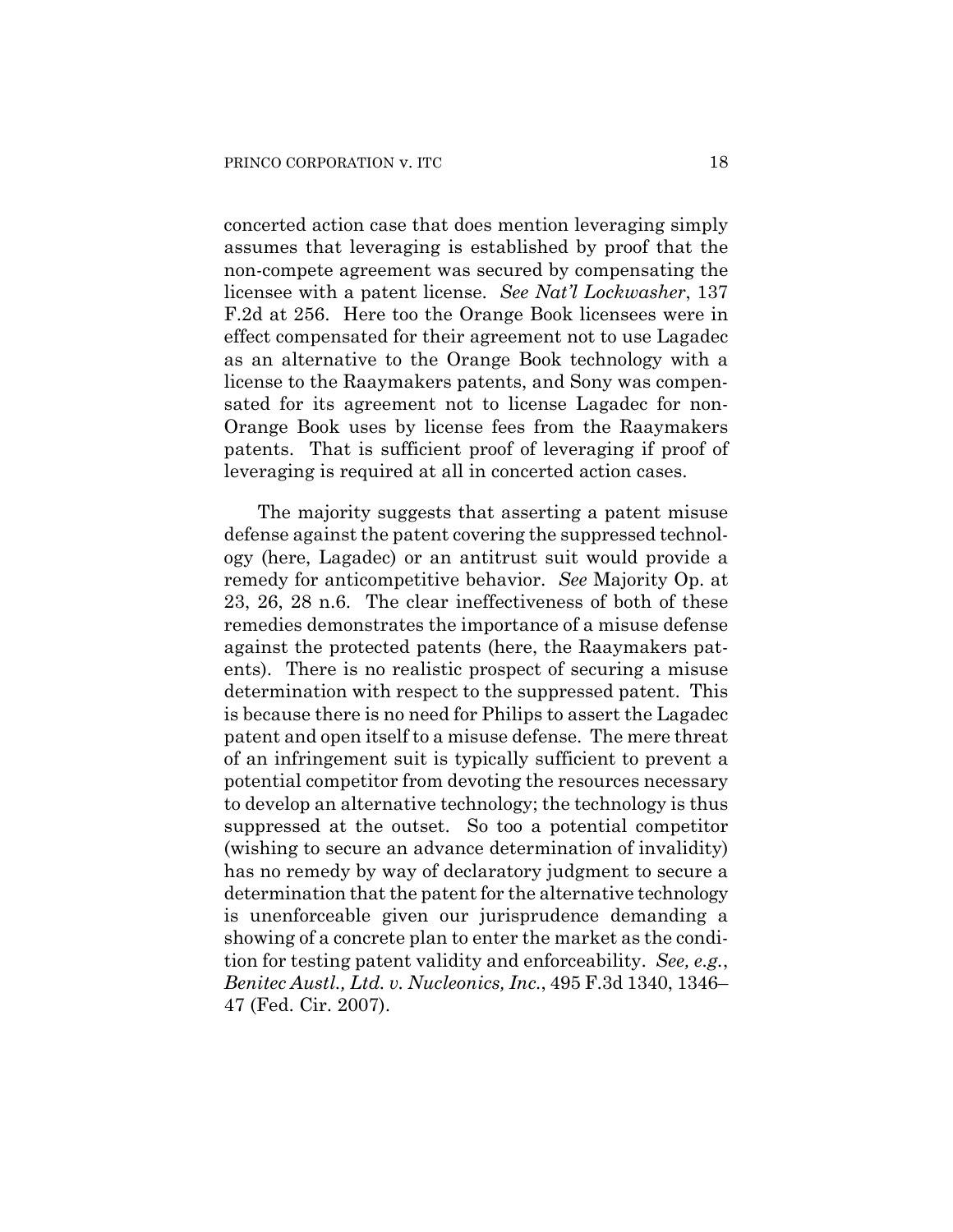The antitrust laws also provide no adequate remedy for the suppression of competition. Private enforcement of the antitrust laws in this context is virtually impossible. Potential purchasers of the alternative product have no remedy.[12](#page-64-0) The ability of even a competitor to sue for damages is highly problematic given the early stage of development of the Lagadec technology. And injunctive relief at the request of a competitor is unlikely to take effect in a time frame that would allow for the development of an alternative technology given likely litigation delays. The difficulty of securing a misuse determination with respect to the suppressed patent or traditional antitrust relief underscores the importance of applying the doctrine of patent misuse to the protected patents. Unless the protected patents are held unenforceable, there will be no adverse consequence to the patent holder for its misconduct nor will the patent misuse be remedied.

Contrary to the majority, the enactment of amendments to 35 U.S.C. § 271 in 1988 does not support the majority's position. While the majority is correct that the legislation was designed to cabin the misuse doctrine, it did so only by making clear that some practices that did not constitute antitrust violations did not amount to misuse.[13](#page-64-1) The legislation did not remotely suggest that antitrust violations did not constitute misuse. It is quite clear that Congress in-

 $\overline{a}$ 

<span id="page-64-0"></span><sup>12</sup> *See generally Ill. Brick Co. v. Illinois*, 431 U.S. 720, 728–29 (1977) (prohibiting an indirect purchaser from suing a manufacturer to recover gains the manufacturer obtained by violating the antitrust laws).

<span id="page-64-1"></span> <sup>13</sup> The one possible exception is the provision in § 271(d)(5) providing that tying is not misuse without a showing of market power. But the Supreme Court in *Illinois Tool Works* changed antitrust law to make it consistent with § 271(d). *See* 547 U.S. at 40–43.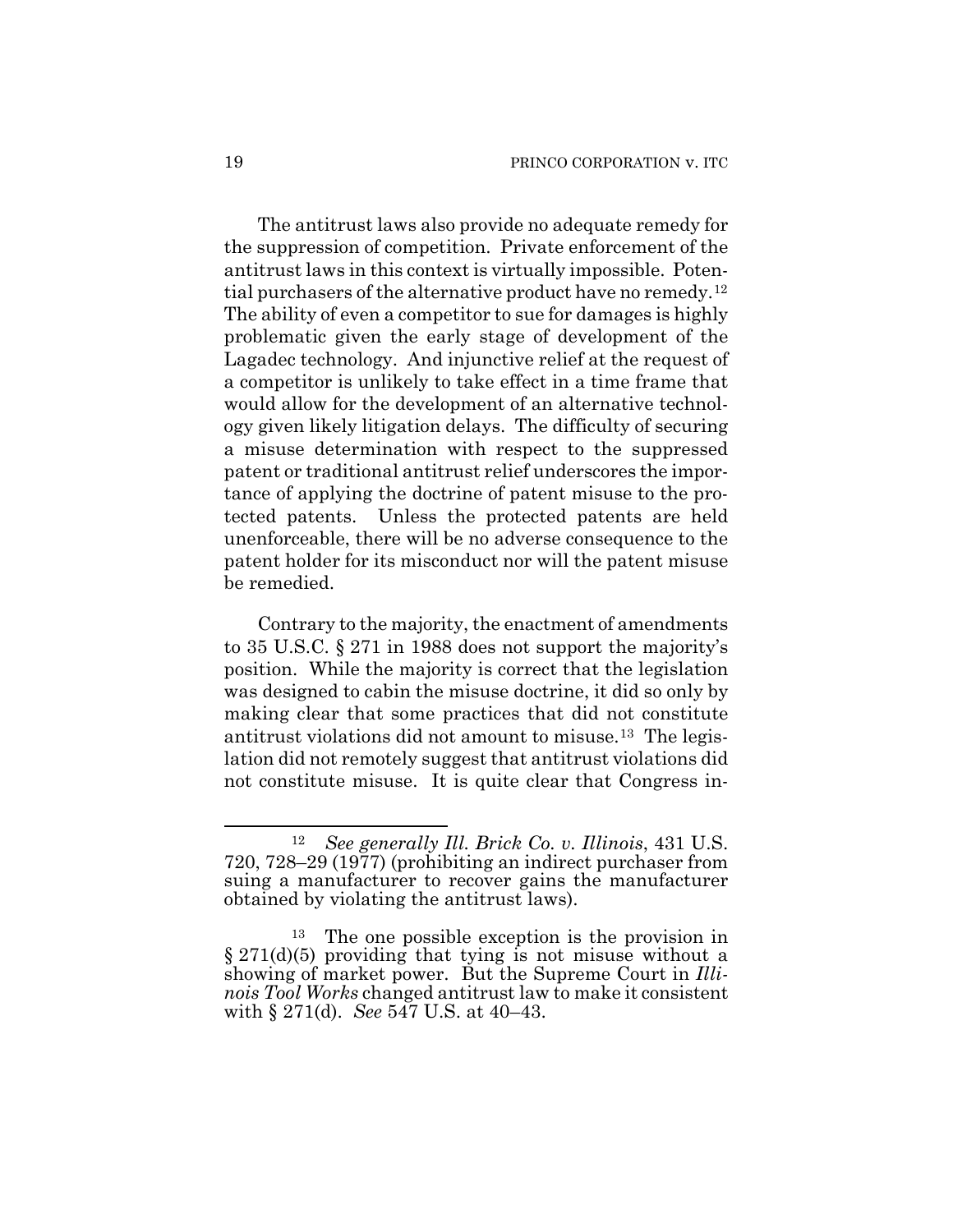tended that the patent misuse doctrine could extend to a refusal to license patented technologies by parties acting in concert. In 1988, Congress enacted 35 U.S.C.  $\S 271(d)(4)$ , providing that no patent owner shall be deemed guilty of misuse by reason of having "refused to license or use any rights to the patent." Pub. L. No. 100-703, § 201, 10 Stat. 4674, 4676 (1988) (codified at 35 U.S.C. § 271(d)(4)). The implication from the face of the statute is that an *agreement* not to license a patent could, however, be patent misuse, and the legislative history confirms what is plain from the language.

Congressman Kastenmeier, the author of this amendment, explained that "the underlying policy for [the misuse] doctrine has been an effort by the courts to prevent a person who has obtained a Government granted right to exclude competition from overreaching the scope of the patent." 134 Cong. Rec. 32,294 (1988). He noted in particular that the misuse "doctrine has been applied to a wide variety of circumstances including . . . use of *covenants not to compete*." *Id.* at 32,294–95 (emphasis added).

Kastenmeier also stated that "[c]odification of the 'refusal to use or license' as not constituting patent misuse is consistent with the current caselaw and makes sense as a matter of public policy." 134 Cong. Rec. at 32,295. He cited *SCM* in support of this proposition. *Id.* Significantly, the court in *SCM* explained that "[w]hile . . . *a concerted refusal to license patents is no less unlawful than other concerted refusals to deal*, in such cases [where the parties act in concert] the patent holder abuses his patent by attempting to enlarge his monopoly beyond the scope of the patent granted him." 645 F.2d at 1204 (emphasis added). The legislative history thus confirms that an agreement to suppress a competitive patent, which would enlarge the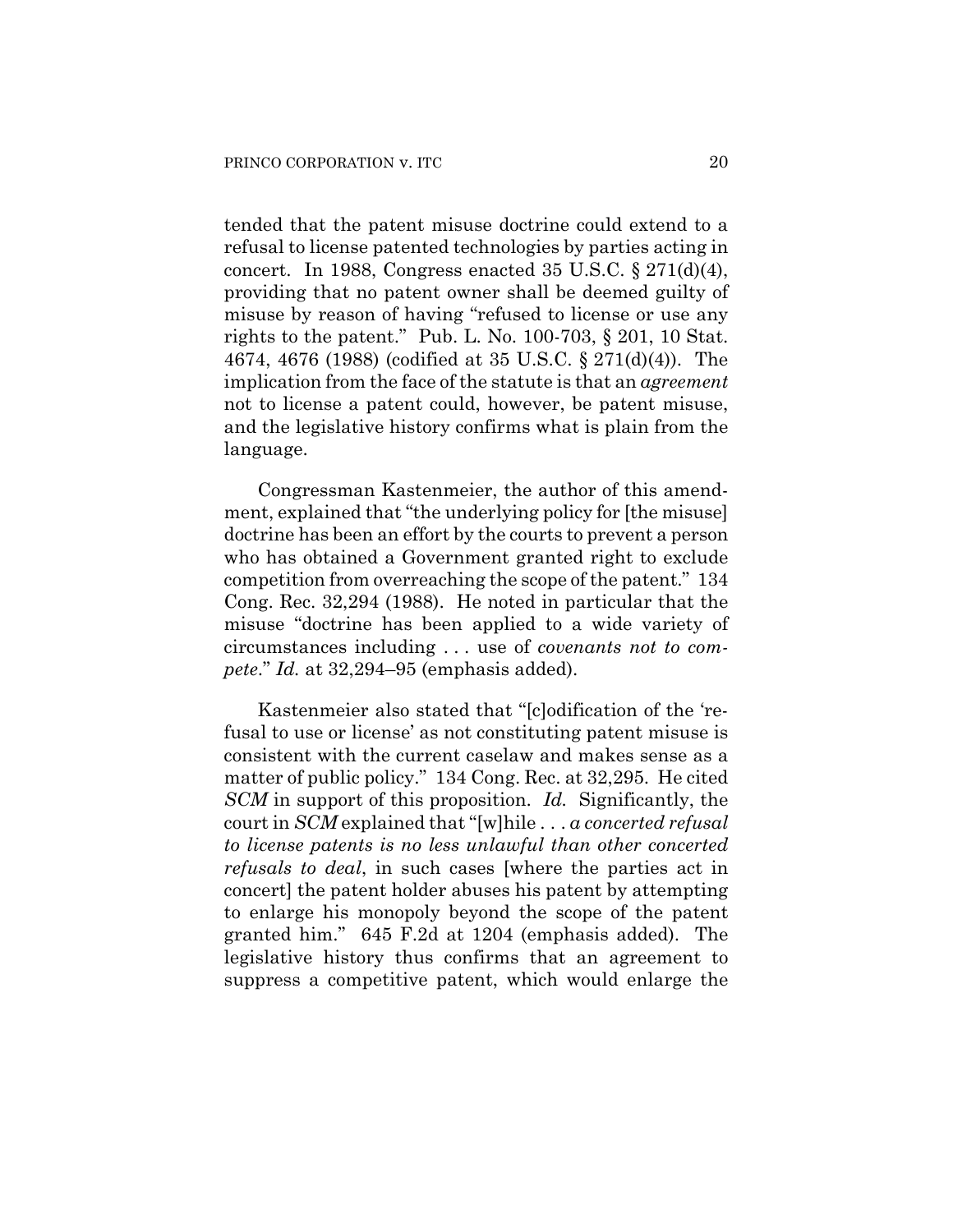patent holder's monopoly beyond the scope of the patent, would constitute patent misuse.

As noted above, in *Illinois Tool Works* the Supreme Court in interpreting  $\S 271(d)$  concluded that it would be "absurd" to suggest that Congress intended that agreements violating the Sherman Act would not constitute patent misuse. *See Ill. Tool Works*, 547 U.S. at 42. In holding that Philips' anticompetitive behavior cannot constitute patent misuse because the Lagadec patent was not asserted, the majority has significantly narrowed the patent misuse doctrine and has disregarded governing Supreme Court authority and congressional intent.

### V

I turn next to the majority's second holding that "even if Philips and Sony engaged in an agreement not to license the Lagadec patent for non-Orange-Book purposes, that hypothesized agreement . . . did [not] have anticompetitive effects in the relevant market." Majority Op. at 41. This is so, according to the majority, because "[w]hat Princo had to demonstrate was that there was a 'reasonable probability' that the Lagadec technology, if available for licensing, would have matured into a competitive force in the storage technology market." *Id.* at 38. In addressing the issue of anticompetitive effects, we look to antitrust authorities. As the Chisum treatise recognizes, "[i]f a practice does rise to the level of an antitrust violation, it will also constitute misuse." 6 Chisum, *supra*, § 19.04 [2], at 19-442.[14](#page-66-0) As noted earlier,

 $\overline{a}$ 

<span id="page-66-0"></span><sup>14</sup> As the ITC has recognized here, our court "has indicated that the rule of reason standard to be applied is that developed in antitrust law." *In the Matter of Certain Recordable Compact Discs and Rewritable Compact Discs*, Inv. No. 337-TA-474, slip op. at 52 (Int'l Trade Comm'n Feb. 5, 2007) ("*February 2007 ITC Determination*"); *see also*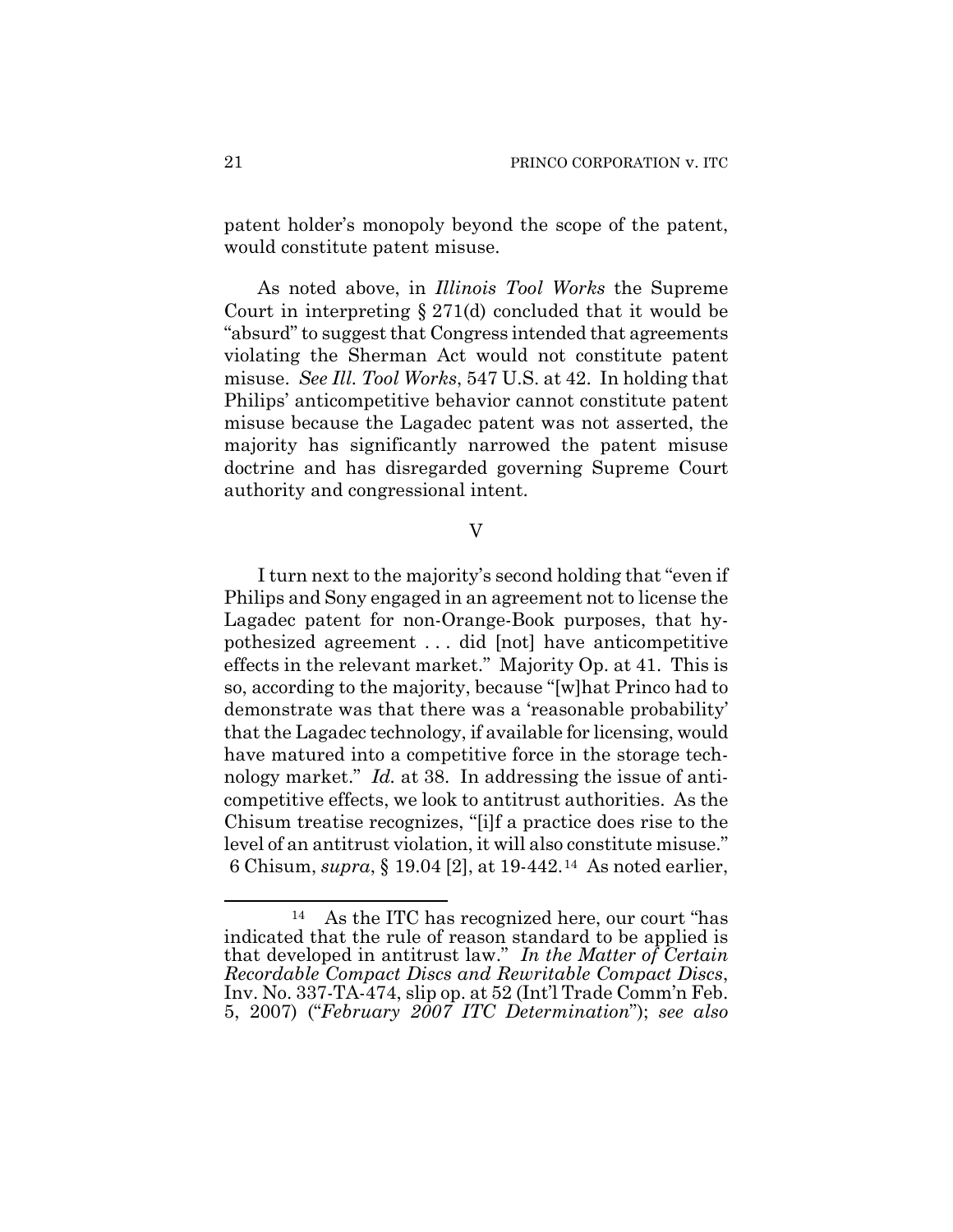$\overline{a}$ 

this essential precept of patent misuse doctrine was confirmed by the Supreme Court in *Illinois Tool Works*. *See* 547 U.S. at 42. Indeed, Supreme Court cases, as well as our own cases and other circuit cases, suggest the misuse doctrine should be broader than the antitrust prohibitions.[15](#page-67-0) As we explained in *C.R. Bard, Inc. v. M3 Systems, Inc.*, "[p]atent misuse is viewed as a broader wrong than antitrust violation because of the economic power that may be derived from the patentee's right to exclude. Thus misuse may arise when the conditions of antitrust violation are not met." 157 F.3d 1340, 1372 (Fed. Cir. 1998). The requirement of establishing an "anticompetitive effect" is necessarily satisfied by showing that the practice would violate the antitrust laws.

Significantly, neither the ITC nor Philips argued that the agreement would not violate the antitrust laws. *See* En Banc Oral Arg. at 27:03–:08 (counsel for the ITC) ("Your honor . . . that wasn't an issue before the Commission."); *id.* at 43:35–:39 (counsel for Philips) (conceding that an arrangement between two companies to pool their patents, which were developed independently, and to set a standard "could be [an antitrust violation] under a particular [set of] facts or circumstances").

Hovenkamp et al., *supra*, § 3.2d, at 3-11 (explaining that the misuse analysis is "largely coextensive with antitrust doctrine").

<span id="page-67-0"></span><sup>15</sup> *See Zenith Radio*, 395 U.S. at 140–41 (explaining that the lower court could find patent misuse on remand even if the alleged conduct did not constitute an antitrust violation); *Monsanto Co. v. Scruggs*, 459 F.3d 1328, 1339 (Fed. Cir. 2006) (quoting *C.R. Bard*, 157 F.3d at 1372); *C.R. Bard*, 157 F.3d at 1372; *Practice Mgmt.*, 121 F.3d at 521; *Lasercomb*, 911 F.2d at 978; *Senza-Gel Corp. v. Seiffhart*, 803 F.2d 661, 668 (Fed. Cir. 1986).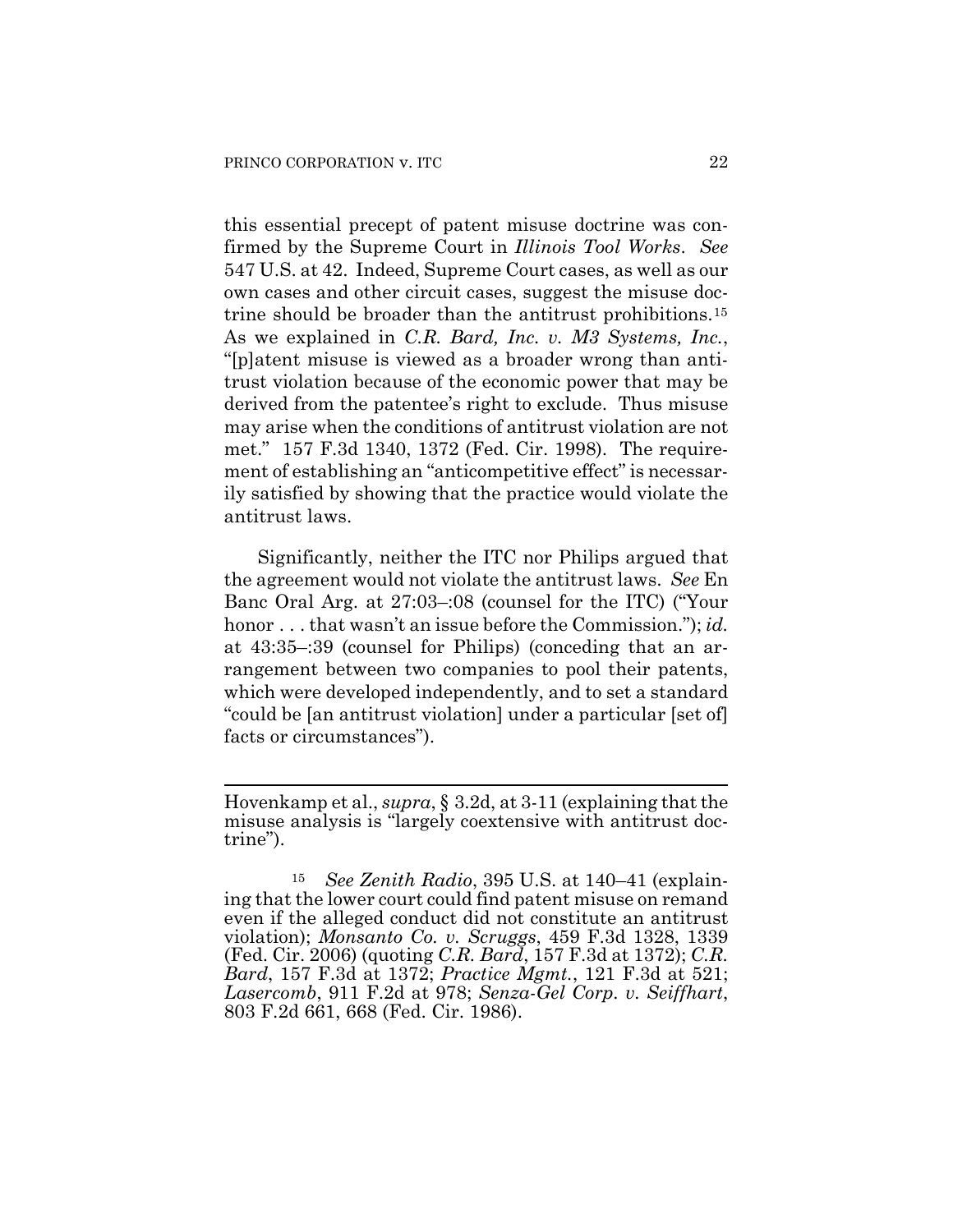Under antitrust analysis, an agreement such as that between Philips and Sony to suppress the Lagadec patent may appropriately be evaluated under the rule of reason. But even under the rule of reason, agreements between competitors not to compete are classic antitrust violations. *See, e.g.*, *United States v. New Wrinkle, Inc.*, 342 U.S. 371, 380 (1952) ("An arrangement was made between patent holders to pool their [competing] patents and fix prices on the products for themselves and their licensees. The purpose and result plainly violate the Sherman Act."); *Standard Oil Co. (Ind.) v. United States*, 283 U.S. 163, 175 (1931) ("[T]he primary defendants own competing patented processes for manufacturing an unpatented product . . . ; and agreements concerning such processes are likely to engender the evils to which the Sherman Act was directed.").

Such anticompetitive behavior designed to foreclose competition from other technologies or increase prices has been a particular problem in the patent area because patents give competitors the legal right to foreclose competition. But while it is perfectly lawful for the owner of a patent to refuse to license it for any reason or no reason at all, *see* 35 U.S.C. § 271(d), this right does not extend to agreements among competitors. The Supreme Court recently confirmed that agreements between separate actors with respect to intellectual property licensing are invalid if they fail the rule of reason analysis. *See Am. Needle, Inc. v. Nat'l Football League*, 130 S. Ct. 2201, 2206–07 (2010). And the Court has held that patent pooling agreements involving agreements not to compete violate the antitrust laws. *See New Wrinkle*, 342 U.S. at 380; *Standard Oil*, 283 U.S. at 175. Agreements not to compete are a matter of particular concern where, as here, the competitors collectively enjoy a monopoly position and set standards for an industry. Agreements between competitors to engage in standard setting may force an entire industry to adhere to a particu-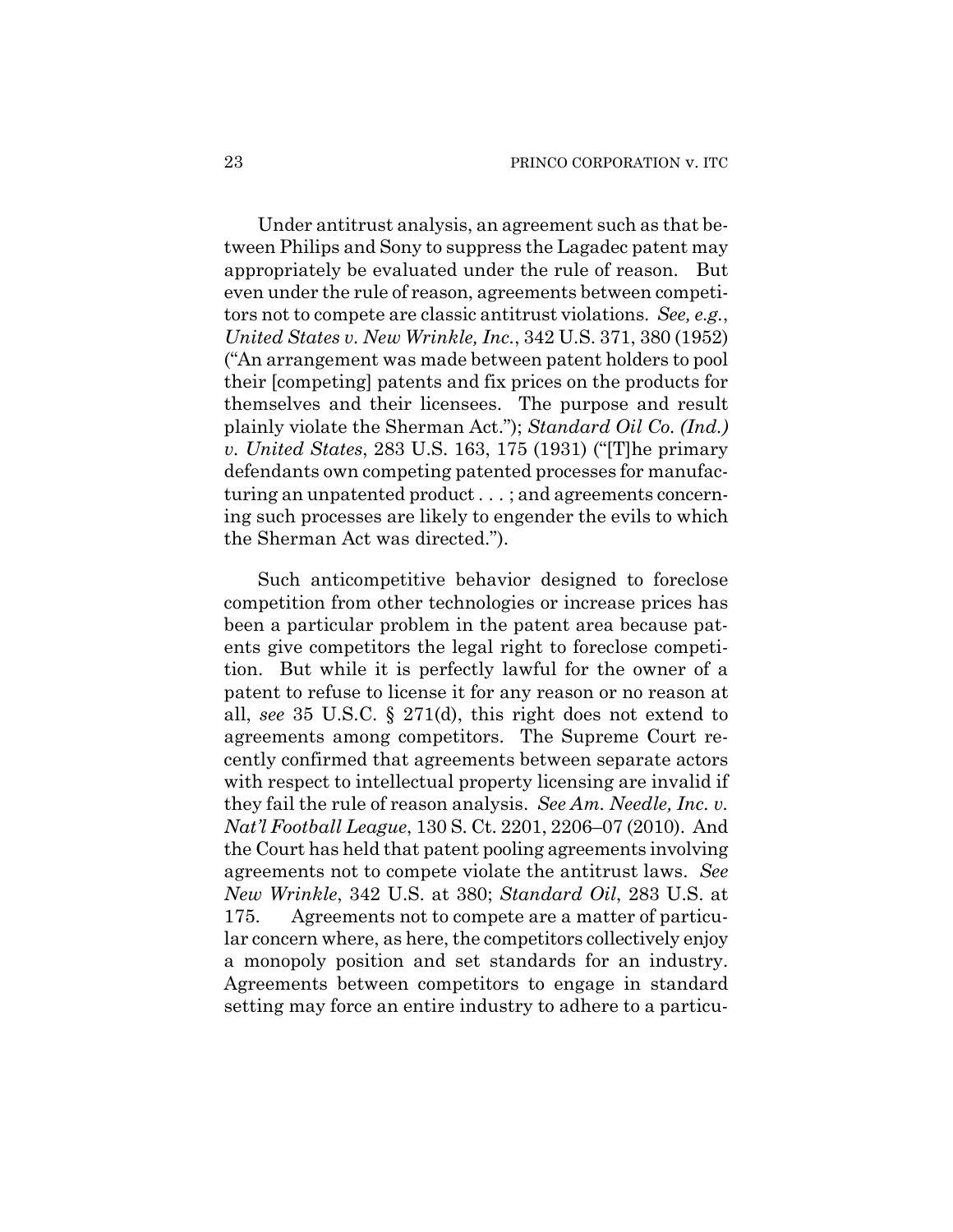lar standard, effectively foreclosing competition from alternatives. Indeed, the Supreme Court has routinely condemned efforts to use standard-setting agreements to suppress competition of alternative products. *See Am. Soc'y of Mech. Eng'rs v. Hydrolevel Corp.*, 456 U.S. 556, 571 (1982) (cautioning that "a standard-setting organization . . . can be rife with opportunities for anticompetitive activity," which can give members "the power to frustrate competition in the marketplace" and harm competitors); *Standard Sanitary Mfg. Co. v. United States*, 226 U.S. 20, 48–49 (1912). Most significantly, as the Supreme Court decision in *Gypsum* and the court of appeals cases cited earlier confirm, these basic principles apply in concerted action cases involving the suppression of alternative technology.

Despite this long history of condemning agreements to suppress competitive technologies, the majority holds that there was no misuse here. The majority recognizes that the Lagadec technology provided an alternative to the Raaymakers technology,[16](#page-69-0) but the majority finds no misuse because Philips and Sony were involved in a joint venture and there has been no showing that the Lagadec technology was commercially viable or probably would have become so. The majority's analysis of anticompetitive effects rests on three fundamental errors.

First, the majority errs in holding that the burden rests on the alleged infringer, Princo, to show anticompetitive effects. While the burden rests on Princo to show patent misuse in general and an antitrust violation in particular, Princo's initial burden is satisfied by establishing the existence of an agreement to suppress a competitive technology.

 $\overline{a}$ 

<span id="page-69-0"></span><sup>16</sup>*See also February 2007 ITC Determination*, slip op. at 24 ("Lagadec constitutes, at best, a substitute tech $nology \ldots$ ").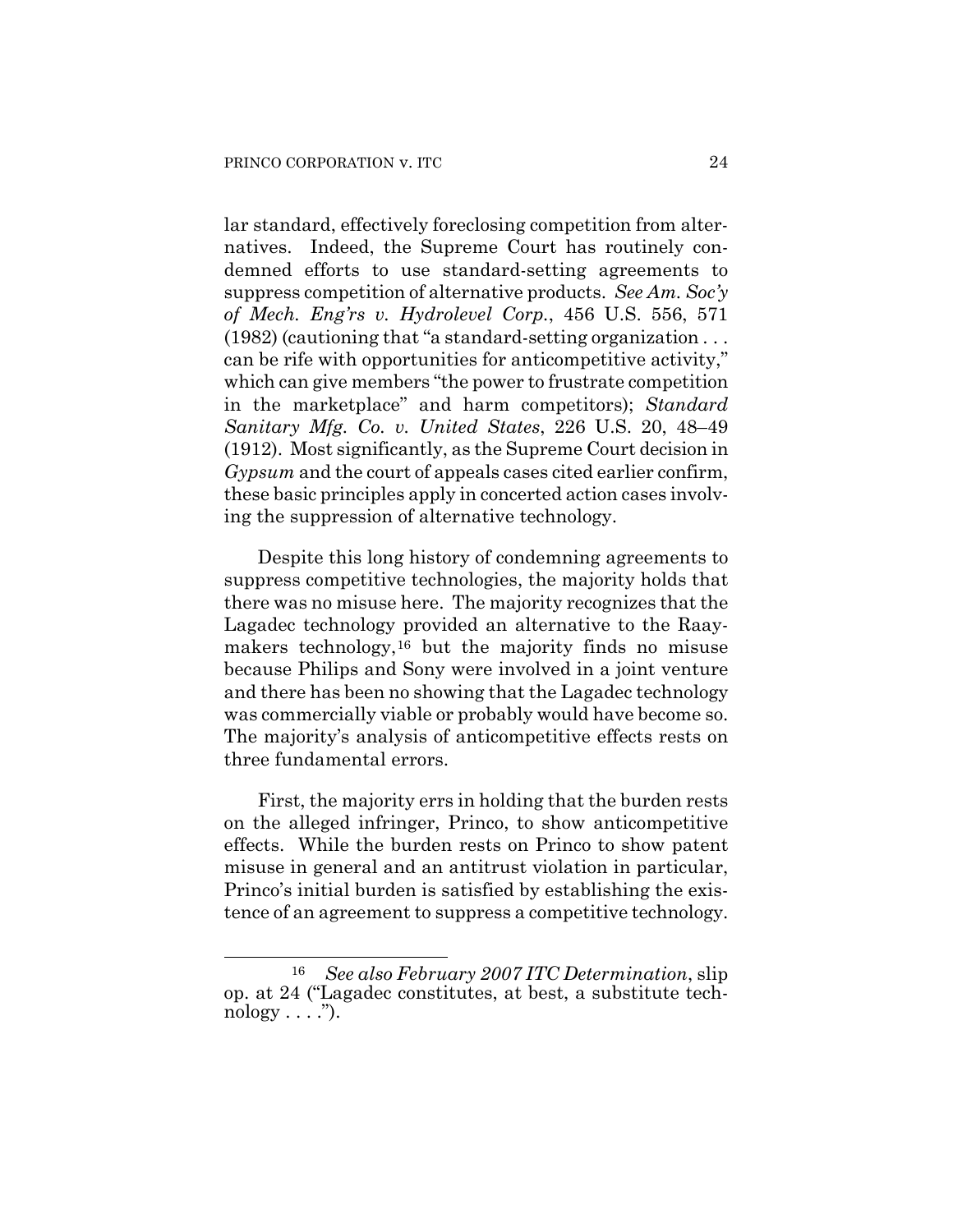Where an agreement is considered "inherently suspect," courts apply a "quick look" rule of reason analysis. An agreement is inherently suspect "[i]f, based upon economic learning and the experience of the market, it is obvious that a restraint of trade likely impairs competition." *PolyGram Holding Inc. v. Fed. Trade Comm'n*, 416 F.3d 29, 36 (D.C. Cir. 2005). Under such an agreement, "no elaborate industry analysis is required to demonstrate the anticompetitive character of such an agreement." *NCAA v. Bd. of Regents of Univ. of Okla.*, 468 U.S. 85, 109 (1984) (citations omitted). "[A]n agreement not to compete in terms of price or output" is inherently suspect. *Id.* The agreement to suppress the Lagadec patent, a competing technology, surely falls within this category. *See Cal. Dental Ass'n v. Fed. Trade Comm'n*, 526 U.S. 765, 769–71 (1991) (describing numerous cases in which the Supreme Court and the courts of appeals have applied the "quick look" analysis to anticompetitive agreements); En Banc Br. of Amicus Fed. Trade Comm'n 25 ("On its face, an agreement between Philips and Sony . . . that the latter would withhold its technology from the market is 'an agreement not to compete in terms of price or output.'" (quoting *NCAA*, 468 U.S. at 109)).[17](#page-70-0)

<span id="page-70-0"></span> $\overline{a}$ <sup>17</sup> An inherently suspect restraint on competition requires no showing by the plaintiff of market power. *See Cal. Dental*, 526 U.S. at 779 ("[A] challenge to a 'naked restraint on price and output' need not be supported by 'a detailed market analysis' in order to 'requir[e] some competitive justification' . . . ." (quoting *NCAA*, 468 U.S. at 110)); *PolyGram*, 416 F.3d at 36. If a restraint does not qualify as inherently suspect, the plaintiff will need to demonstrate anticompetitive effect either "indirectly by proving that the defendant possessed the requisite market power within a defined market or directly by showing actual anticompetitive effects." *Law v. NCAA*, 134 F.3d 1010, 1019 (10th Cir. 1998); *see Fed. Trade Comm'n v. Ind. Fed'n of Dentists*, 476 U.S. 447, 460–61 (1986); Hovenkamp et al., *supra*, § 30.3(b), at 30-10. Even if the agreements here are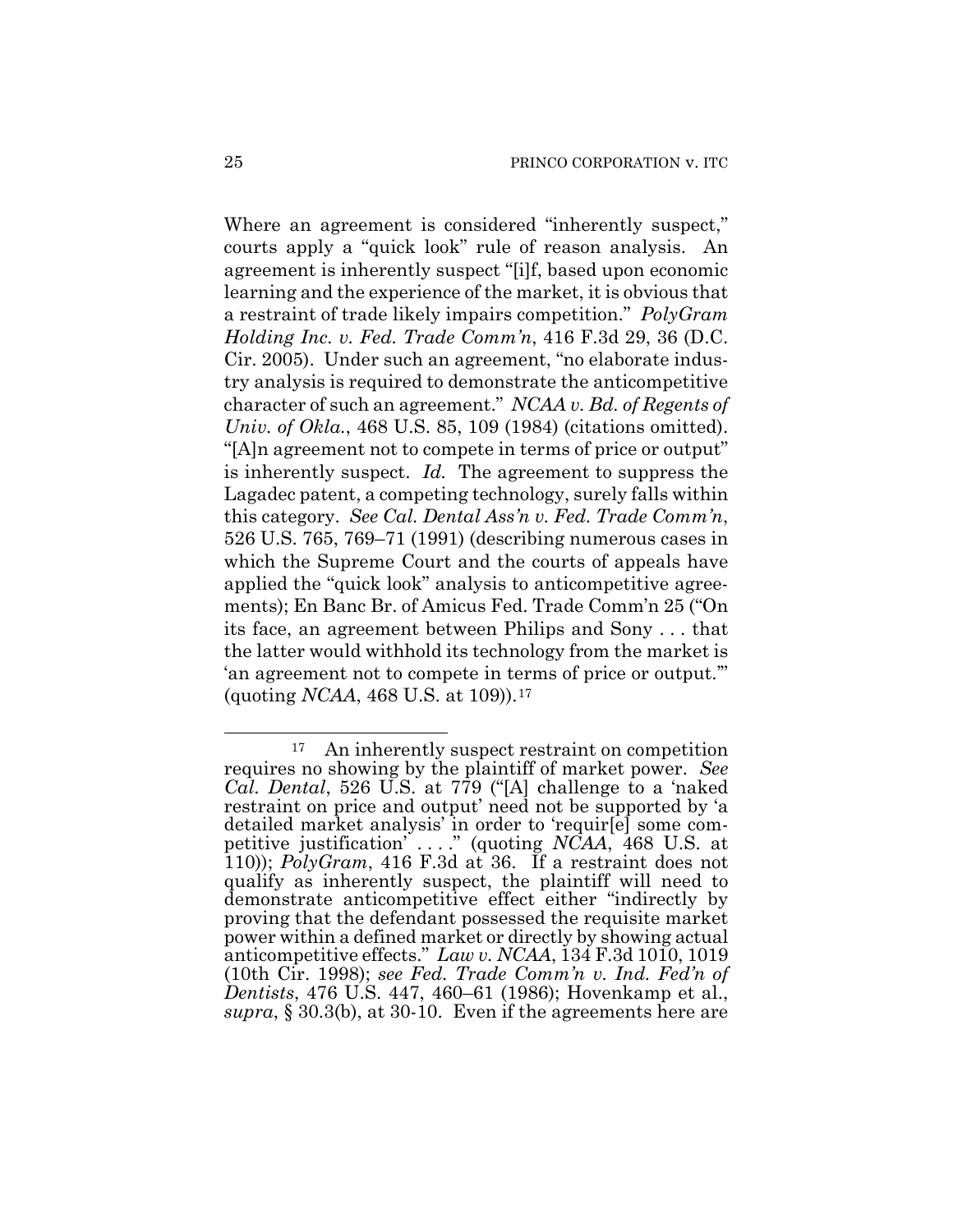$\overline{a}$ 

Competitive harm is thus presumed, and the burden falls on *Philips* to "come[] forward with some plausible (and legally cognizable) competitive justification for the restraint." *PolyGram*, 416 F.3d at 36; *see NCAA*, 468 U.S. at 110 ("This naked restraint on price and output requires some competitive justification even in the absence of a detailed market analysis."); *id.* at 113 ("[T]hese hallmarks of anticompetitive behavior place upon petitioner a heavy burden of establishing an affirmative defense which competitively justifies this apparent deviation from the operations of a free market."); En Banc Br. of Amicus Fed. Trade Comm'n 25–26 (explaining that because the agreement with Sony to suppress the Lagadec patent was inherently suspect, the burden would be on Philips to show that the agreement was not anticompetitive).

Such justification "may consist of plausible reasons why practices that are competitively suspect as a general matter may not be expected to have adverse consequences in the context of the particular market in question, or . . . may consist of reasons why the practices are likely to have beneficial effects for consumers." *PolyGram*, 416 F.3d at 36. "If no legitimate justifications are set forth, the presumption of adverse competitive impact prevails and 'the court condemns the practice without ado.'" *United States v. Brown Univ.*, 5 F.3d 658, 669 (3d Cir. 1993) (quoting *Chi. Prof'l Sports Ltd. P'ship v. NBA*, 961 F.2d 667, 674 (7th Cir. 1992)). Given the inherently suspect nature of the agree-

not inherently suspect, the ITC found that "Philips has market power in the United States market for licensing essential US patents for the manufacture of CD-R/RWs according to Orange Book standards because . . . there are no close substitutes for CD-R/RWs (ID at 160–64)." *Final Determination*, slip op. at 27. This ITC finding was sustained by our court in 2005. *U.S. Philips Corp.*, 424 F.3d at 1186.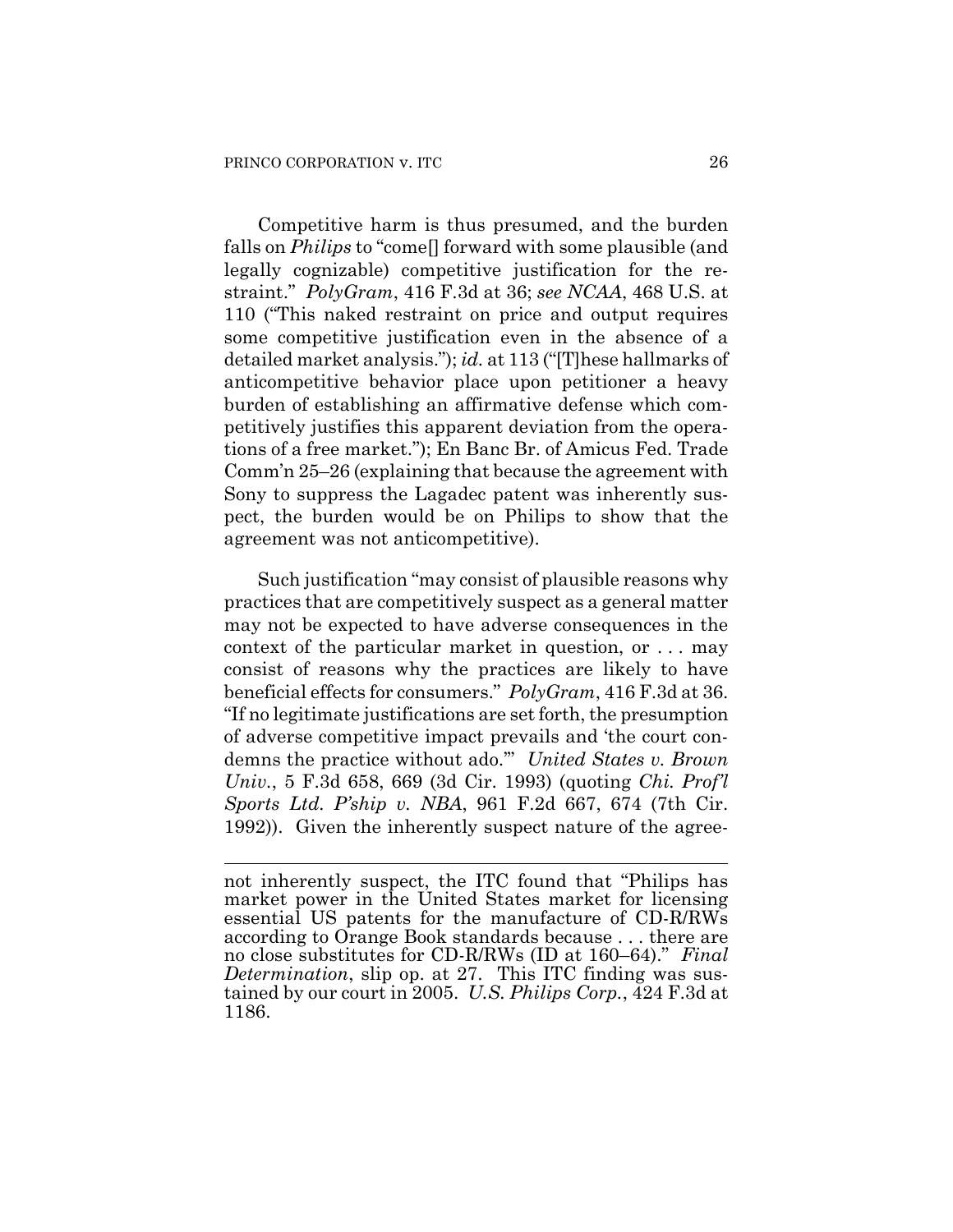ments to suppress the Lagadec technology, Princo has satisfied its burden, and Philips has the burden to establish a justification or lack of anti-competitive effects.[18](#page-72-0)

Second, the majority appears to suggest that the "quick look" analysis should not apply and that Princo had the burden of demonstrating that the agreement to suppress the Lagadec technology could not be justified as part of the Philips/Sony joint venture agreement. *See* Majority Op. at 30–34, 39–41. While in theory procompetitive benefits from a joint venture could justify certain ancillary restraints in some circumstances, the burden remains on the party seeking to justify the restraint to establish precompetitive benefits. In fact, "joint ventures have no immunity from the antitrust laws." *NCAA*, 468 U.S. at 113. The Supreme Court has recently made clear that otherwise anticompetitive agreements with respect to intellectual property are not justified simply because they are part of a joint agreement. In *American Needle*, a professional football league, its teams, and a corporate entity the teams formed to manage their intellectual property were sued by one of their licensees for allegedly violating § 1 of the Sherman Act, 15 U.S.C. § 1. 130 S. Ct. at 2206. The defendants asserted

<u>.</u>

<span id="page-72-0"></span><sup>18</sup> The majority relies on various cases to support its theory that "Princo had the burden of showing that the hypothesized agreement had an actual adverse effect on competition in the relevant market." *See* Majority Op. at 37–38. However, none of these cases involved an agreement not to compete or suggested there is a burden on the challenging party to establish that inherently suspect agreements had actual anticompetitive effects in the marketplace under the "quick look" rule of reason analysis. For example, the majority relies on *California Dental*, 526 U.S. 765. But *California Dental* involved not simply an agreement not to compete, but an agreement not to engage in certain types of potentially deceptive advertising. That agreement has no resemblance to the non-compete agreements here.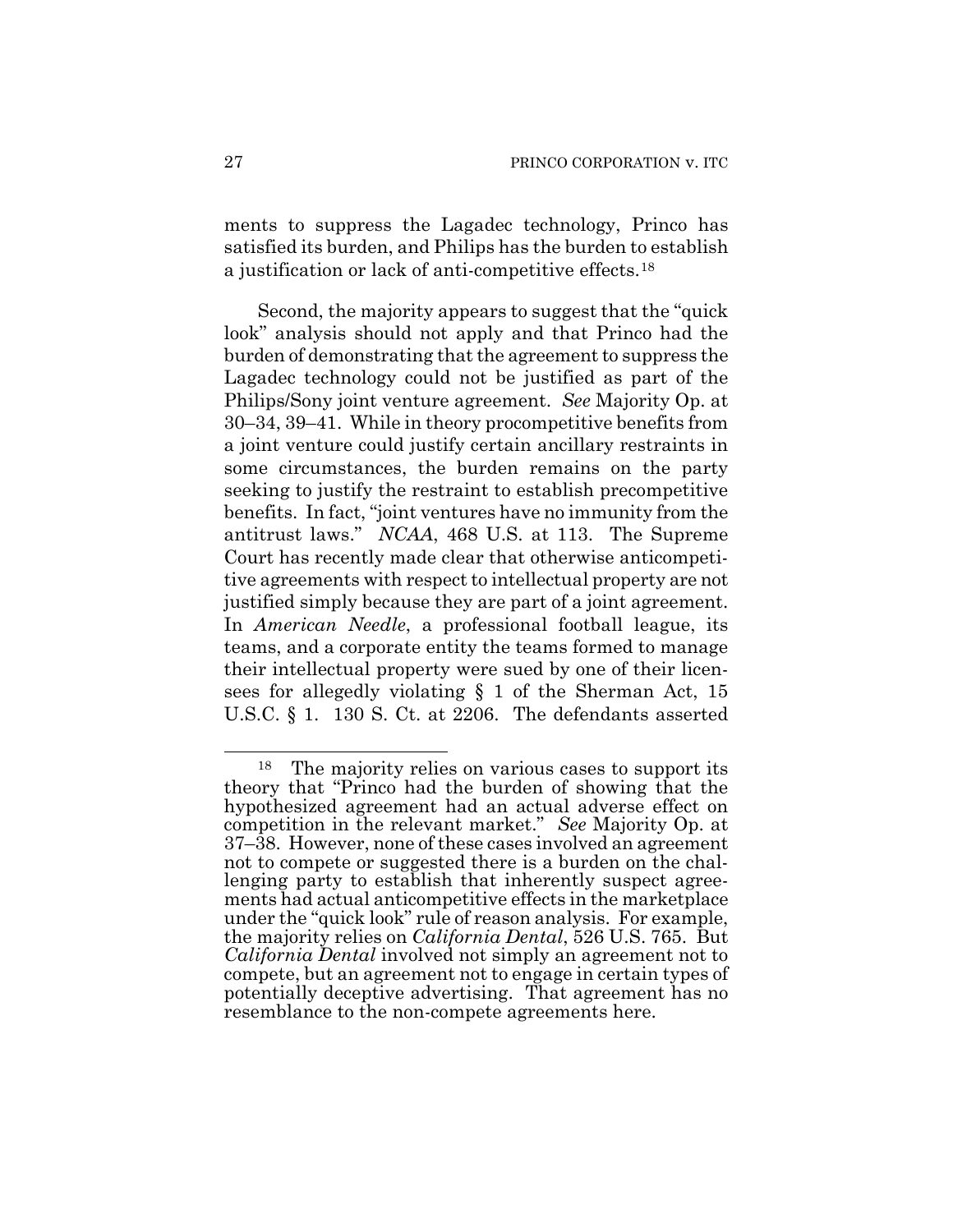that their licensing activities were beyond the coverage of § 1 of the Sherman Act because they were collectively acting as a single entity. The Supreme Court disagreed, stating that "[t]he mere fact that the teams operate jointly in some sense does not mean that they are immune" from the antitrust laws. *Id.* at 2214.

Rather, a non-compete agreement arising out of a joint venture must still pass the rule of reason by providing some kind of justification, such as "where the agreement . . . is necessary to market the product at all." *See Broad. Music, Inc. v. Columbia Broad. Sys., Inc.*, 441 U.S. 1, 23 (1979); *see also Am. Needle*, 130 S. Ct. at 2216–17; *Texaco, Inc. v. Dagher*, 547 U.S. 1, 7 (2006). But here, as in *American Needle*, "it simply is not apparent that the alleged conduct was necessary at all." *See Am. Needle*, 130 S. Ct. at 2214 n.7. Even if a joint venture were necessary to produce the CD-R/RW standard, it does not follow that concerted activity in marketing, and suppressing, intellectual property was necessary to produce the standard. *See id.*; *Major League Baseball Props., Inc. v. Salvino*, 542 F.3d 290, 339 (2d Cir. 2008) (Sotomayor, J., concurring in the judgment) ("[A] restraint that is unnecessary to achieve a joint venture's efficiency-enhancing benefits may not be justified based on those benefits."); *United States v. Visa U.S.A.*, 344 F.3d 229, 240–41 (2d Cir. 2003); *Law v. NCAA*, 134 F.3d 1010, 1019 (10th Cir. 1998). At oral argument before the panel, counsel for Philips conceded that he could think of no competitive justification for the restraint, and Philips has pointed to no record evidence that the suppression agreement was necessary to serve the joint venture's legitimate goals.

The majority asserts that the agreement in question did no more than prevent Sony from competing with the joint venture, an agreement that the majority views as a legitimate ancillary restraint. *See* Majority Op. at 29, 33–34, 40.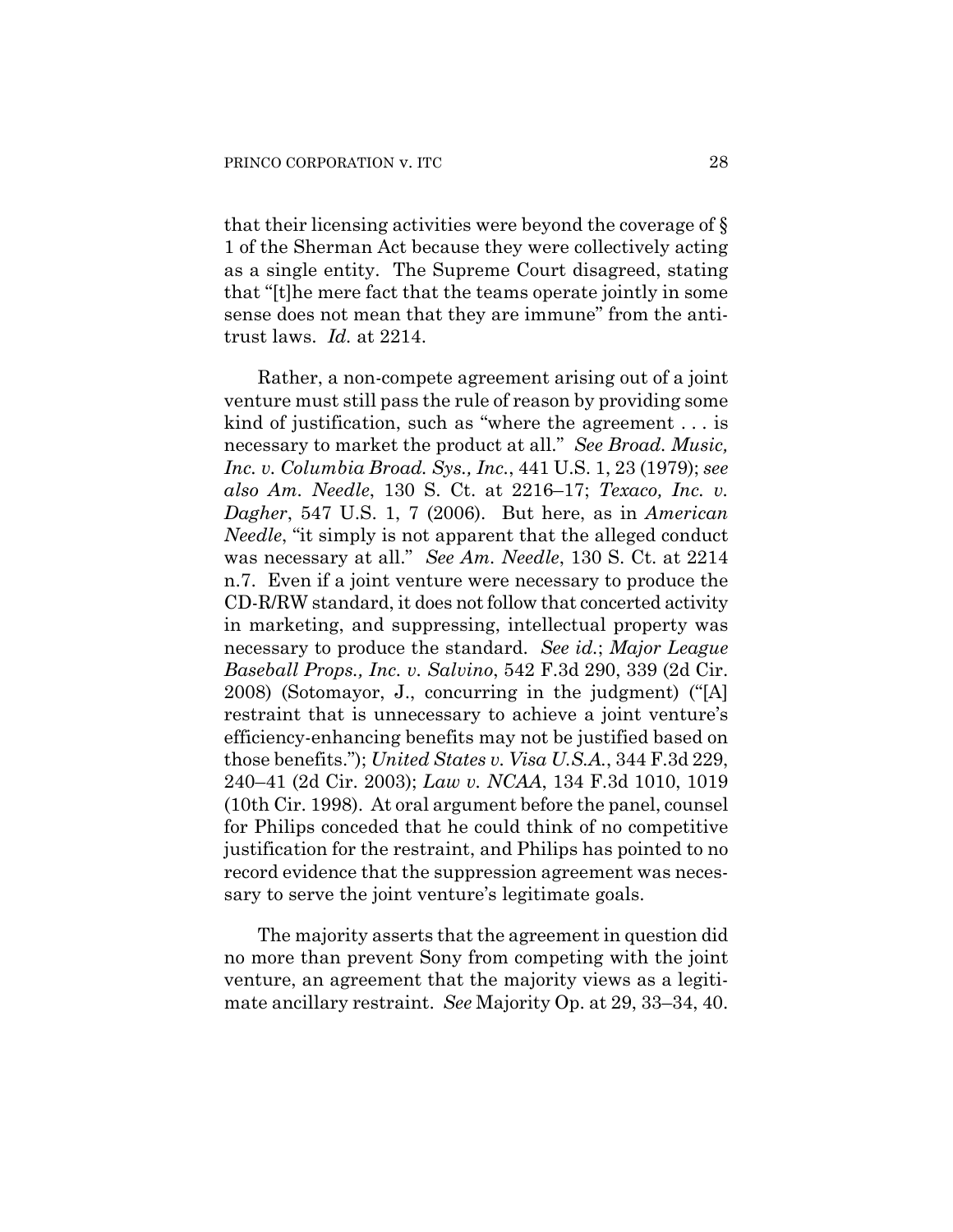There was no overall agreement that prevented Sony from competing with the joint venture, and the apparent agreement in 1993 to suppress Lagadec came well after the development of the Lagadec technology and its rejection for the Orange Book in 1987. There was, in short, no showing that suppression of Lagadec was necessary to achieve the joint venture's legitimate goals. Moreover, the majority ignores the fact that the Raaymakers patents and the Lagadec patent in combination prevented others from competing without a patent license. The Philips agreement with its licensees barred all CD manufacturers from using Lagadec as a competitive technology, and the Philips/Sony agreement not only barred Sony from competing, but also barred Sony from authorizing others to do so. It is one thing for Philips and Sony to agree that Sony would not compete; it is quite another to use the patent monopoly to prevent anyone from utilizing a competitive technology to compete with the joint venture and thus to preserve Phillips' virtual monopoly on recordable CD technology. Such agreements cannot be justified simply by relying on the legitimacy of non-compete agreements with the joint venture participants.[19](#page-74-0)

 $\overline{a}$ 

<span id="page-74-0"></span><sup>19</sup> Nor is this a situation in which the Lagadec technology was jointly developed by Philips and Sony, as the majority suggests. *See* Majority Op. at 30–32. In fact, the record is clear that the Lagadec technology was separately developed by Sony. *See* J.A. 943 (describing solutions for encoding position data developed by Sony and presented to Philips, including the Lagadec solution). Even after the Lagadec technology was rejected for the Orange Book standard, Sony continued to pursue the technology, and applied for a U.S. patent over seven months after the Raaymakers technology was adopted for the Orange Book and the Lagadec technology was rejected. As noted on page 32, *infra*, the U.S. patent reflected improvements in the Lagadec technology.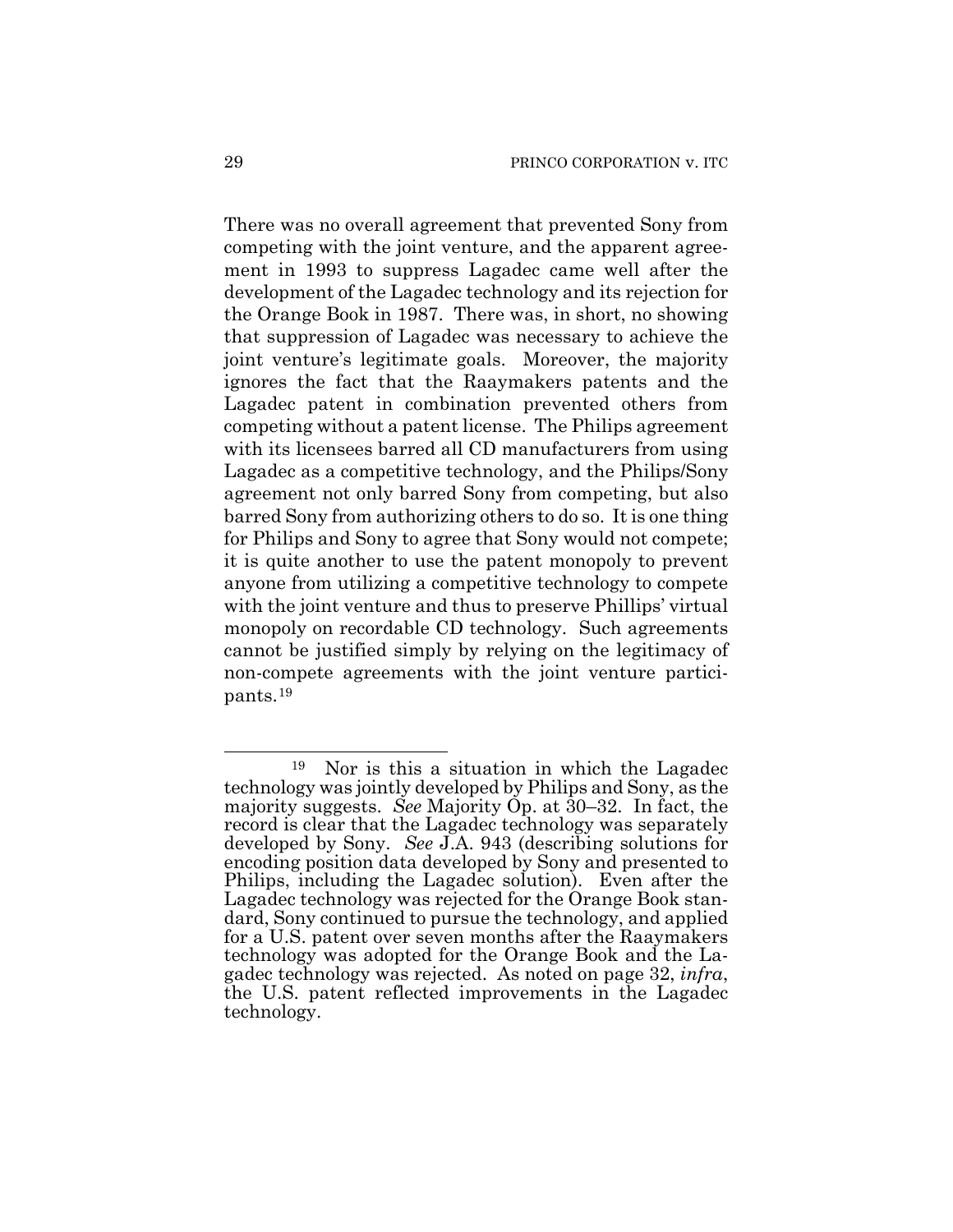$\overline{a}$ 

Third, the majority holds that the suppression of an alternative technology violates the antitrust laws and constitutes misuse only if the technology is commercially viable or is shown to have a "reasonable probability" of commercial viability. Majority Op. at 38. Quite apart from the majority's error in placing the burden on Princo to show probable commercial validity, the probable commercial viability test itself finds no support in the case law or antitrust policy, as the amicus brief for the FTC makes clear.[20](#page-75-0) It has been explicitly rejected in antitrust cases $21$  and misuse cases as well. *See, e.g.*, *Berlenbach*, 329 F.2d at 784. The reasons for this rejection are readily apparent. Apart from the joint venture rationale, there is, first, no procompetitive benefit from the suppression of potential competition, no matter

<span id="page-75-0"></span><sup>20</sup> En Banc Br. of Amicus Fed. Trade Comm'n 23 ("[H]ere Princo need not prove that a licensee attempting to develop new technology using the Lagadec methodology actually would have succeeded in creating a technically and commercially viable technology that could have competed successfully against Philips' and Sony's Orange Book standard. Such a 'showing \* \* \* is not an essential step in establishing that the [defendants'] attempt to thwart its achievement \* \* \* was an unreasonable restraint of trade.'" (quoting *Ind. Fed'n*, 476 U.S. at 461)).

<span id="page-75-1"></span><sup>21</sup> *See, e.g.*, *Standard Oil Co. (Cal.) v. United States*, 337 U.S. 293, 309–10 (1949) (rejecting proof of the restrictive effect of alleged unlawful practices on competition because "what would have happened but for the adoption of the practice that was in fact adopted . . . would be a standard of proof, if not virtually impossible to meet, at least most ill-suited for ascertainment by courts"); *United States v. Microsoft Corp.*, 253 F.3d 34, 79 (D.C. Cir. 2001) (en banc, per curiam) ("To require that [Sherman Act] liability turn on a plaintiff's ability or inability to reconstruct the hypothetical marketplace absent a defendant's anticompetitive conduct would only encourage monopolists to take more and earlier anticompetitive action.").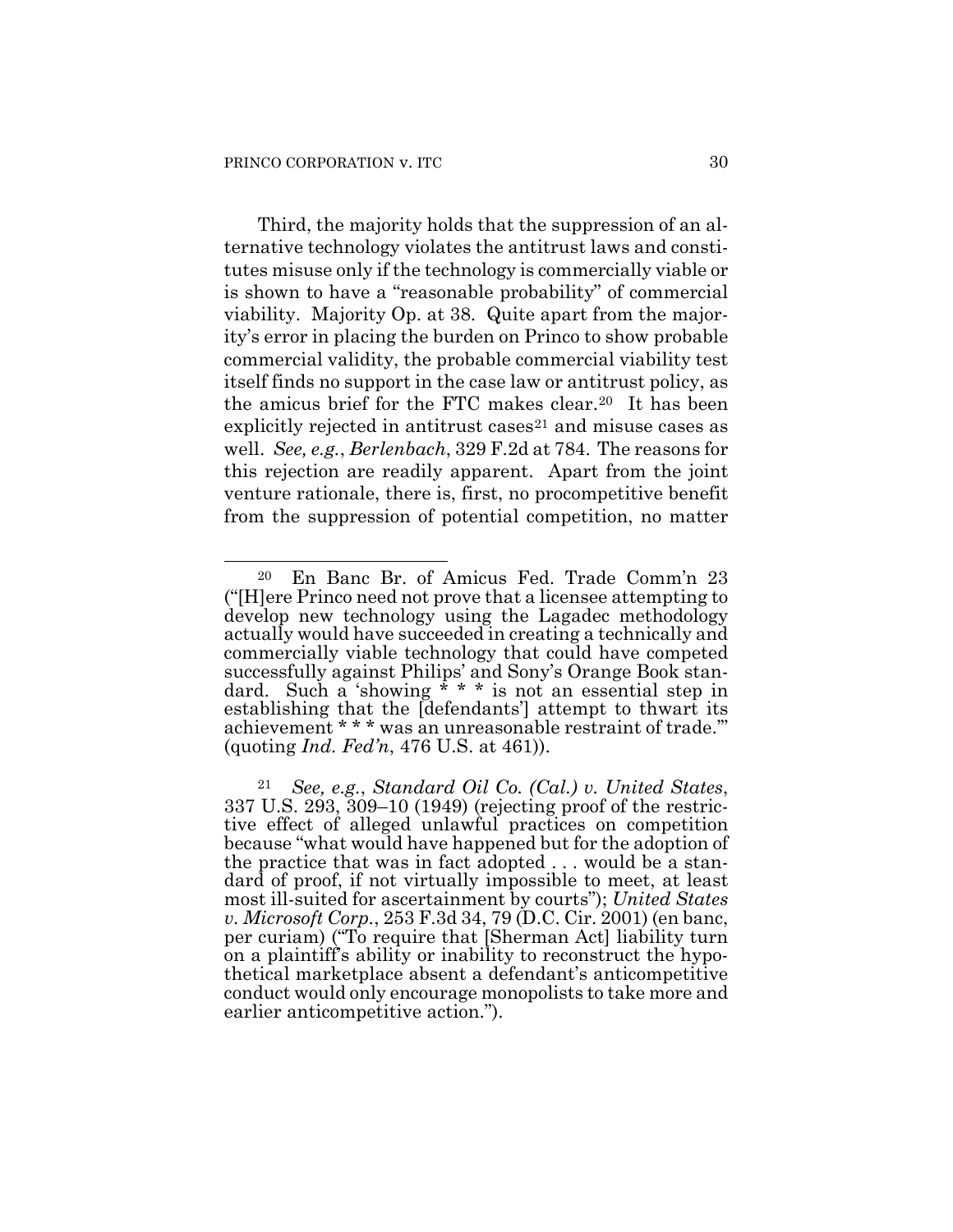how remote the possibility of success. As the majority purports to recognize, *see* Majority Op. at 37, the antitrust laws are designed to protect not only full-fledged competition but also nascent competition. It is vitally important to protect competition from being stifled in its infancy. There is great difficulty in predicting commercial viability in the early stages of technological development, and indeed the patent system itself recognizes the importance of protecting technologies that have not yet reached the stage of commercial viability. There are numerous examples of technology that in the early stages of development were thought likely to fail but which eventually matured into successful commercial applications, including the electric light bulb, telephone, radio, telegraph, and television.[22](#page-76-0) Moreover, even a flawed technology may provide competitive benefits. The Areeda and Hovenkamp treatise points out "the inquiry [into whether a given patent is superior or inferior] is rarely worthwhile, for even inferior technologies can provide some, even if not perfect, competition to the patentee." 3 Phillip E. Areeda & Herbert Hovenkamp, *Antitrust Law* ¶ 707e, at 287 (3d ed. 2008). In short, it "would be inimical to the purpose of the Sherman Act to allow monopolists free reign to squash nascent, albeit unproven, competitors at will particularly in industries marked by rapid technology advance and frequent paradigm shifts." *Microsoft Corp.*, 253 F.3d at 79.

While it may be that proof by Philips that the Lagadec technology could never become commercially viable might be

 $\overline{a}$ 

<span id="page-76-0"></span><sup>22</sup> Christopher Cerf & Victor S. Navasky, *The Experts Speak: The Definitive Compendium of Authoritative Misinformation* 225–27 (Villard Books 1998) (1994). For instance, in 1878 the British Parliamentary Committee concluded that Thomas Edison's electric light bulb was "good enough for our transatlantic friends . . . but unworthy of the attention of practical or scientific men." *Id.* at 225.